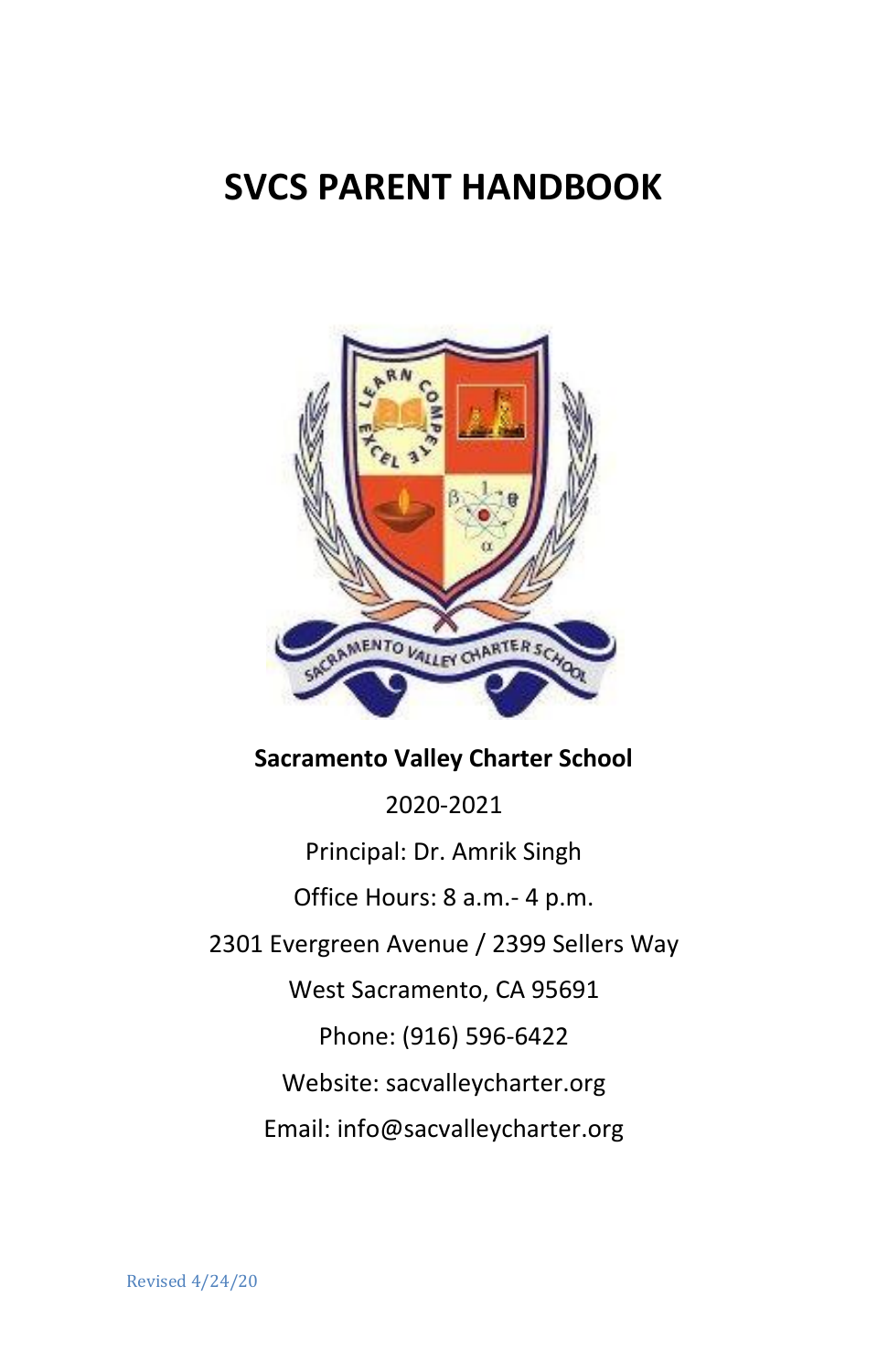Our Vision:

A charter school with strong community support and participation that provides a rigorous, standards-based curriculum and individualized support for all children.

A safe and compassionate learning environment that promotes love of learning among children while meeting their academic, social and emotional needs.

A highly professional staff that builds an uncompromising commitment to learn, compete, and excel.

Our Mission:

To create an inspiring and challenging learning environment for our children and to promote a culture of strong social and family values.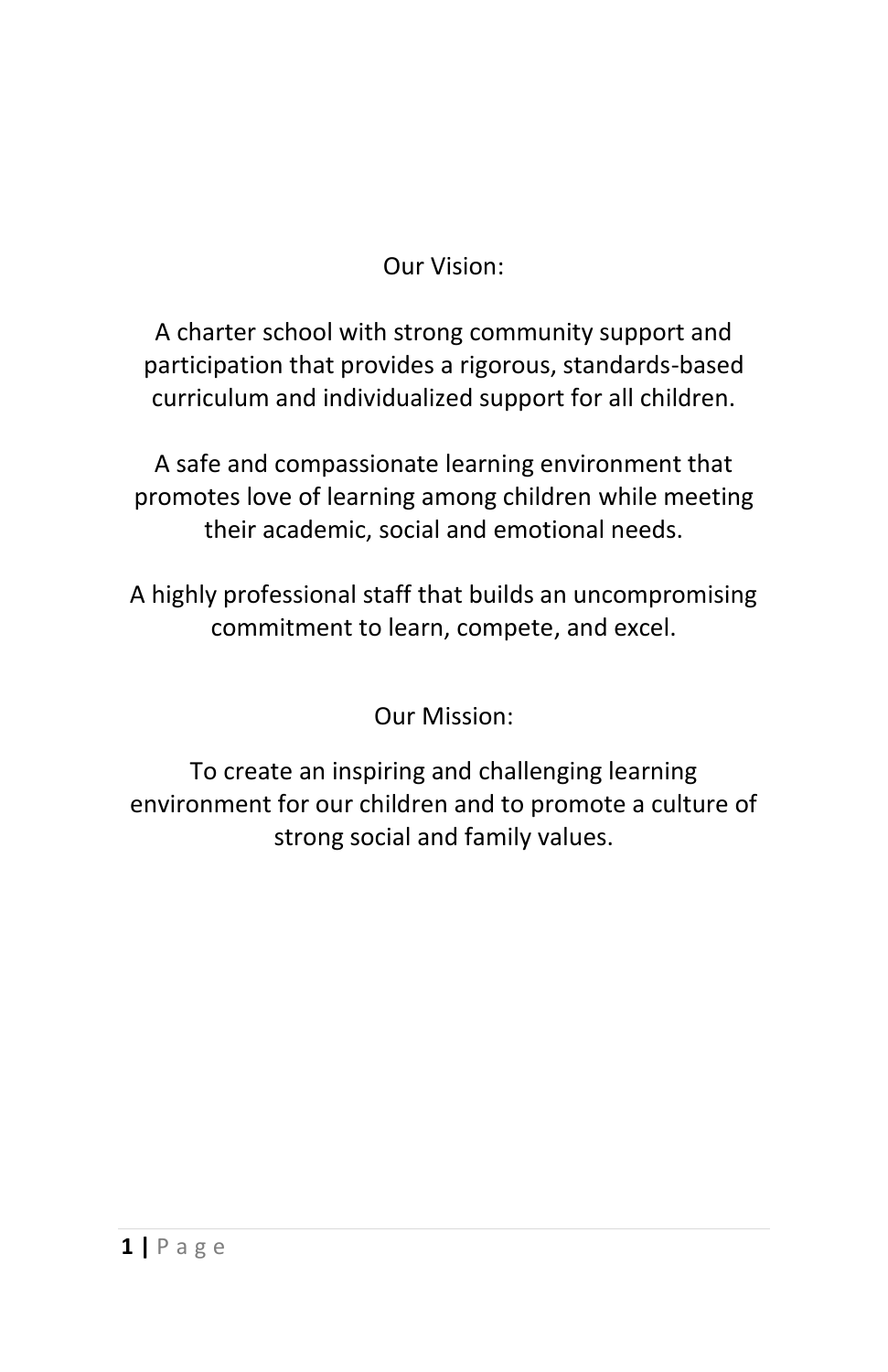Dear Parents, Guardians, and Students,

Sacramento Valley Charter School has a mission that states, "To create an inspiring and challenging learning environment for our children and to promote a culture of strong social and family values."

In order to achieve this, dedicated staff members work collaboratively with you the parent or guardian. As your child's Principal, I will continue to monitor the implementation of *Common Core State Standards*, strive for continued focus on improving our test scores, and provide a safe learning environment for all students and staff.

To improve the success of all students, we need parents/guardians to help us by encouraging their children to do their very best, and assist with their child's homework. I highly encourage all parents/guardians to join our Parent Teacher Organization (PTO) and become a parent volunteer.

I invite you to serve on our English Learner Advisory Committee (ELAC) or the School Site Council (SSC) for advising the principal and staff on programs for English learners.

The importance of regular school attendance is a key to high achievement. I hope you will make sure your scholar attends school every day.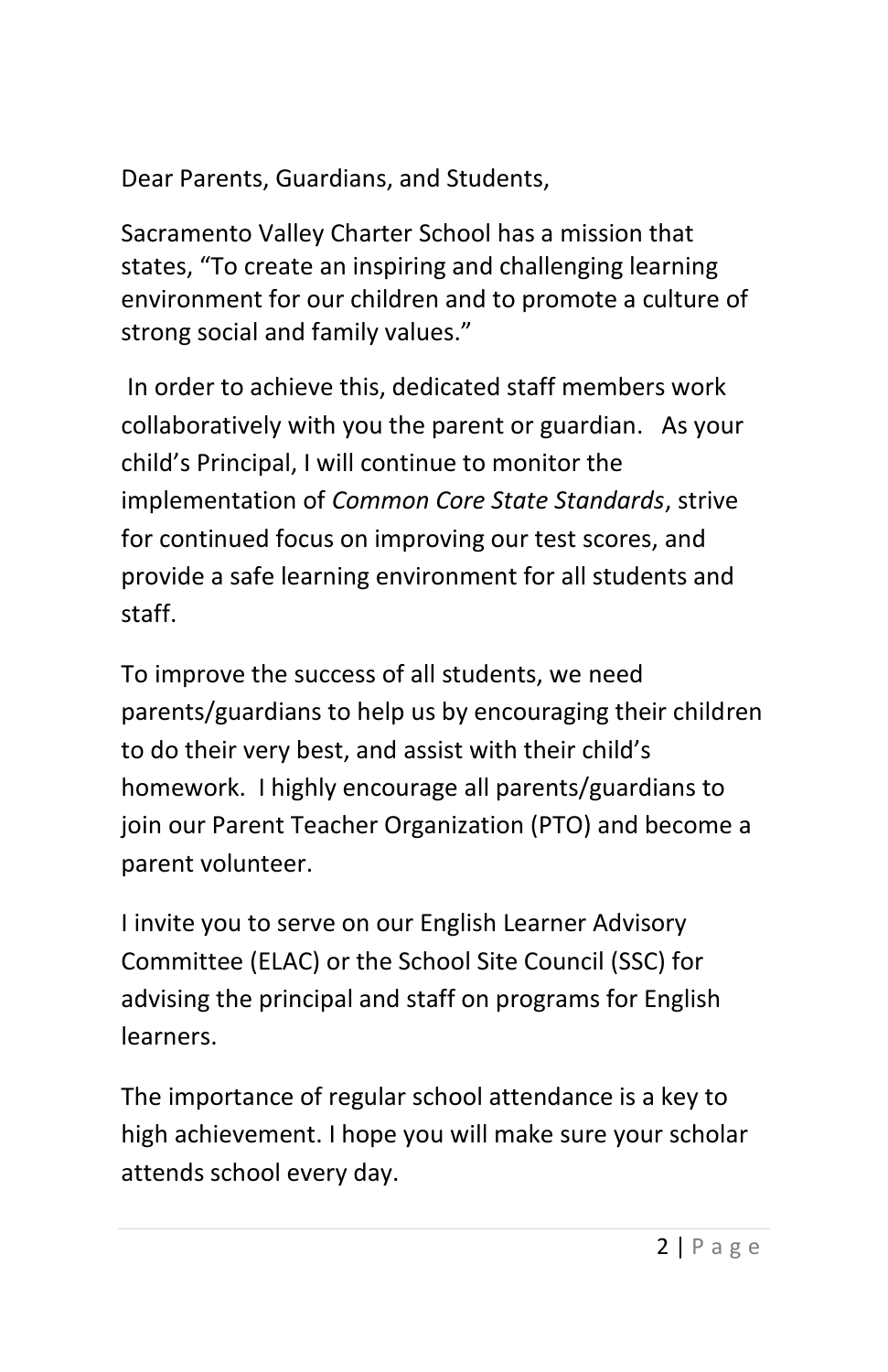We are asking parents to read school newsletters, and classroom notes for pertinent information about our expectations. We ask that parents continue to encourage students to follow behavior/technology rules, support student learning, and follow our uniform dress policy.

Please read this booklet and discuss it with your child. At the end of this booklet is a form that should be signed by you and your child and returned to your child's teacher.

Thank you for being a part of the SVCS family. Feel free to call or email me or your child's teacher regarding compliments or concerns about your child or the school.

### *Dr. Amrik Singh, Principal*

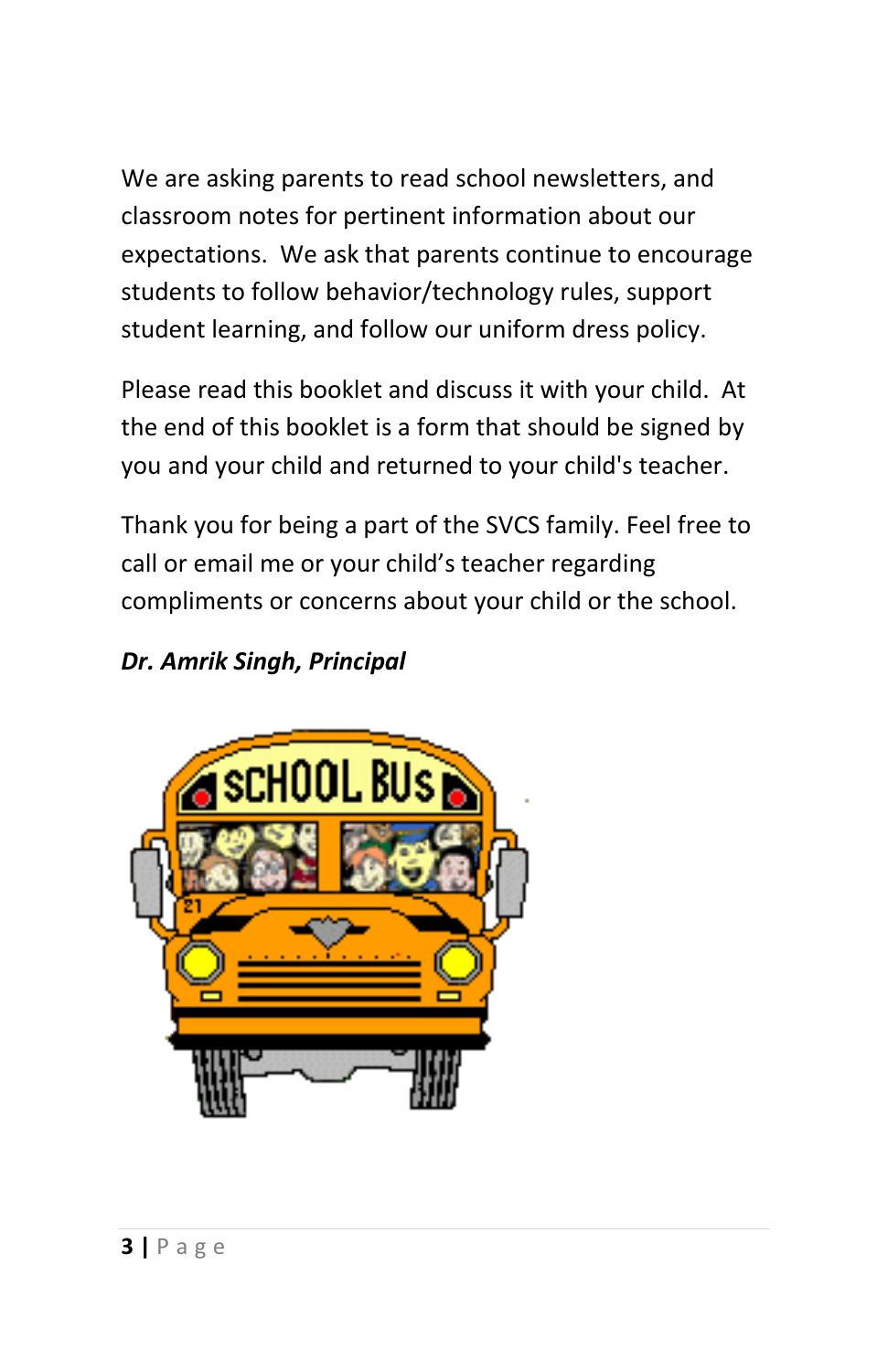### **Staff Directory**

**Administration**  Principal Dr. Amrik Singh

**Board of Directors** Chamkaur Dhatt, Board Chairman Narinder Thandi, President Darshan Mundy, Vice-President Surjit Dhillon, Board Member Bhajan Singh Bhinder, Board Member

### **Office Staff**

Jagdeep Kaur Lizvet Aguilera

#### **Technology Coordinator**

Amrit Singh

### **Teaching Staff**

| Kindergarten                       | Sandip Kang & Courtney Olson     |
|------------------------------------|----------------------------------|
| First                              | Madisen Lester & Andrea Anaya    |
| Second                             | Preet Cheema                     |
| Third                              | <b>Teresa Phillips</b>           |
| Fourth                             | Kristin Provost & Zowee Church   |
| Fifth                              | Kristine Koven & Miranda Wyatt   |
| Sixth                              | Ginny Phillips (English)         |
| Sixth                              | Christine Boudreau (Science)     |
| Seventh                            | Brian Henderson (Social Studies) |
| Eighth                             | Apparjit Duhra (Math)            |
| Intermediate Punjabi Manjit Sekhon |                                  |
| Elementary Punjabi                 | Sarabjit K. Nijjar               |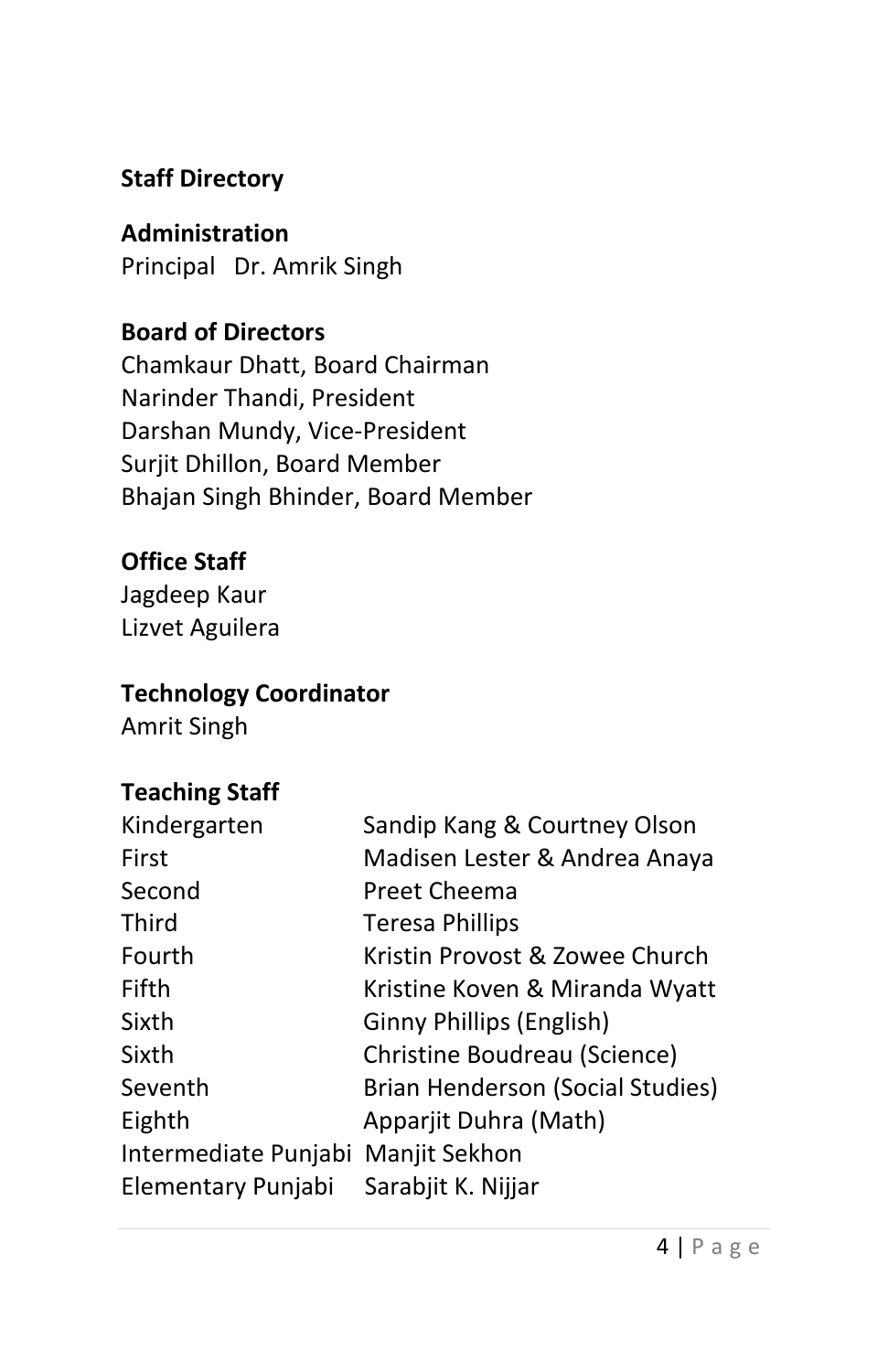Elementary Punjabi Amarjit Nijjar EL Language Support Nadine Ibrahim

#### **Instructional Assistants**

Naranjan Kahlon – Math Tutor Seema Gusain Josiah Sidhu – Robotics Mentor Rajveer Kaur

#### **Recess Monitors**

Parkash Kaur Manjinder Padda

#### **Transportation**

Kuldip Bagri (Lead) Ranjit Singh JoAnna Noble Manavdeep Gill

#### **Lunchroom Staff**

Kulwinder Dhillon Paramjit Singh Gurjit Dhillon Sukhpreet Kaur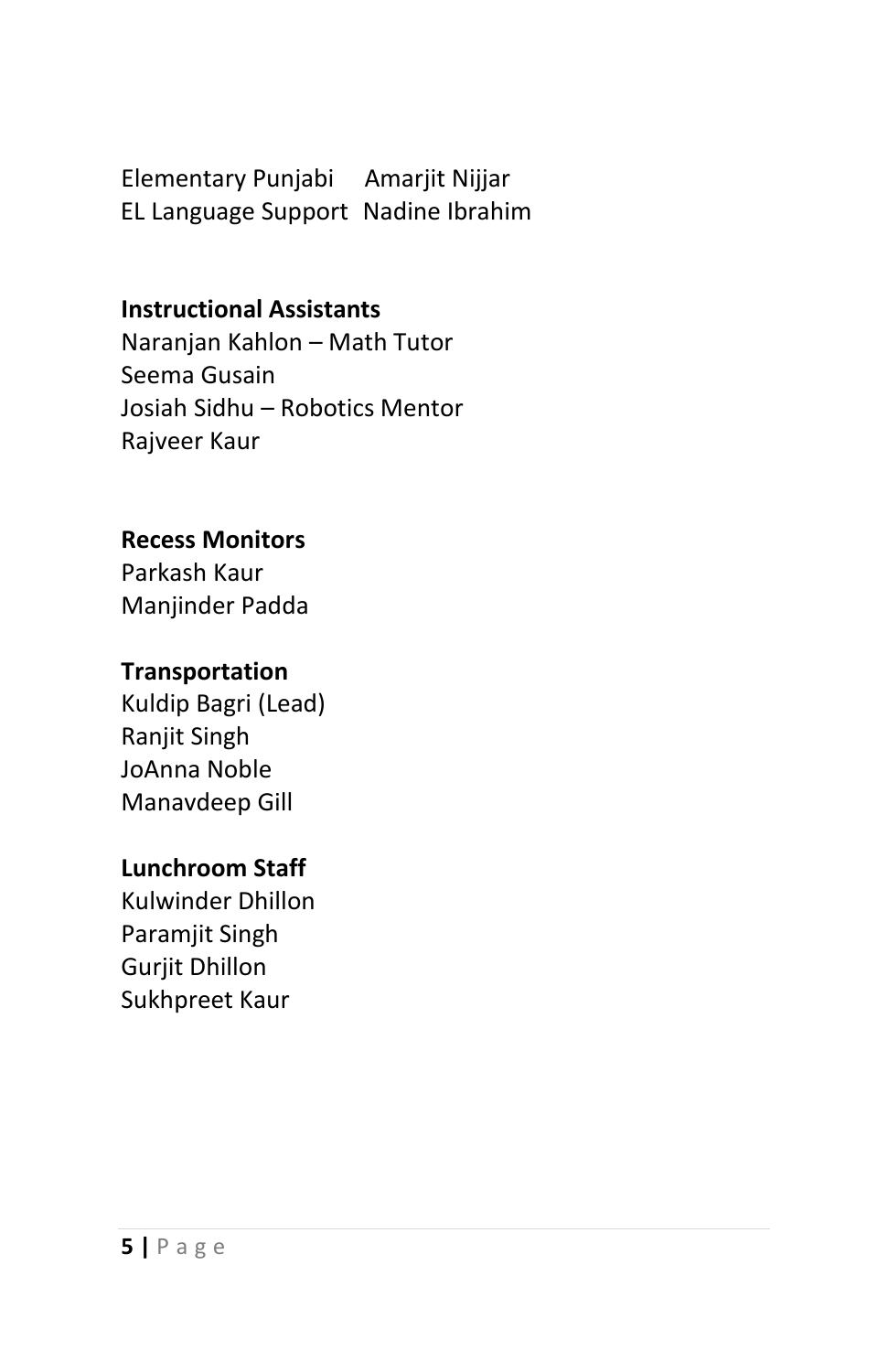## **Affirmative Action Policy:**

Sacramento Valley Charter School is committed in all its activities, policies, programs, and procedures to provide equal opportunity for all to avoid discrimination against any person regardless of race, color, national origin, ancestry, religious creed, age, marital status, physical or mental disability, medical condition, veteran status, gender or sexual orientation.

### **Online Virtual Distance Learning/ Blended Method:**

Due to the COVID-19 pandemic and the California State restrictions and guidelines for the reopening of schools, SVCS will start the academic year with an all virtual distance learning method. In order to reopen in a traditional in-class method our residing county must be at least 14 days off the county data monitoring list.

If Yolo County and the city of West Sacramento give guidelines for the reopening of schools during the 2020- 2021 academic year, SVCS will plan to open SVCS for a blended method. This method will allow students to attend physically school for part of the week while attending the rest of the week virtually. This method will include the use of face masks during school time, buses and any school activity. Teachers, office staff, and bus drivers will constantly check the temperature of students to prevent the spread of any virus. Parents will be notified immediately if any viral/bacterial symptoms are present.

In the case that the pandemic is controlled and is no longer a threat for our scholars, and SVCS gets the support from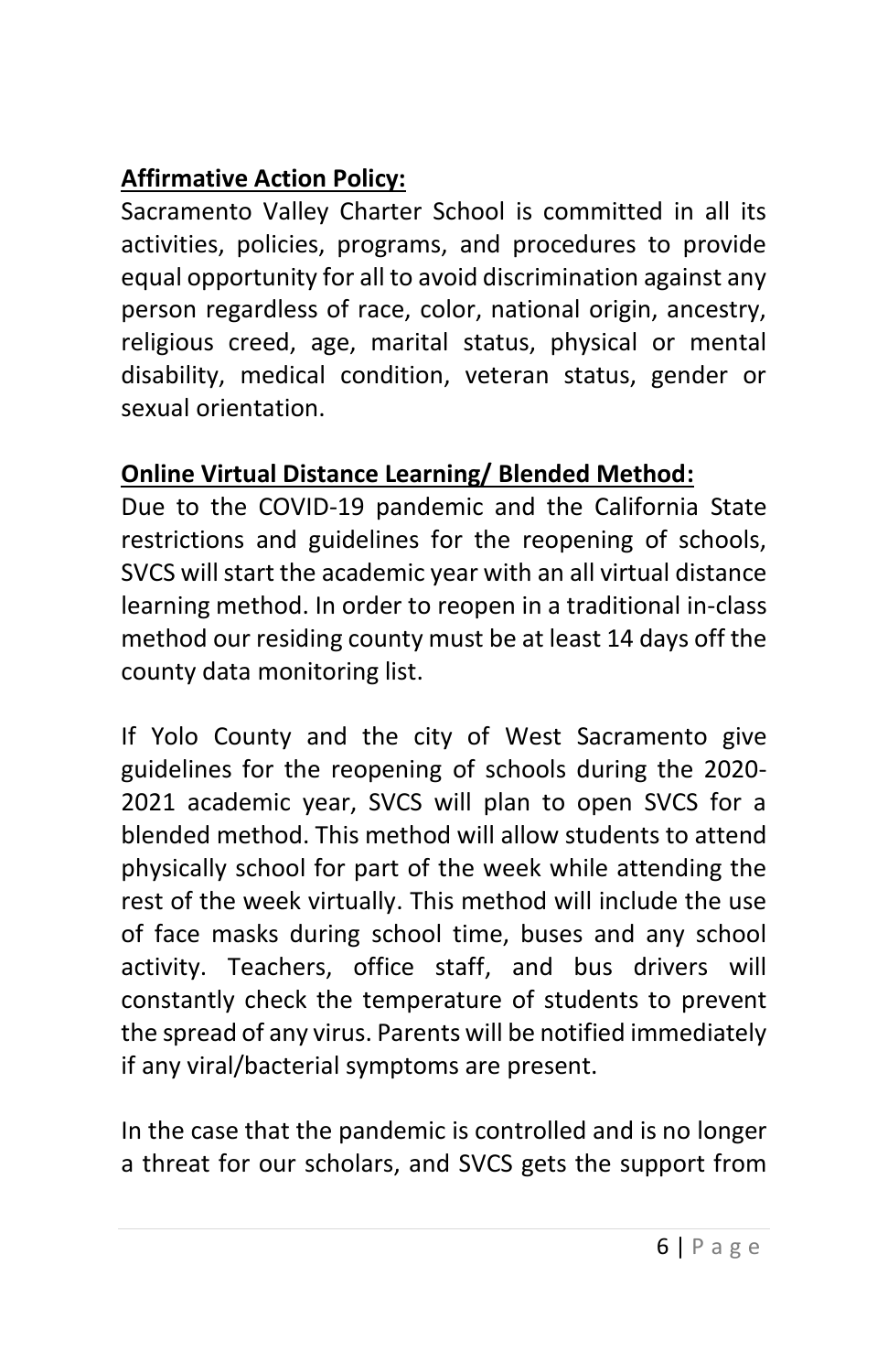the California Department of Public Health it may reopen school for full in-class learning.

This plan may be subjected to change depending on the city, county and state laws. Parents will be notified via email newsletters.

### **Attendance:**

All children are expected to be in attendance each day. School begin promptly at 8:30 a.m. and ends at 3:05 p.m. No adult supervision is provided before 8:15 a.m. or after 3:15 p.m. unless in after school programs or waiting in the office with the permission of the office. Regular attendance and prompt arrival for the school day ensures solid academic preparation and minimum classroom disruption. A student is considered a habitual truant with 3 days or more of un-excused absences or more than 10 days of excused absences.

Attendance will be taken in account during distance/virtual learning. Students and parents are expected to take the same level of seriousness about attendance during virtual and blended learning methods as they would for traditional in-class school attendance days.

State law requires an official verification by the parent or guardian excusing absences. You must call the office on the day of the child's absence (916) 596-6422, leave a message on voicemail, or send a note upon the student's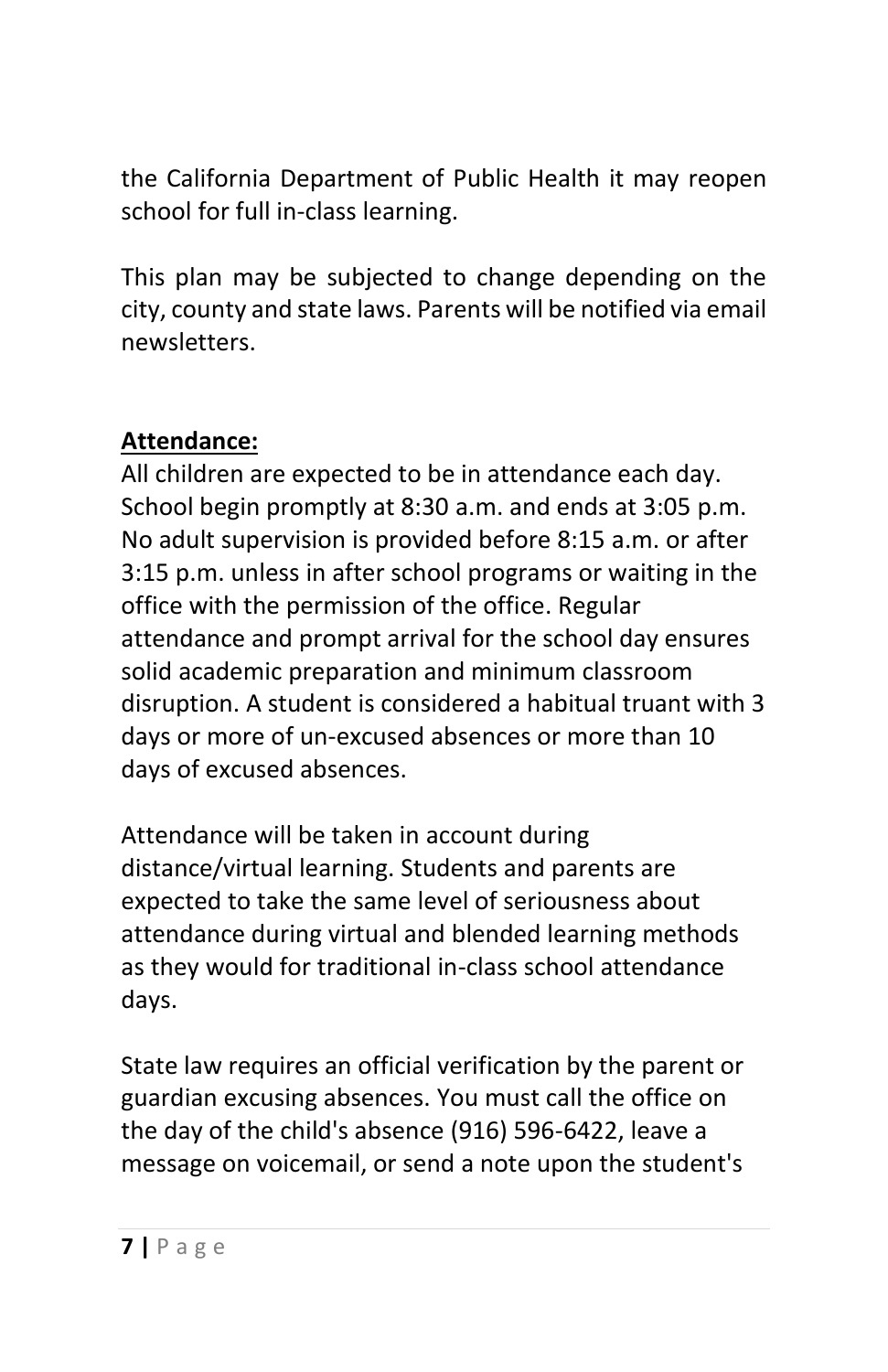return to school. Please include your name and your child's name, grade and teacher, date of absence, and reason for absence. If tardy, student is to report to the office and receive an admit pass. Tardies are considered unexcused and will be reported to the state as such unless the child has a note from a doctor, dentist, or other early morning appointment.

It is the family's responsibility to request make up work from the teacher. Students are not allowed to leave campus without parent permission. Parents picking up their children will report to the office and sign their child out and wait for the child to come to the office. This procedure provides minimum disruption to instructional time. Parents are asked to not engage teachers in discussions after 8:15 a.m. nor during the school day nor during dismissals. Teachers are responsible for your child's instruction and safety and should not be kept from their duties. Please make an appointment to discuss your child.

### **Special Education/ El Dorado SELPA:**

SVCS has moved to the El Dorado SELPA. Effective July 1st, 2020, Sacramento Valley Charter School (SVCS) joined the El Dorado County Charter Special Education Local Plan Area (SELPA) to enable our school to provide services for our special education students.

The move to the Charter SELPA will provide SVCS the opportunity to employ our own SVCS special education staff and work with other charter schools to serve our students. SVCS will hire special education staff in order to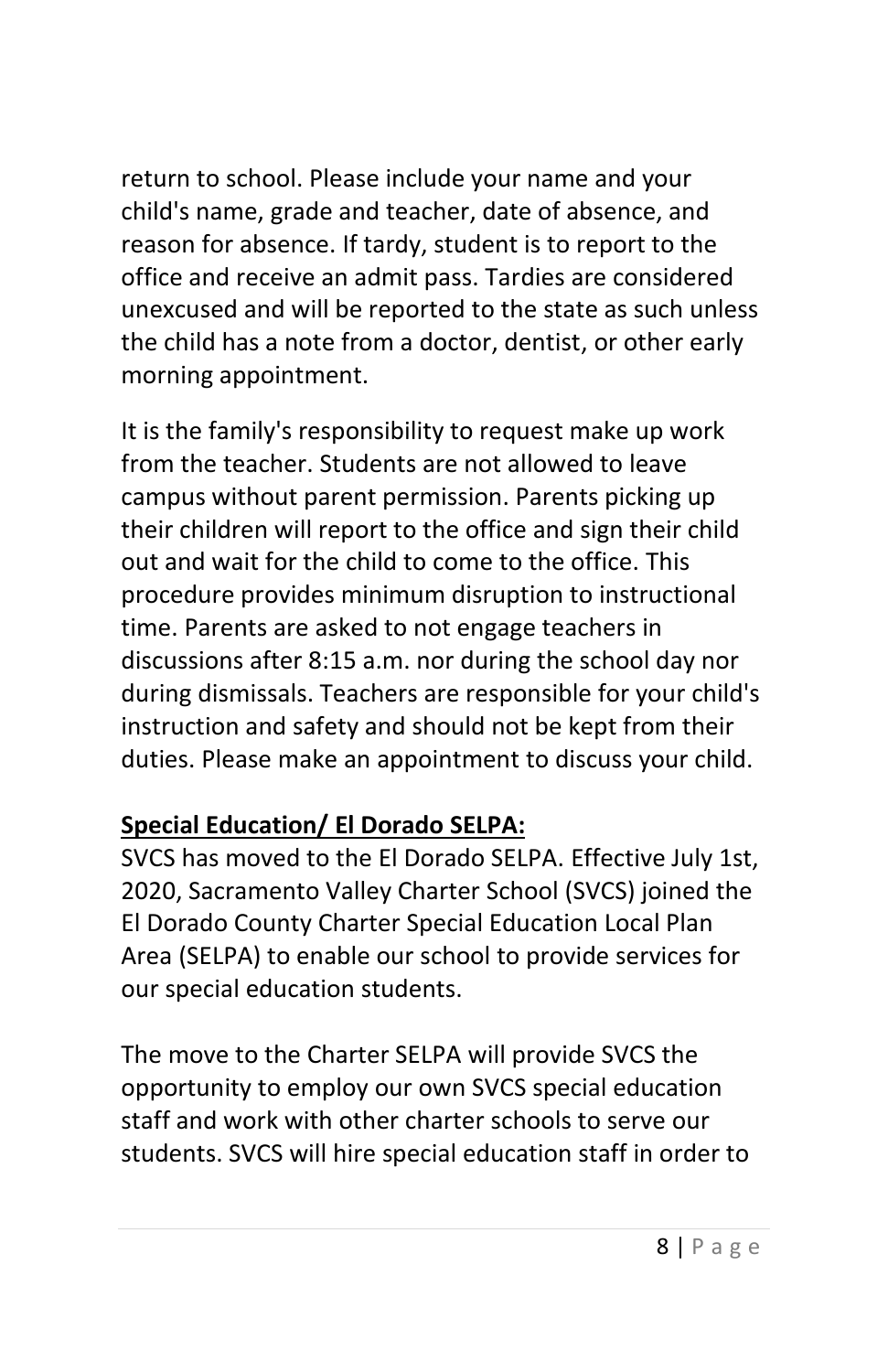make all the necessary special education services available to our IEP students on site.

Although the Charter SELPA Office is located outside of our region, a toll-free telephone number is available to answer any questions or concerns you may have about this change. In addition, if at any time you have questions or concerns about the special education services being provided to your student, please do not hesitate in contacting the Charter SELPA. They have staff available to answer your questions or provide assistance. This toll-free number is 1-800-524-8100 EXT. 2232

If you have any questions or concerns regarding the content of this letter or your student's IEP, please feel free to contact the office at (916) 596-6422.

### **Independent Study Agreement:**

Independent study is provided to a student who needs to be away from school for a period of time (usually a matter of days or weeks) but who will return to the classroom. We offer independent study which has specific guidelines for completing the assigned work. The student's classroom teacher serves as the independent study supervising teacher and provides the independent study assignments (coursework the student would have covered had he or she remained in the classroom during this period). To apply for an independent study contract parents must follow the listed process: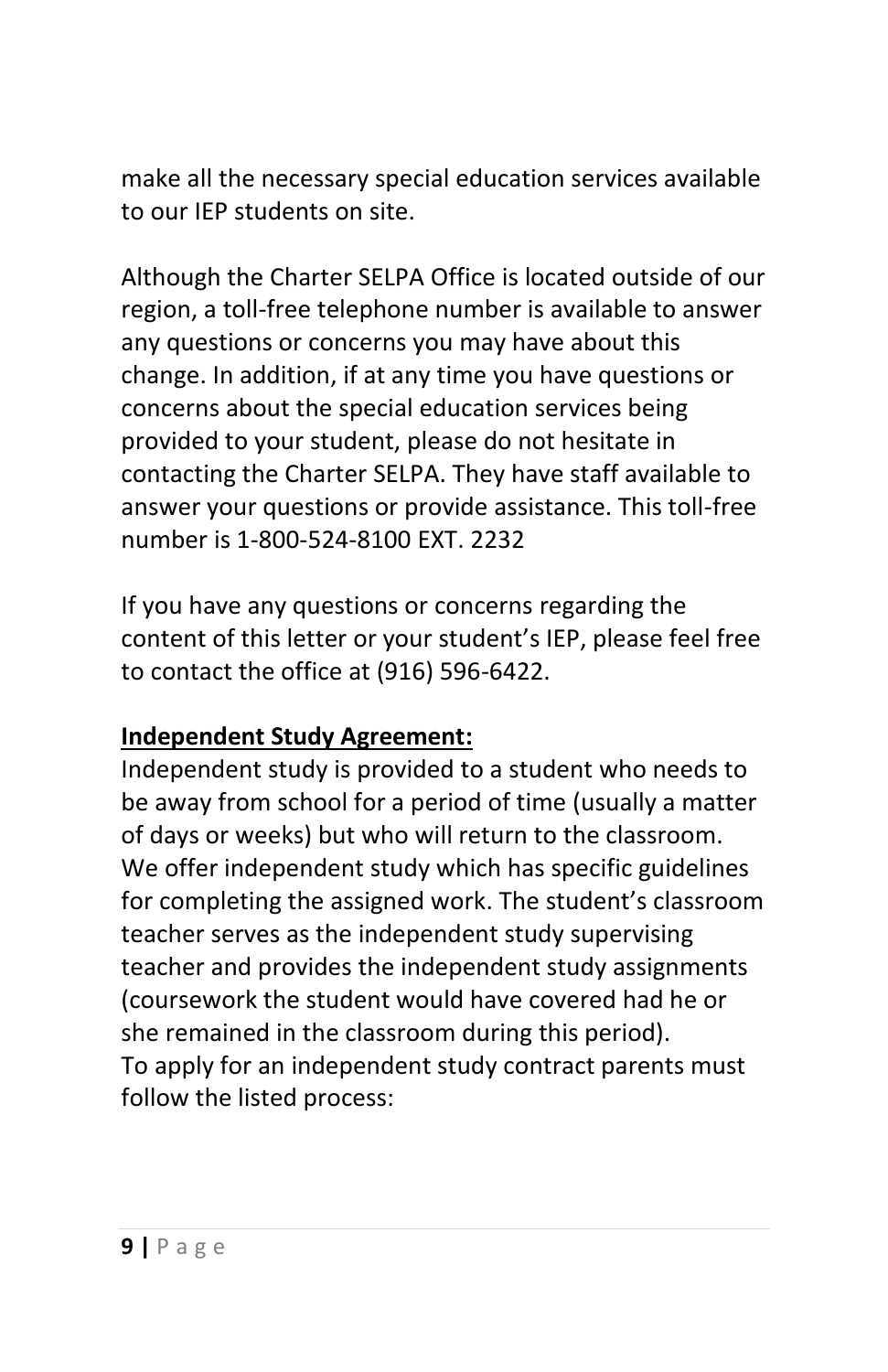Independent Study Agreement Process:

- Parent/guardian notifies school in advance, at least five school days prior to the planned departure from school.
- The request must be for a minimum of at least five consecutive days and may not exceed the administration-approved time.
- The Principal has the right to deny a new independent study agreement when the student has a history of not completing work assignments.
- The independent study agreement must be planned, written and signed before the start of the absences and cannot be made retroactive to an earlier date.The student, parent/guardian and teacher must all sign the agreement (even if the student is in kindergarten or first grade). Sign and date the independent study agreement prior to departure.
- The student must complete all assignments by the due date and/or before the date he/she returns to classroom instruction, whichever occurs first. This date is final and cannot be extended. Completed work may be sent by USPS priority mail, email, fax, or other agreed upon delivery method.
- If assignments are completed or returned after the due date, academic credit may be given; but no credit will be awarded for attendance.
- Teacher receives and evaluates work assignments completed by student on the assignment due date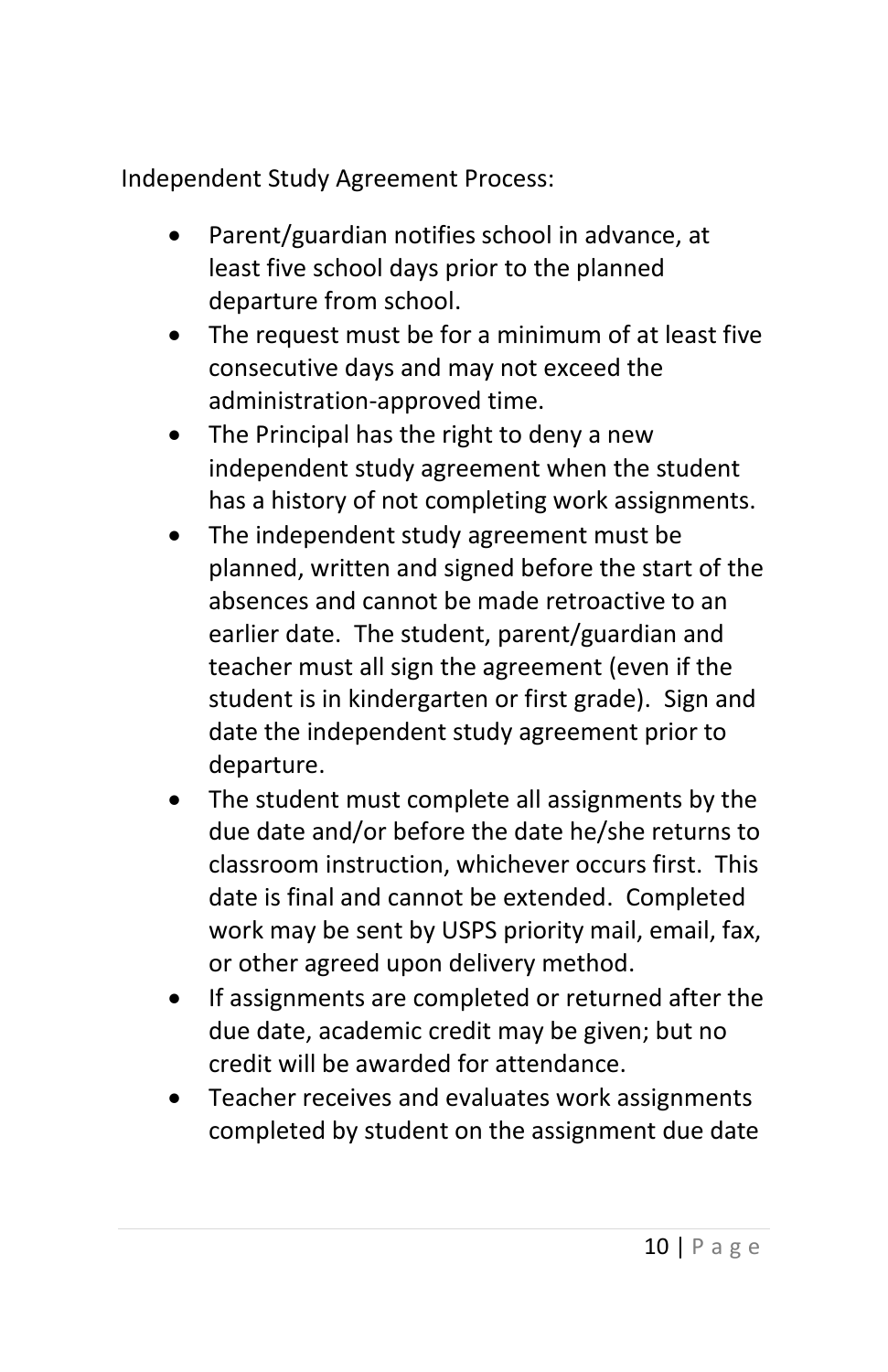- Principal signs the agreement and turns it in to attendance clerk.
- All independent study agreements will be kept in the office.
- Any failure to complete an independent study agreement, or if the independent study period is deemed too extensive, may result in retention.

### **Medical Emergency Contact and Pick-Up:**

It is the school's expectation that parents provide an immediate contact number in case of illness or emergencies involving their child while at school. A parent/guardian or another person authorized by the parent should be available to pick up an ill child within 30 minutes of the school 's report of illness.

It is the parents' responsibility to provide accurate emergency contact information as a part of the Application for Enrollment and to promptly notify SVCS in writing of any changes in that contact information.

#### **Health Screenings**:

All students enrolled in first grade must receive a health screening before the end of the first grade. A student may be excused from school for not more than five days if the parent/guardian does not provide a health screening certificate or a waiver on or by the 90th day after the student's entrance into first grade. (Health & Safety Code 124105).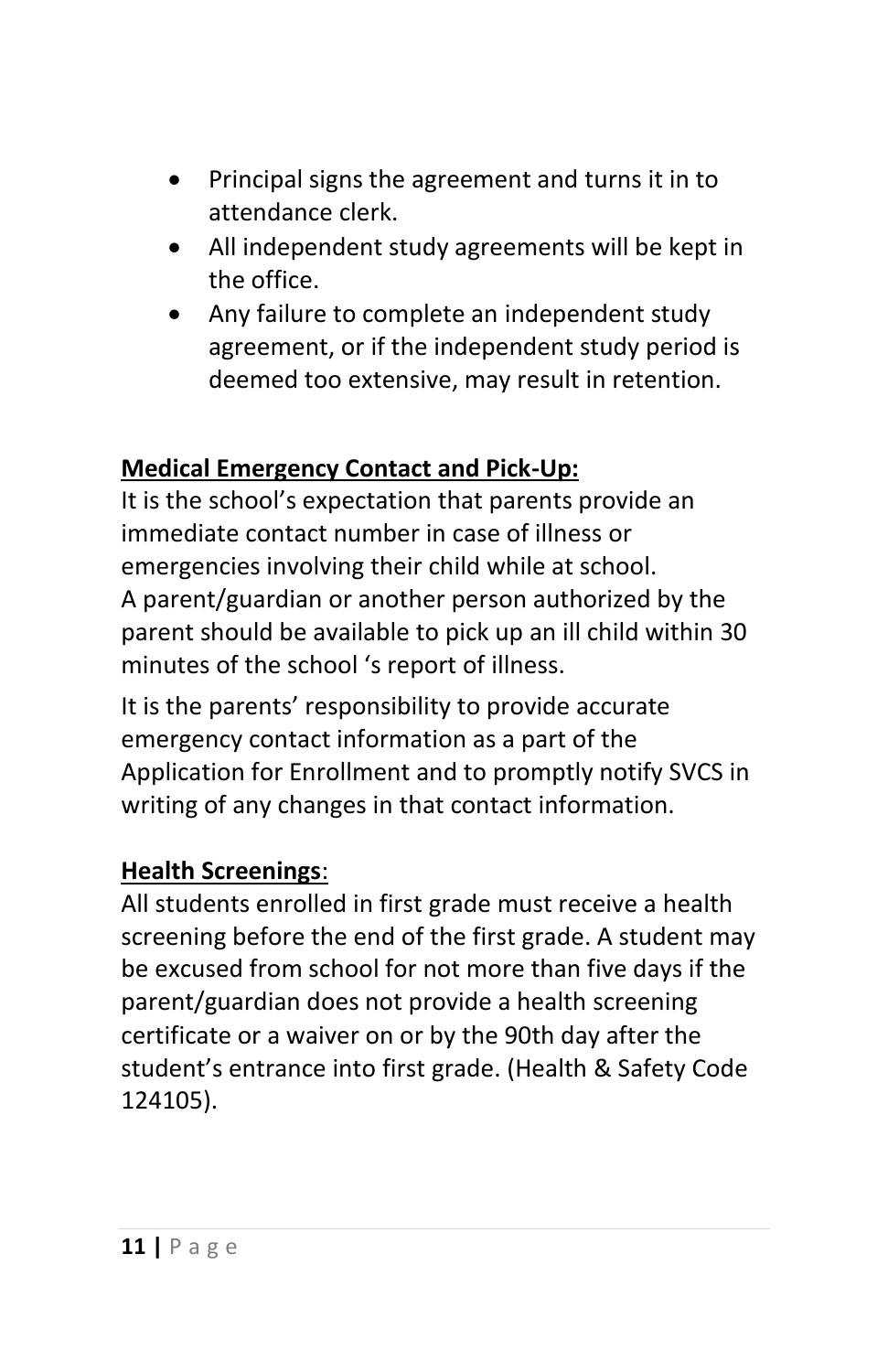### **Medicine Policy:**

If your child requires medication or treatment while at school, please provide the school with a completed ―Authorization for Medication to be taken at School form. The medication **must** be in the original container. Never put medicine in your child's school bag, coat pocket, etc. Bring it to the office along with WRITTEN instructions.

Non-prescription medication in the following categories may be given out only with WRITTEN parent consent, and only at the dose, duration, and method of administration specified on the manufacturer 's label for the age or weight of the child needing medication:

- Antihistamines
- Baby ointments or powder
- **Sunscreens**
- Anti-itching ointments or lotions
- Non-aspirin fever/pain reducers/relievers
- Decongestants

Any non-prescription medication not listed above, or to be taken differently than indicated on the original container, or lacking labeled instructions, must be treated as prescription medication and thus must be accompanied by the physician/dentist form. Medication will be kept in the office until administered. Unused portions of the medication will be returned to the parent or disposed of properly.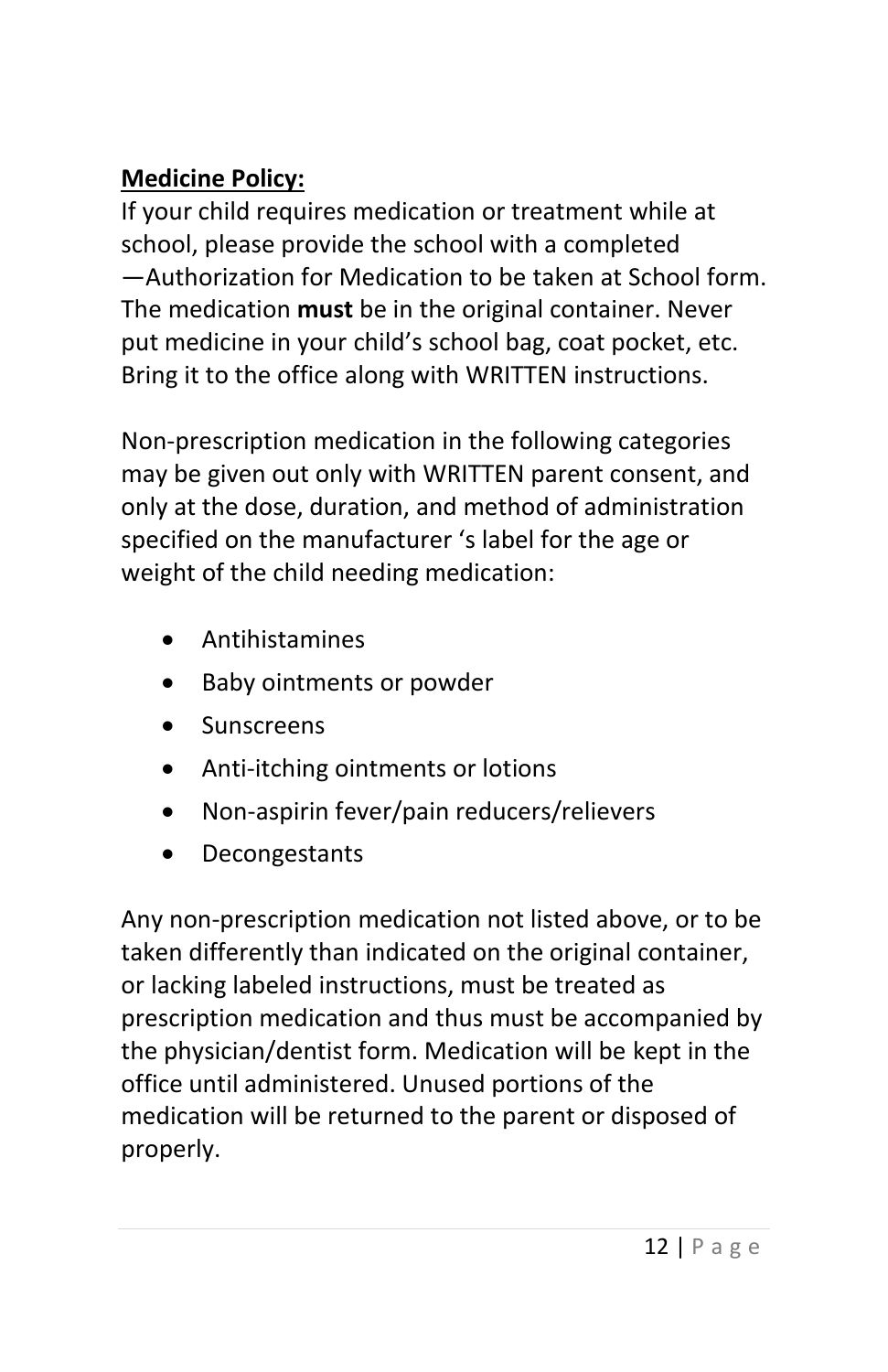### *When Your Child Is Sick, Consider...*

…the protection of other children from communicable disease.

…the comfort and safety of the ill child.

…the capacity of the school to look after an ill child. With these considerations in mind, the following guidelines are given:

1. Any child too ill to participate in normal activities of the school may be excluded. This includes outdoor recess. Notes from parent is needed.

2. We recommend that children with temperatures between 99-100 degrees go home. Children with temperatures over 100 will be excluded from school.

3. Children with a draining rash, eye discharge (pink eye), lice or nits, gastro-intestinal problems (i.e. vomiting, diarrhea) will be excluded from school.

4. Children with suspected or known cases of measles, mumps, rubella, or chicken pox will be excluded until noninfectious. Children with generalized rash and fever are suspect of having measles and will be excluded pending diagnosis.

5. In addition to the illnesses mentioned (4), there may be other less common communicable diseases, which would necessitate exclusion for a period of time (i.e. COVID-19).

6. Children with chronic symptoms such as persistent cough or persistent fever warrant medical evaluation. Once appropriate medical evaluation is obtained, they may attend school unless they fall under the terms of 1-5 above.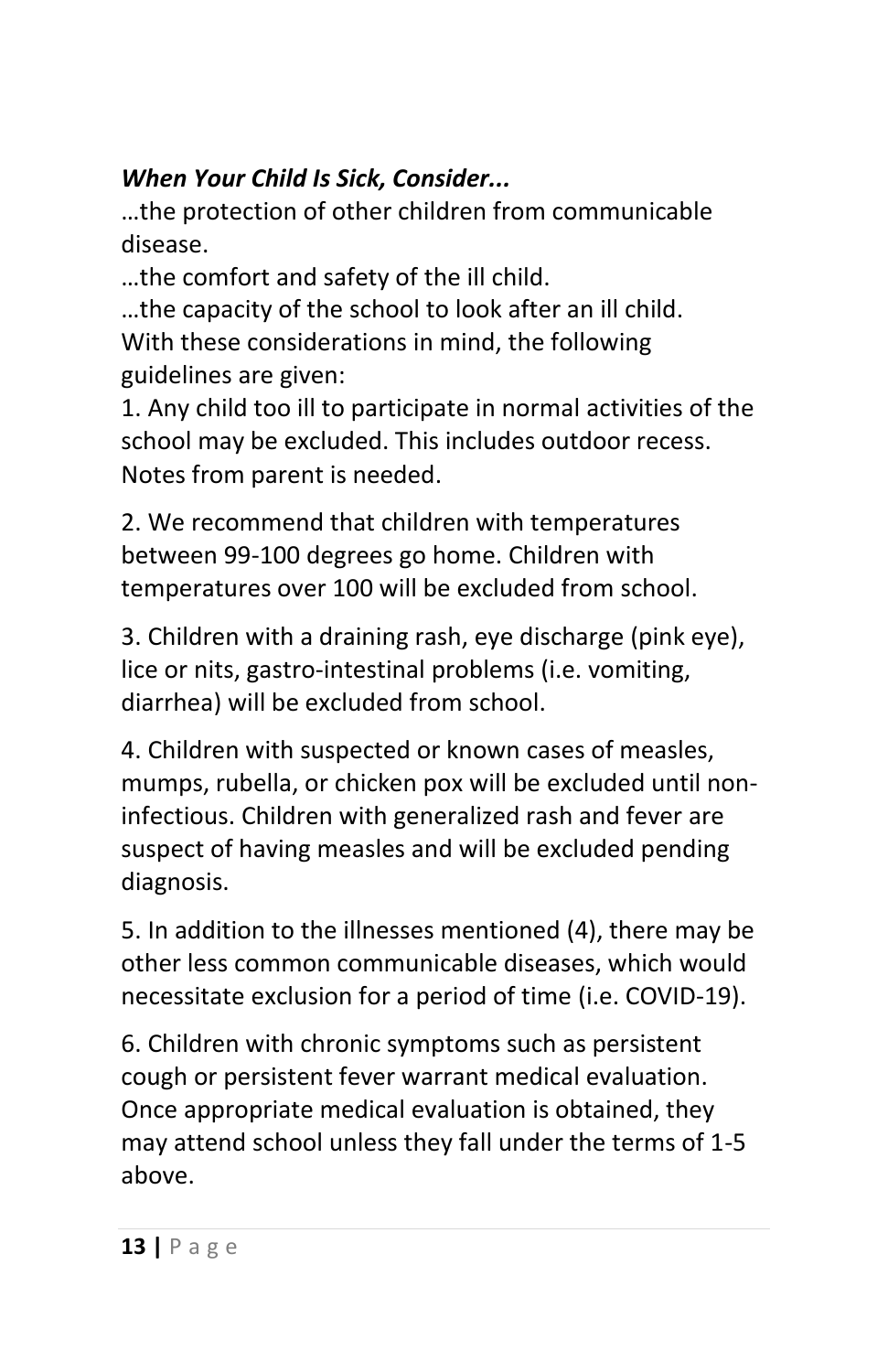7. Children with upper respiratory infection, but no fever, may excluded for the protection of other children. Note needed from doctor.

8. Children on antibiotics who do not have a fever and are otherwise well may attend school.

9. Parents are asked to complete and update health records on admission, and to update them annually. They are also required to update them more frequently if the condition or medication changes.

10**.** No medication can be administered by school staff. With a note from a parent/custodian, the student can selfmedicate**.**

11. The school staff does not remove splinters or foreign objects from the skin.

Whenever a child attending school develops new symptoms of illness (whether mentioned above or not) or has a worsening of symptoms, the parents will be notified. The parents must make immediate arrangements for the child's removal from school. Ill children will be cared for in the office until the parents arrive.

### **Keeping Your Ill Child Home - Guidelines for Parents:**

Children with symptoms of communicable disease are likely to spread the disease to others.

Keep your child home if any of the following symptoms are present: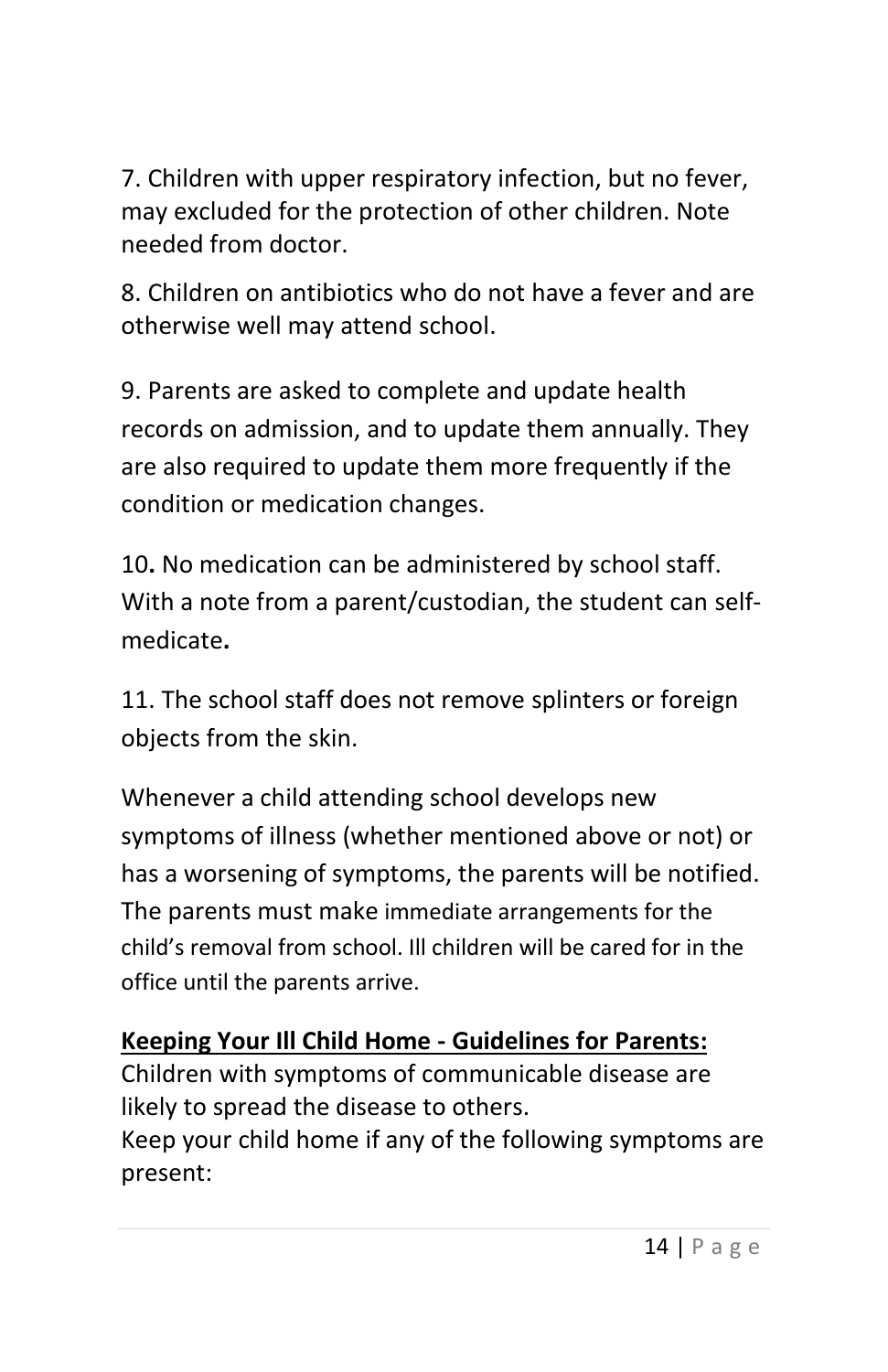- **Diarrhea** \*Three or more watery stools in a 24 hour period, especially if the child acts or looks ill.
- **Vomiting** \*Vomiting on two or more occasions within the past 24 hours, or once in the morning before leaving for school.
- **Rash** \*A body rash not associated with heat or allergic reactions; especially with fever or itching.
- **Eyes** \*Thick mucus or pus draining from the eye, or pink eye.
- **Appearance** \*Unusually tired, pale, lack of appetite, difficult to wake, confused or **/Behavior**  irritable.
- **Sore Throat** \*Especially if associated with fever or swollen glands in the neck.
- **Fever** \*Temperature of 100 degrees (F) or more and sore throat, rash, vomiting, diarrhea, earache, or just not feeling well.
- \*Children with mild cold symptoms who do not have any symptoms described above probably do not need to be excluded from school. However, chronic greenish nose discharge should probably be evaluated by your health care provider.
- **Head Lice** Children who have lice may not return to school until they are louse and nit (egg) free.

### **EpiPen for Emergencies:**

The EpiPen (epinephrine injection) was developed to help improve access to epinephrine in the event a person experiences a life-threatening allergic reaction in the school setting. Every school has staff that has been trained to administer this injection in an emergency. Each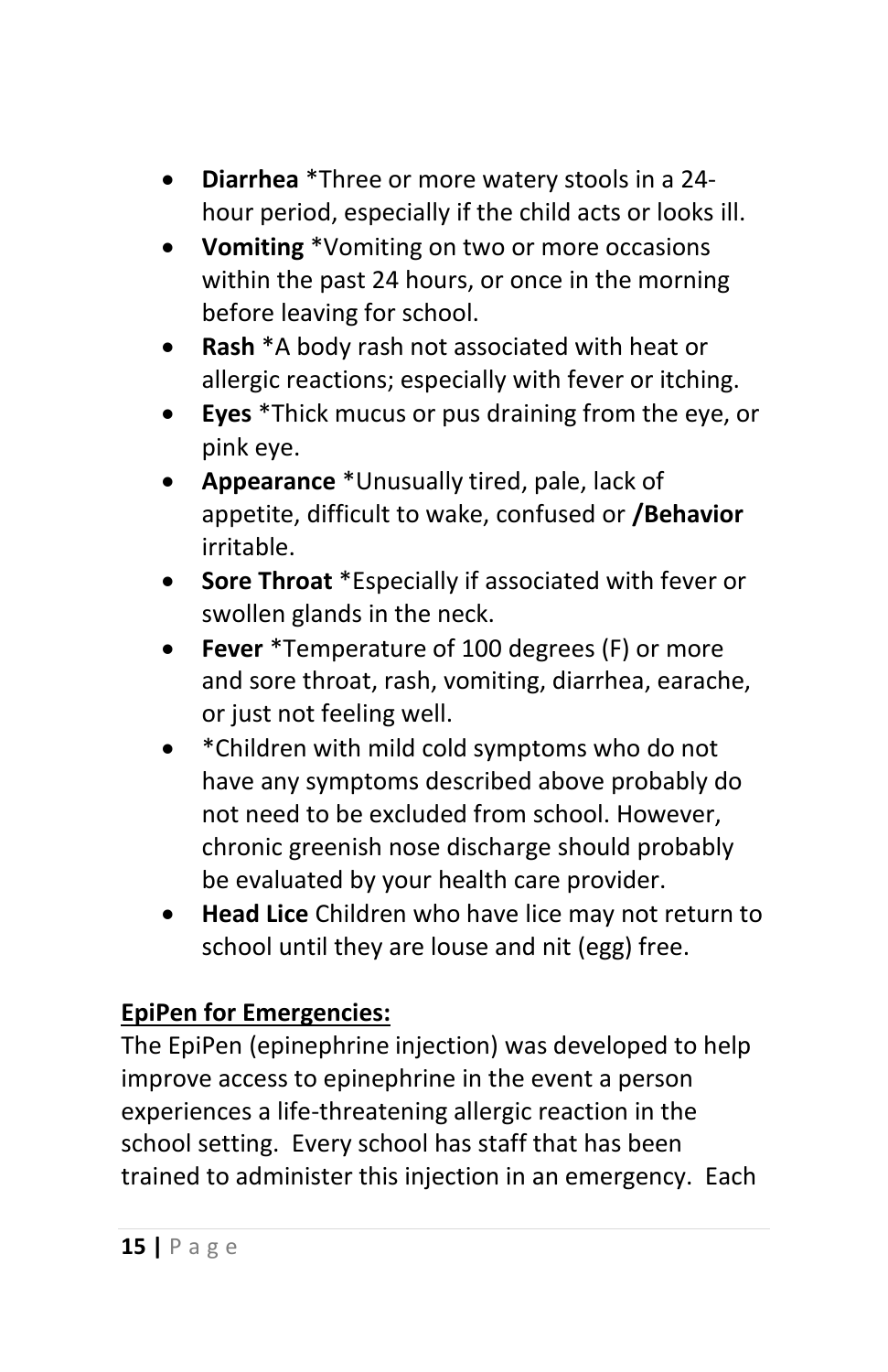student must have a Parent/Guardian Statement of Consent on file.

#### **Emergency Procedures:**

As part of our continued pledge to have SVCS be a safe place for your children, we want to be prepared in the event of an emergency, such as earthquakes, bad storms, snow or any other natural disaster that may cause us to keep your children for hours beyond the school day.

#### **Asthma Policy for Pupils:**

#### **Statement of Intent**

We want to make sure that having asthma does not mean children cannot participate when they are at school. Most children with asthma can have a full and active life.

#### **Asthma register**

- When a student joins the school part of their admission pack is a form to alert the school to asthma or health needs. Parents are asked to complete and update asthma records on admission, and to update them annually. The return of this completed form will ensure that the student is taken care of immediately when there is a concern. The parent must have their doctor sign the health form in the registration packet.
- Each inhaler provided by parents for students to use must be within a current date, name and prescribed with an appropriate pharmacy label.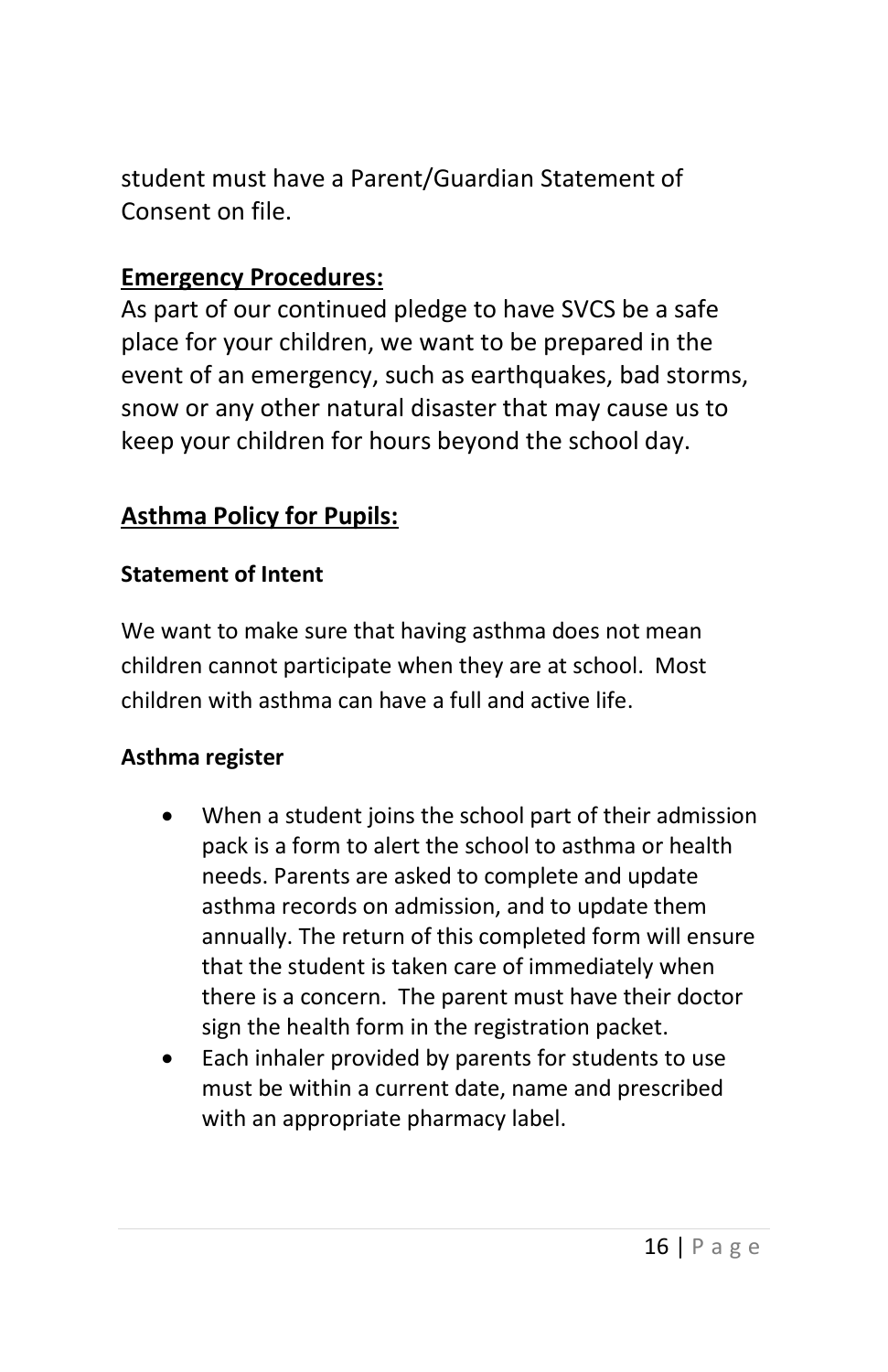#### **Access to Inhalers**

- Individual students' inhalers are kept in a named box in the office.
- Students are allowed access to their inhalers at any time in the school day, should they feel the need to use it.
- Inhalers should accompany them when taking part in offsite activities (fieldtrips).

### **The Release of Students After an Emergency**: (i.e.

Earthquake, Lock-Down, etc.)

1. All parents/guardians must sign out their student(s) through the designated adult emergency school leader. There will be a specific area set up for student check-out. Included in the sign out will be documentation as to where the student is going.

2. Identification will be required of any parent/guardian claiming the child.

3. SVCS is the final authority on whether a student should or should not be released to the party claiming the child. After 72 hours, the school will contact agencies such as the Red Cross, the California National Guard, or Child Protective Services if the child has not been claimed by a parent/guardian. If the child is released to any such agency, release records at the school will record which agency took the child.

4. The school and its personnel will make every effort to ensure that the parent/guardian' s wishes are complied with in an emergency. Any such instructions must be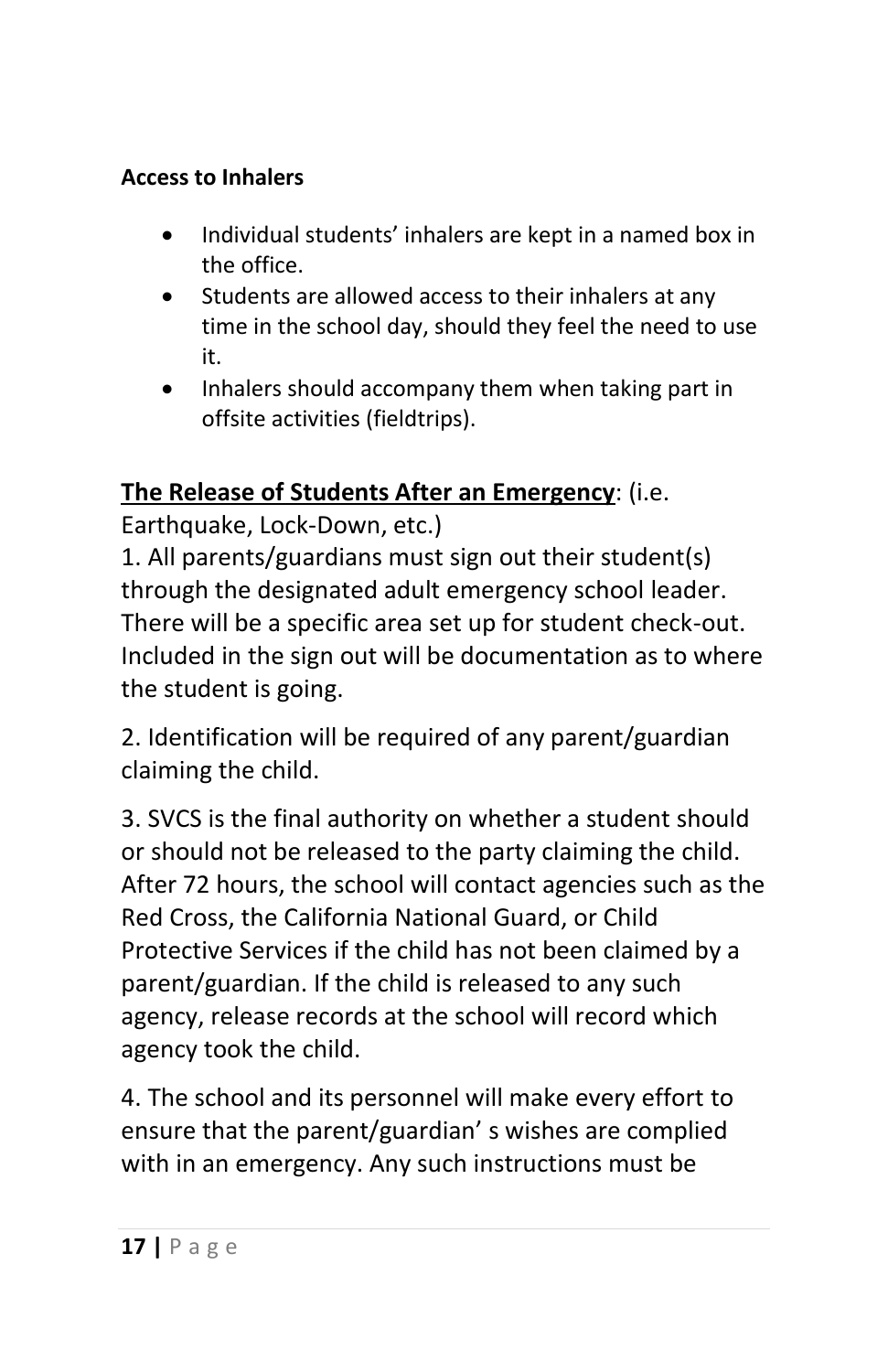noted on the back of the emergency form or attached to the form on a separate sheet. (Keep emergency form current).

### **Dress Code Policy:**

Sacramento Valley Charter School policy requires all students to wear uniforms. SVCS is committed toward creating a culture of academic rigor, and a school-wide dress code policy encourages this climate. School uniforms support a safe and disciplined environment.

As Sacramento Valley Charter School is a school of choice, there will be **no** exception made for any student. SVCS has designated general funds to support families who may need assistance in meeting these uniform requirements.

Students who do not dress in appropriate uniform attire will be sent to the office to call home. Parents will need to bring the appropriate uniform before the student will be allowed to return to class. If the student does not have the appropriate uniform, one will be furnished.

Uniform clothing may be purchased from any retail stores: Kohl's, JC Penny, Old Navy, Lands' End, etc.

### **Standards of Dress:**

• **Pants** - Navy or khaki (tan) in color and must be worn with a belt at the waist. Belts must be through the loops.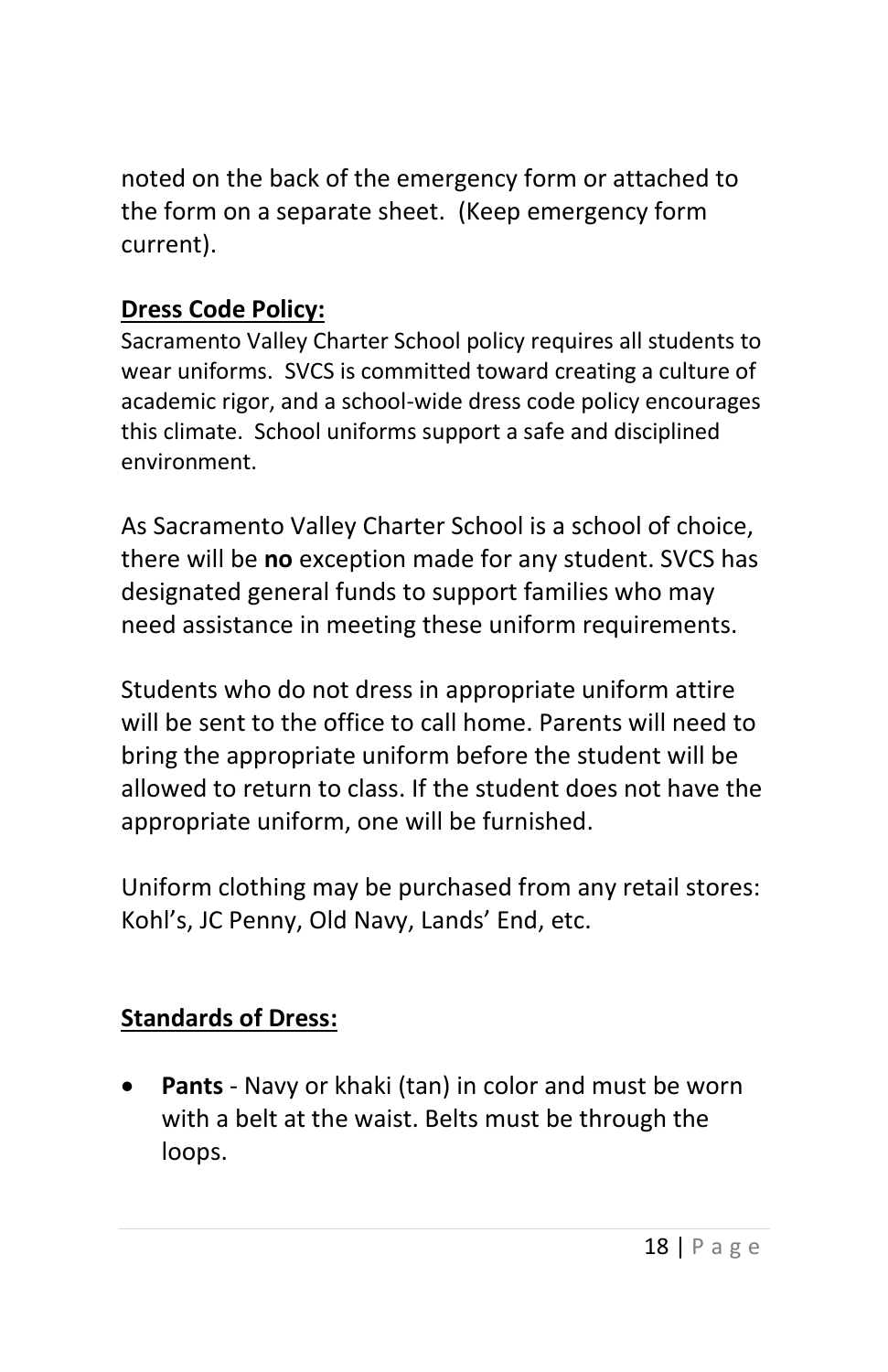- **Skirts, Jumpers, or Shorts** Navy or tan; can be cotton, cotton blend or corduroy; must be knee level or longer and can have an elastic waist. Blouse, T-shirt, or polo must be worn under the jumper. Absolutely NO hip huggers, cargo pants, baggies, logos, insignias, pictures or messages, other than the school's logo.
- **Shorts** Navy or khaki (tan) in color and knee length. Shorts must be worn with a belt at the waist and belts must be through the loops. Shorts can be cotton, cotton blend, or corduroy and have an elastic waist. Absolutely NO cargo pants, jeans, sweat suit pants, pajamas, logos insignias, pictures or messages.
- **Shirts**  Light blue, collared, polo shirt, dress shirt, long or short sleeve. No insignias, pictures or messages.
- **Sweatshirts or sweaters** can be pullover or zippered navy. NO logos aside from Sacramento Valley Charter School; no insignias, pictures or messages.
- **Shoes or sneakers** Black shoes/sneakers must fit securely on the foot. Shoes with open toes, or backless shoes (including flip flops, sandals, mules and slides) will not be allowed. Shoes may be laced or buckled. NO heelies or rollers.
- **Headgear** NO hats or other headgear in class, other than patka, dastar, pagri, or other forms of turbans. These must be either light blue or navy blue, matching the school uniforms.

**Note**: No oversize clothing will be allowed.

No colored wrist bands or neck beads are allowed in class. The principal has a right to stop any pattern, for example groups wearing identical earrings, chains, beads, bracelets, etc. or anything that may be mistaken for a negative group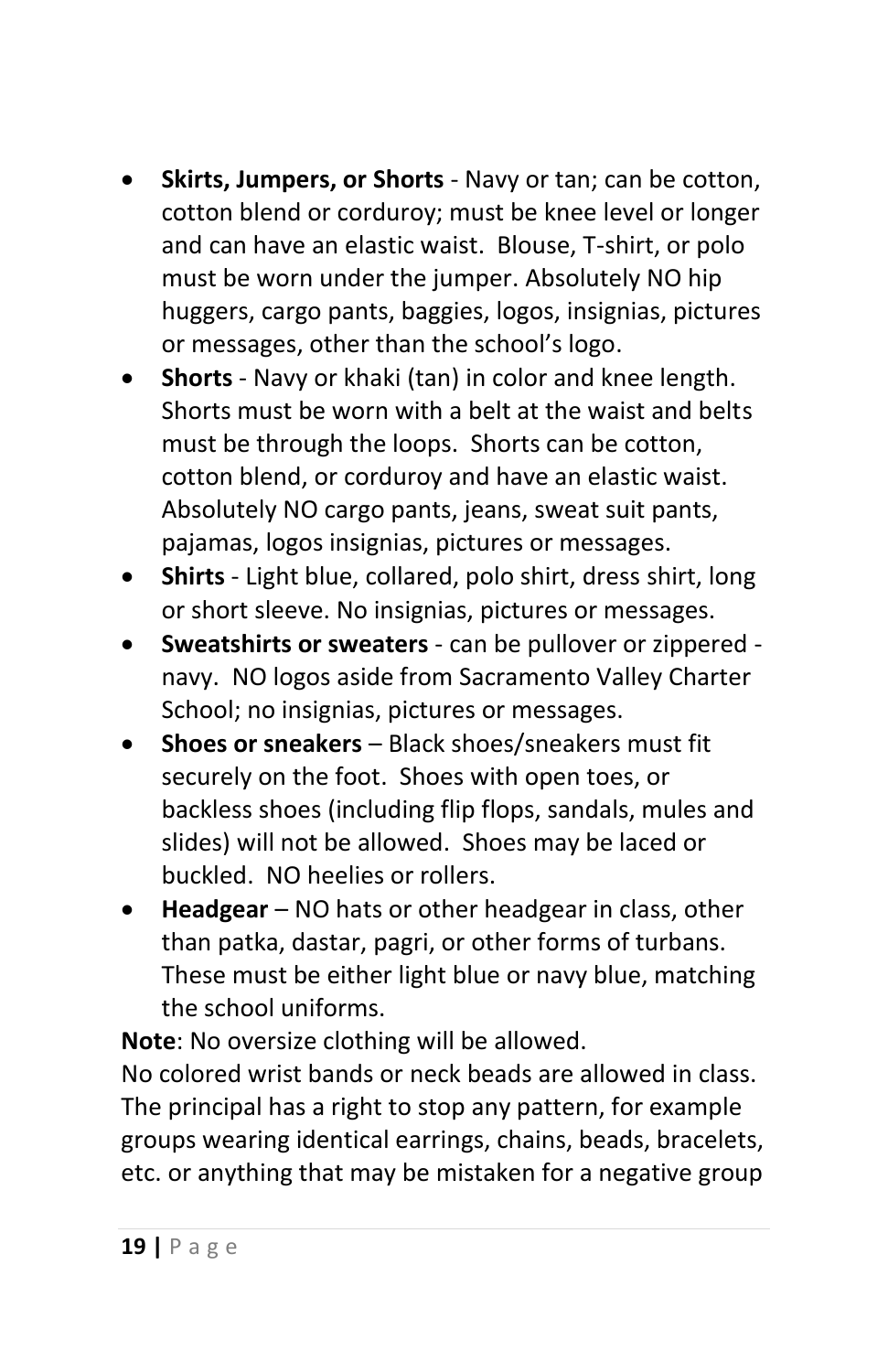affiliation. In addition, the principal may, at their discretion, require the removal of jewelry deemed distracting in an academic environment.

No coats, jackets, hooded sweatshirts, caps or hats are to be worn in buildings during school.

Dress code compliant uniforms can be purchased online either by following the links below, or the links on our website:

[https://www.landsend.com/pp/SchoolSearch.html?action](https://www.landsend.com/pp/SchoolSearch.html?action=landing&selectedSchoolNum=900183641) [=landing&selectedSchoolNum=900183641](https://www.landsend.com/pp/SchoolSearch.html?action=landing&selectedSchoolNum=900183641)

[https://www.frenchtoast.com/schoolbox/schools/sacramento](https://www.frenchtoast.com/schoolbox/schools/sacramento-valley-charter-school-QS635A4)[valley-charter-school-QS635A4](https://www.frenchtoast.com/schoolbox/schools/sacramento-valley-charter-school-QS635A4)

### **Enforcement:**

The school will strive to achieve full compliance through the use of positive reinforcement measures and will resort to disciplinary action only when positive measures and supports fail to assure compliance.

### **Student Dress Code - Personal Habits:**

- Extreme hairstyles and colors that will distract from the learning environment of the classroom are not allowed.
- Students K-8 are not to bring or wear make-up.
- Clothing may not be obscene, vulgar, or likely to have disruptive effect on the educational process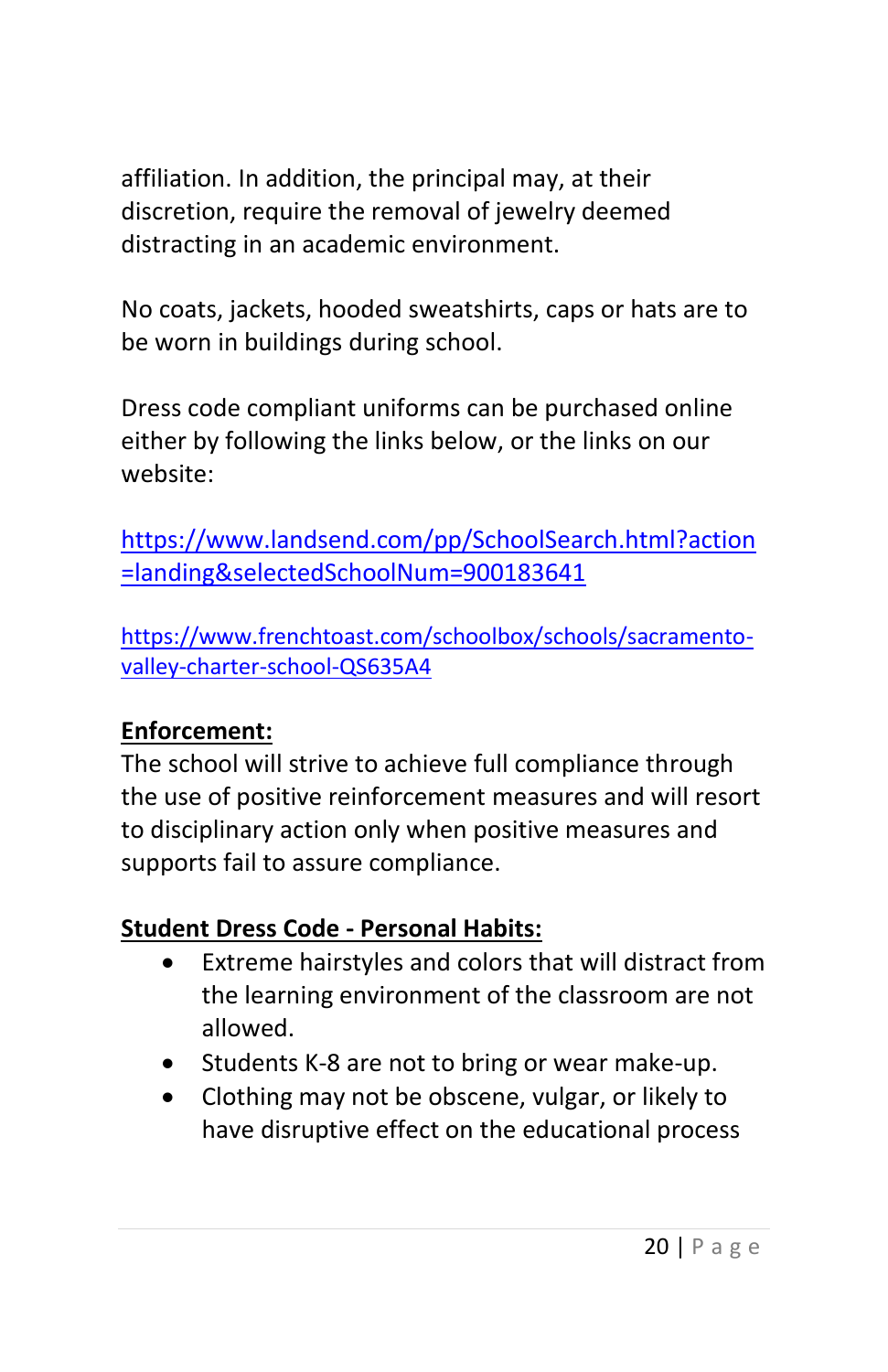- Hats are allowed on the playground but must be removed in classrooms or school buildings.
- SVCS is a perfume free zone.

### **Personal Hygiene:**

Good personal hygiene is extremely important in a school environment. Students maintain close proximity to one another, necessitating personal cleanliness be maintained at high standards. Frequent shower and bathing, fresh clothing, use of deodorants or antiperspirants as necessary, and brushing and flossing of the teeth are all signs of good hygiene. Many childhood and adult illnesses can be traced back to poor hygiene. Good hygiene also includes regularly washing of hands, especially after using restrooms, or before eating lunch or a snack. Please remind your students to maintain good hygienic practices throughout the day to minimize the spread of illness while at school.

Lice are another common issue at the elementary school level. Remind your students not to share clothing, or hats, with fellow students, as this can contribute to the spread of lice among students. Please check your student periodically, or if the student begins to itch or scratch their head more often than usual. It is important, for the maintenance of good hygiene, that all students remain lice-free. Students found to have lice at school will be sent home and will have to stay out of school until the issue is resolved.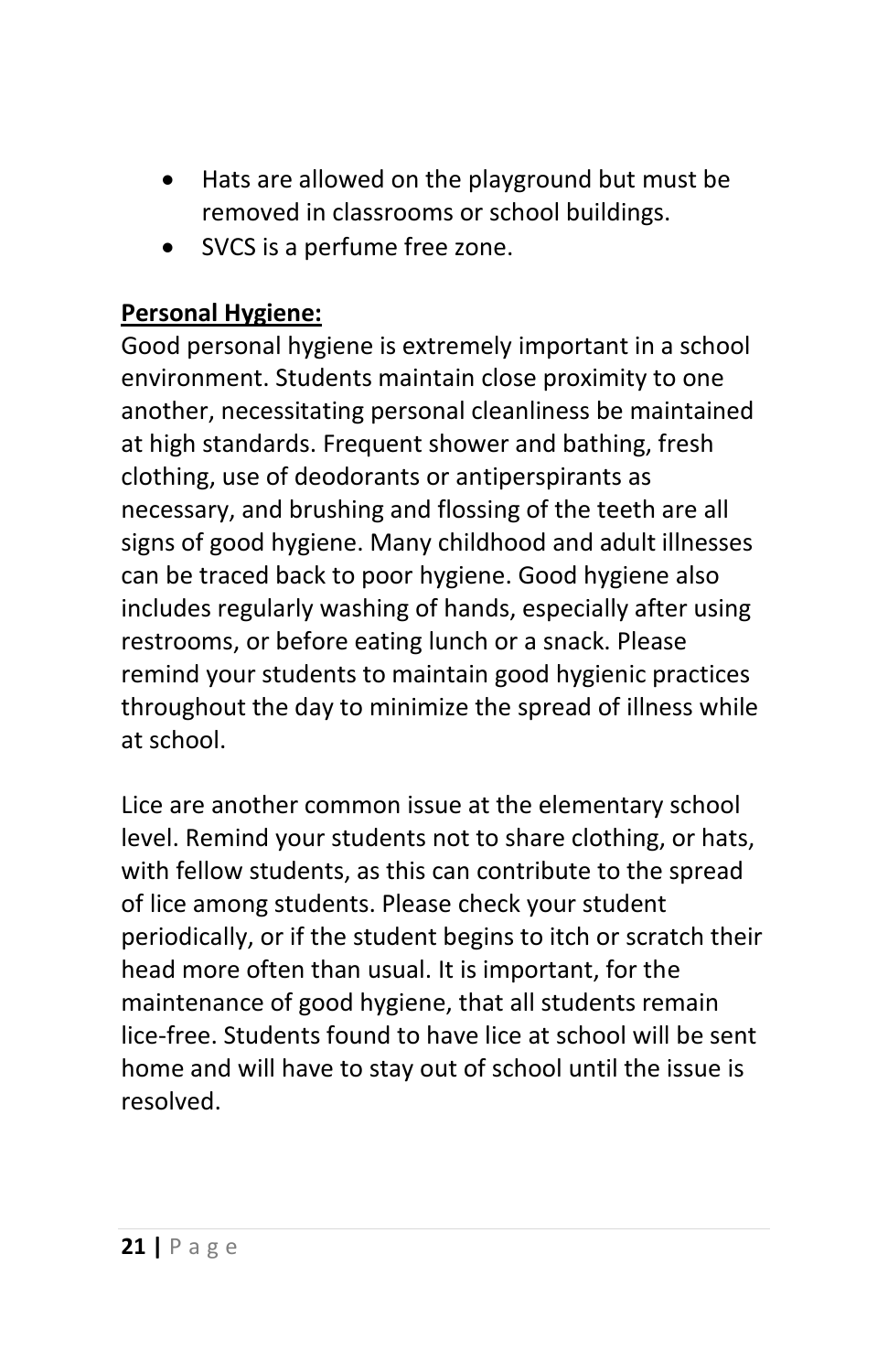### **Free Dress Days:**

The last Thursday of the month and spirit days are free dress days. However, students' choice in clothing must be clean, modest and appropriate for regular school activities. Shoe wear must be secured for walking and/or running, therefore slippers or any other kind of shoe that is not secure is not acceptable for student safety reasons.

### **Punjabi Language Course:**

All students, from Kindergarten through Eighth Grade, are enrolled in a Punjabi world language and culture course at SVCS. There is no exemption from the Punjabi world language course, as it is an integral part of our education plan. Consent to enrollment in the Punjabi world language and culture course is implied upon enrollment in SVCS.

### **English Learner Advisory Committee (ELAC):**

State law requires that any school with over 21 students in their EL program must have an English Learner Advisory Committee in place made up of parents. If your student is an EL student at SVCS, you are welcome to attend meetings or to take a seat on the committee. The purpose of ELAC is to offer advice and feedback to the principal and staff regarding how the EL program is progressing during the year. Notices regarding dates and times for meetings will go out throughout the year as ELAC meetings are scheduled.

### **Homework Policy:**

The purpose of assigning homework is to strengthen academic skills, reinforce concepts taught by teachers,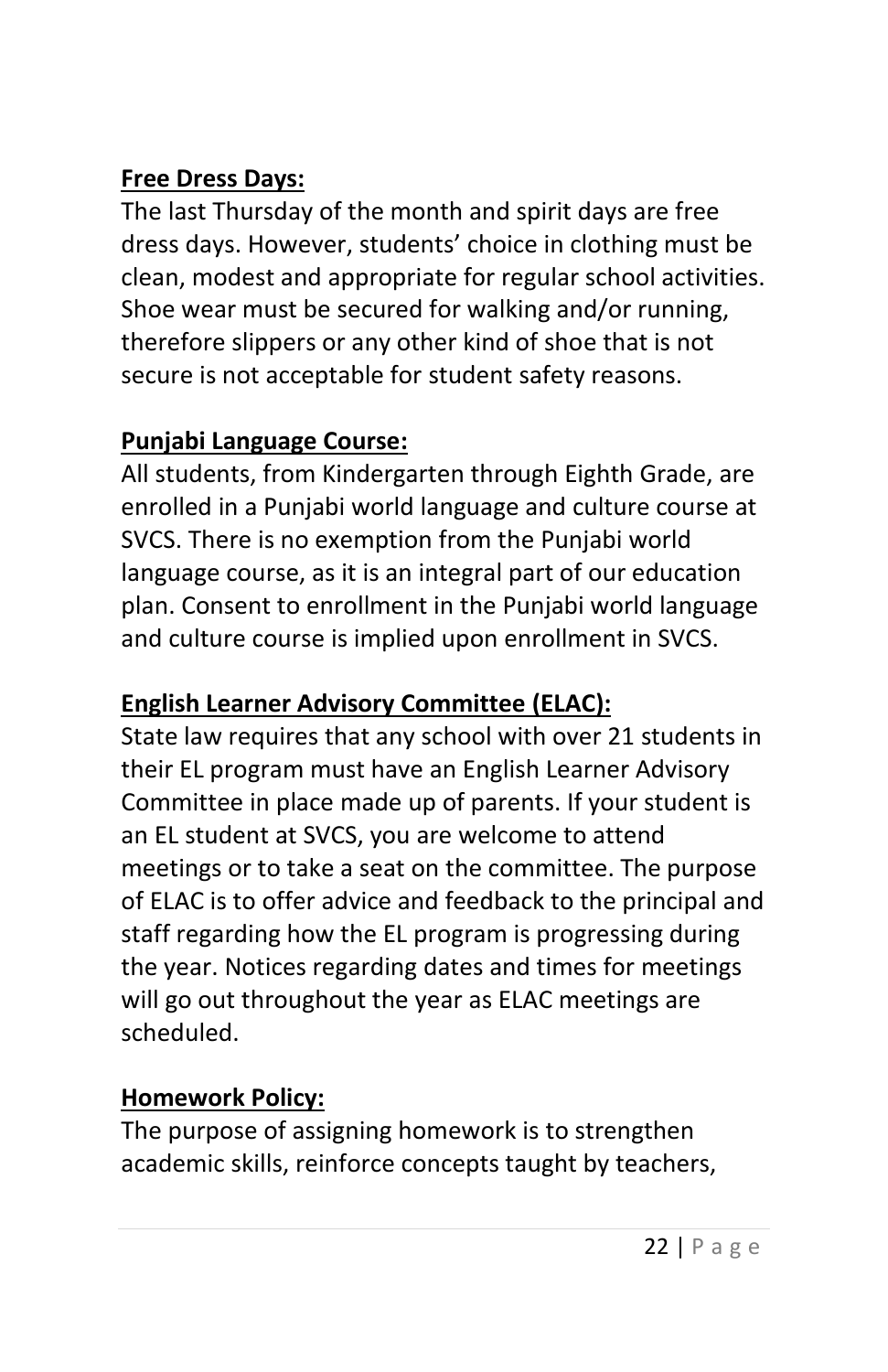develop student responsibility and accountability, and to promote parent awareness. Homework is deemed to be an independent activity to be accomplished outside of the school day. Homework will generally fall into one or more of three categories and may include, but are not limited to the following:

- 1. **Practice:** This includes activities to reinforce skills.
- 2. **Preparation:** These are assignments designed to provide background information and focus on future class activities.
- 3. **Extension:** Creative activities such as book reports, science projects, and research are examples of such homework.
- 4. **Sustained:** Nightly reading of 30 minutes either parent to child, orally child to parent, or independently by student.

The amount of homework assigned shall be related to the maturational and ability level of students in a given class. Assignments of a longer nature will include checkpoint monitoring. It is the responsibility of the student to note and understand the homework assignment, complete it, and return it to school on the required day. Students neglecting to do homework may lose field trip or recess privileges. It is the parents' responsibility to monitor their child's work, assisting as appropriate. If you have any questions, please contact your child's classroom teacher. Some classes may have extended projects over break periods.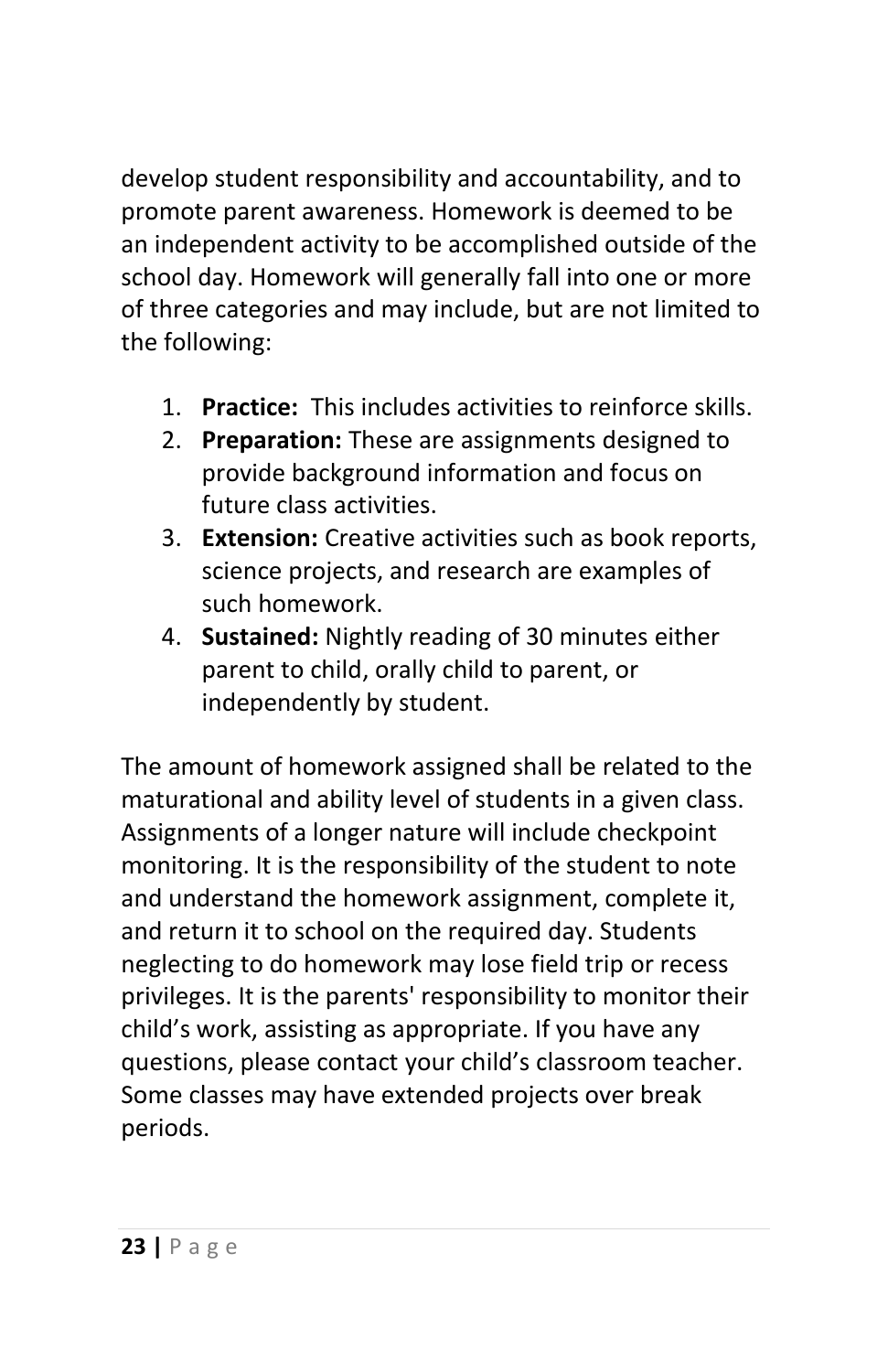### **Student Awards:**

Students receive awards for various topics such as Perfect Attendance, Academic Excellence, Citizenship, and other categories at the discretion of the teacher and administrators. Each trimester, at the time report cards are mailed out, students will receive Honor Roll or Principal's Honor Roll awards based on academic achievement. Students with a GPA for the term of 3.50 to 3.75 are eligible to be placed on the Honor Roll. Students with a GPA for the term of 3.76 to 4.00 will be eligible for the Principal's Honor Roll.

### **Field Trips:**

Field trips are scheduled throughout the school year to enhance the educational curriculum. These trips are not a requirement, but a privilege. Any child who does not meet the classroom teacher's standards for behavior, attendance, academic effort, or homework, will be excluded from field trips. If a child is not allowed to participate, contact with the parent will be made prior to the trip and other classroom arrangements will be made. In order for any child to participate in a field trip experience, the school must have a permission form signed by the parent or guardian. These forms must be sent home prior to each field trip. Parent drivers must carry \$100,000 liability insurance.

# **Technology - Guidelines for Student Use:**

Sacramento Valley Charter School will make its computing and network resources available to its students and staff solely for educational purposes, and to carry out the legitimate business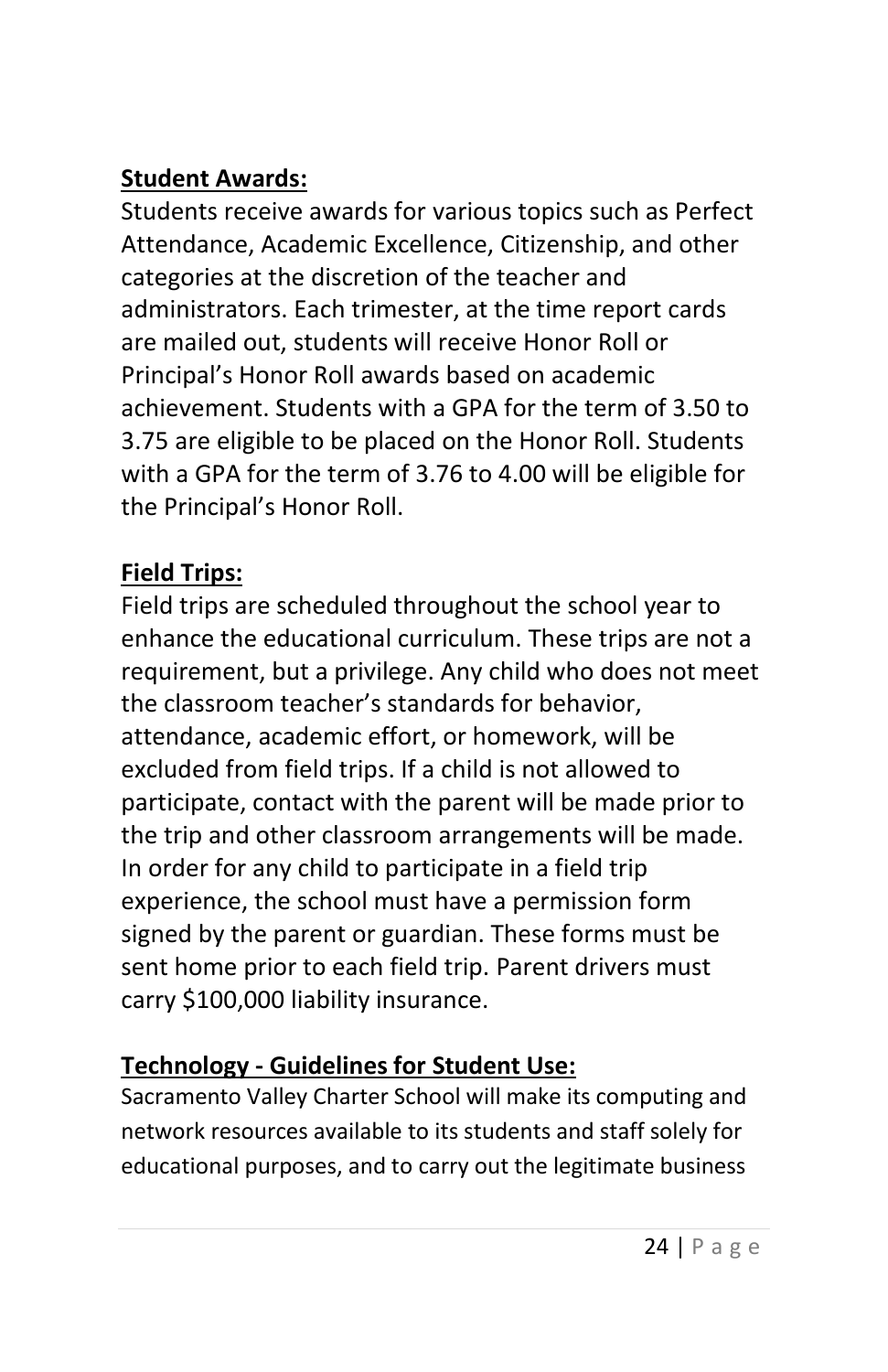of the charter school. All other uses of school site computing and network resources are strictly prohibited.

- 1. Access to school's computing and network resources is not a right of any person. Rather, such access, if given by the charter pursuant to the provisions of Charter Policy and Regulations, is a revocable privilege. Users of SVCS's computing and network resources are required to use such resources responsibly, ethically, and in a manner consistent with the provisions of adopted Board policy without regard to whether a user accesses SVCS's resources directly, or through any remote computer or network.
- 2. As a condition of using the charter school's computing and network resources, every user must read, and sign the appropriate "Acceptable Use Agreement" provided by SVCS staff. All minors seeking permission to use these resources must also obtain the written permission of that minor's parent or guardian. Any user who does not sign an "Acceptable Use Agreement" will not be permitted to use school's computing and network resources.
- 3. SVCS' computer resources and all users' accounts are the property of the school site. There is no right to privacy in the use of the computer resources or users' accounts, and the charter reserves the right to monitor and access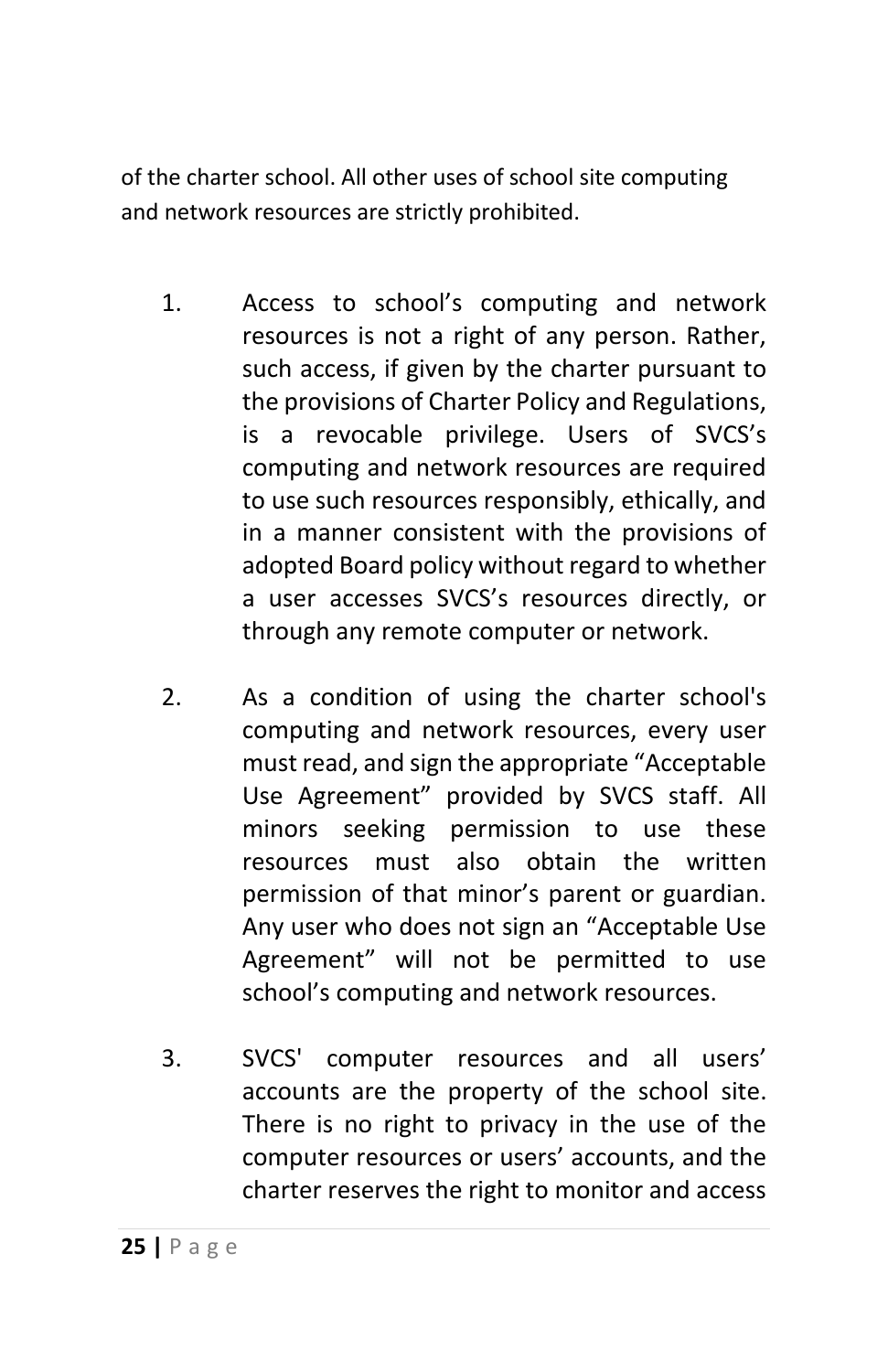information on the system and in users' accounts for the purpose of determining whether a violation of Board policy has occurred. The charter will remove any information on the system which it determines to be in violation of Board policies.

- 4. In compliance with the requirements of the Children's Internet Protection Act, the school will utilize an internet blocking or filtering device to prevent electronic access to visual depictions that are obscene, pornographic, or harmful to minors. However, the principal or his/her designee will have the discretion to disable such blocking or filtering measures in any case in which an adult requires access to such materials for bona fide research or other lawful purposes. The Principal or his/her designee will review written requests from adults for permission to disable blocking.
- 5. The use of the internet is limited to teacher approved sites. Any violation of this is considered a violation of the "Acceptable Use Agreement" and is susceptible to disciplinary measures.
- 6. No person utilizing charter school computer resources will disclose or disseminate personal information concerning minors attending District schools.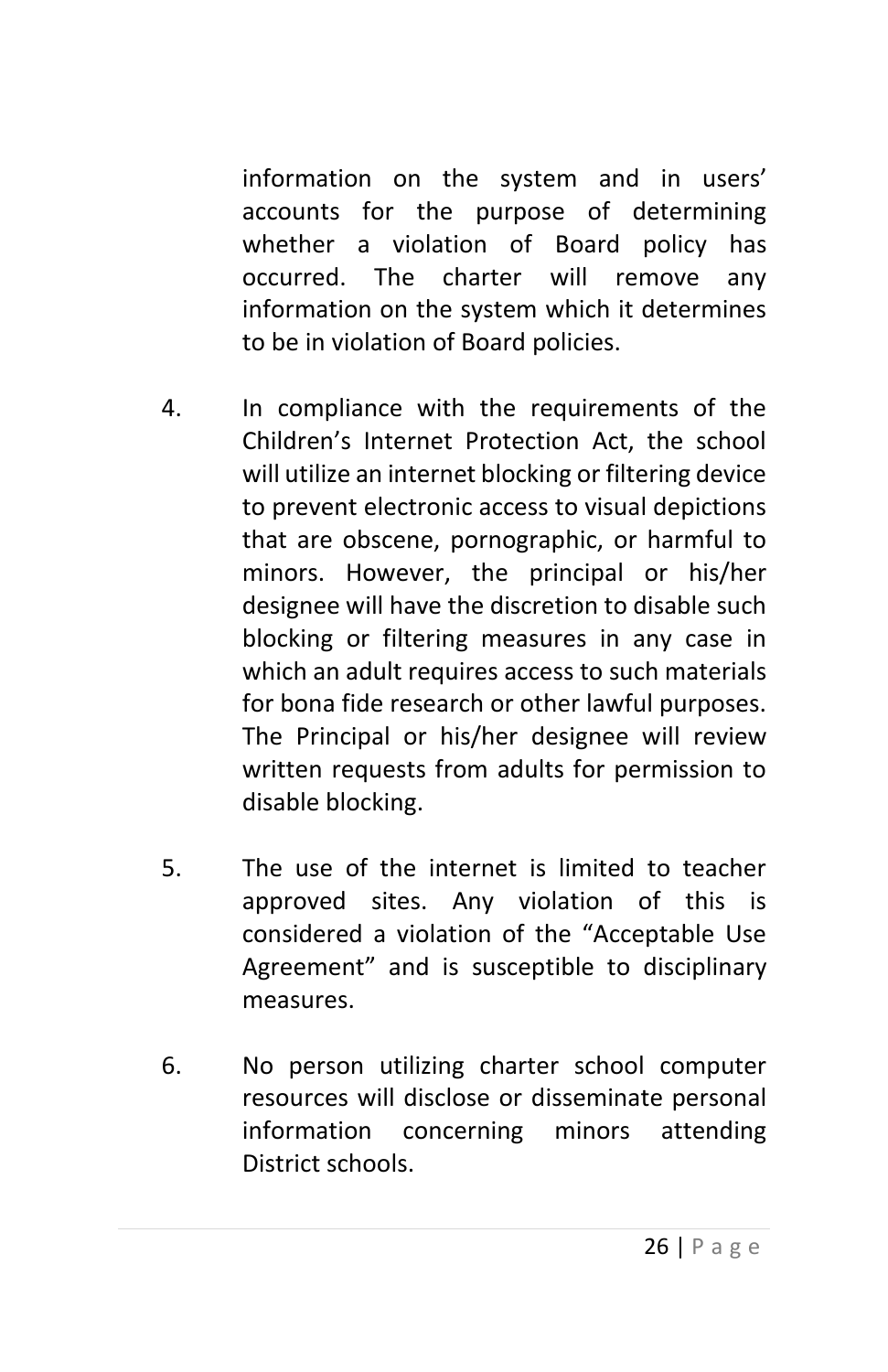- 7. The Principal or his/her designee is hereby authorized to adopt and implement such Administrative Regulations as are necessary and appropriate to implement this policy.
- **8.** School provided email accounts should be used only for school related assignments and/or communication.

### **Cell Phones/Mobile Devices:**

Cell phones are *not allowed during school hours, school events and school transportation time*. Cell phones that are seen or heard will be confiscated and kept in the school office and will be returned only to the parent or legal guardian. This includes the use of cell phone friendly devices or gadgets such as smart watches and hotspots.

#### **Internet Safety:**

- Never give out private information such as last name, address, telephone number or parent's telephone number.
- Understand internet sites that can be visited by students and those that are off-limits**.**
- Tell an adult if something comes up on the screen that makes you feel uncomfortable.
- Never agree to meet with anyone you meet online.
- Never post on a web page or send in an email any pictures of yourself or classmates without an adult's permission.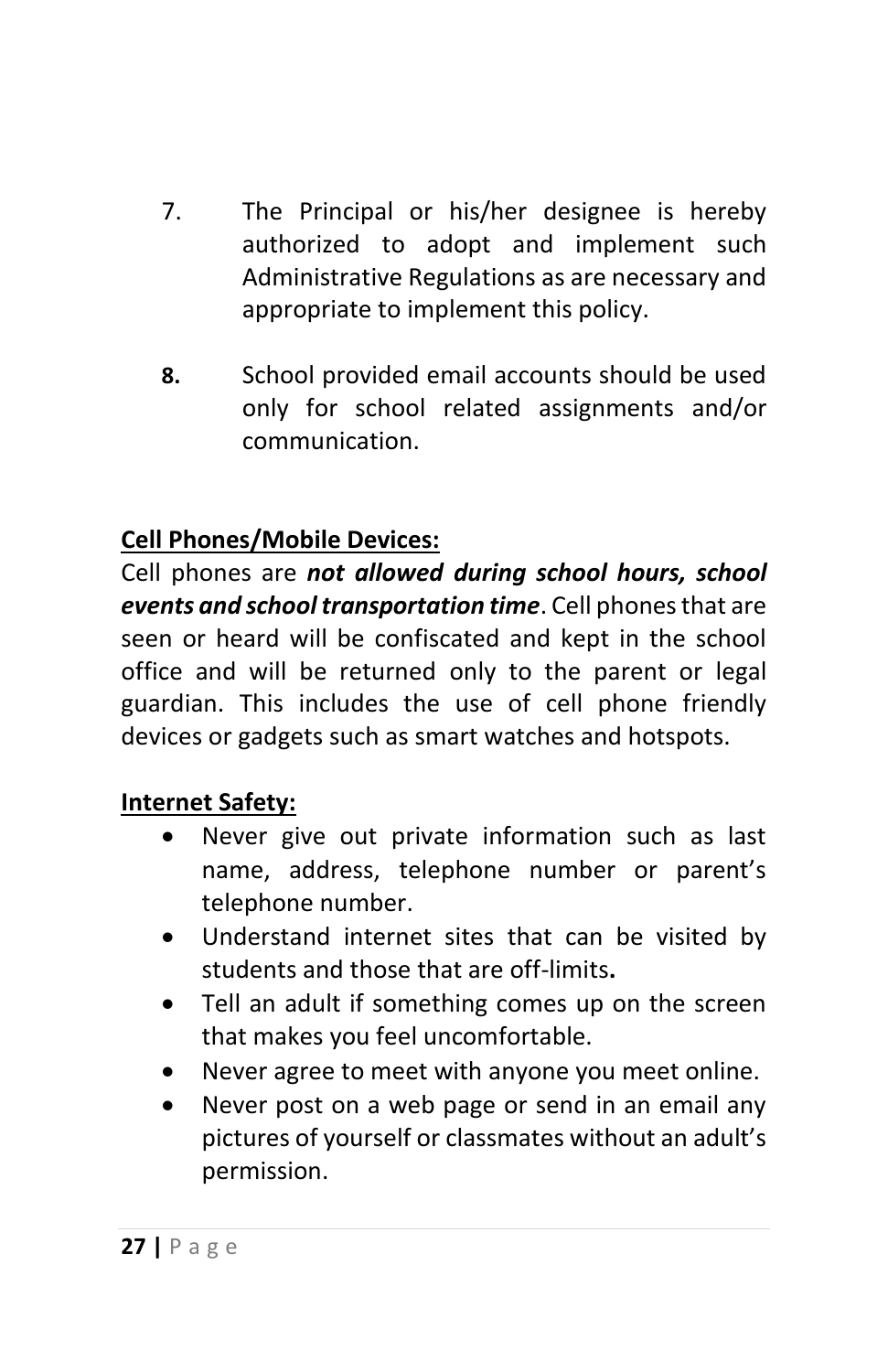- Tell an adult if you get an inappropriate e-mail from anyone.
- Remember that going online is like going out in public, so all the safety rules apply to the internet as well.
- Know that the internet is a useful tool and will always use it responsibly.
- Follow internet rules at home, in school, at the library or with friends.

To be successful, contributing members of any community, children must learn necessary social and life skills. Positive Discipline is based on the understanding that discipline must be taught, and that discipline teaches.

### **Positive Discipline:**

The tools and concepts of Positive Discipline include:

- Mutual respect. Adults model firmness by respecting themselves and the needs of the situation, and kindness by respecting the needs of the child.
- Identifying the belief behind the behavior. Effective discipline recognizes the reasons kids do what they do and works to change those beliefs, rather than merely attempting to change behavior.
- Effective communication and problem-solving skills.
- Discipline that teaches (and is neither permissive nor punitive).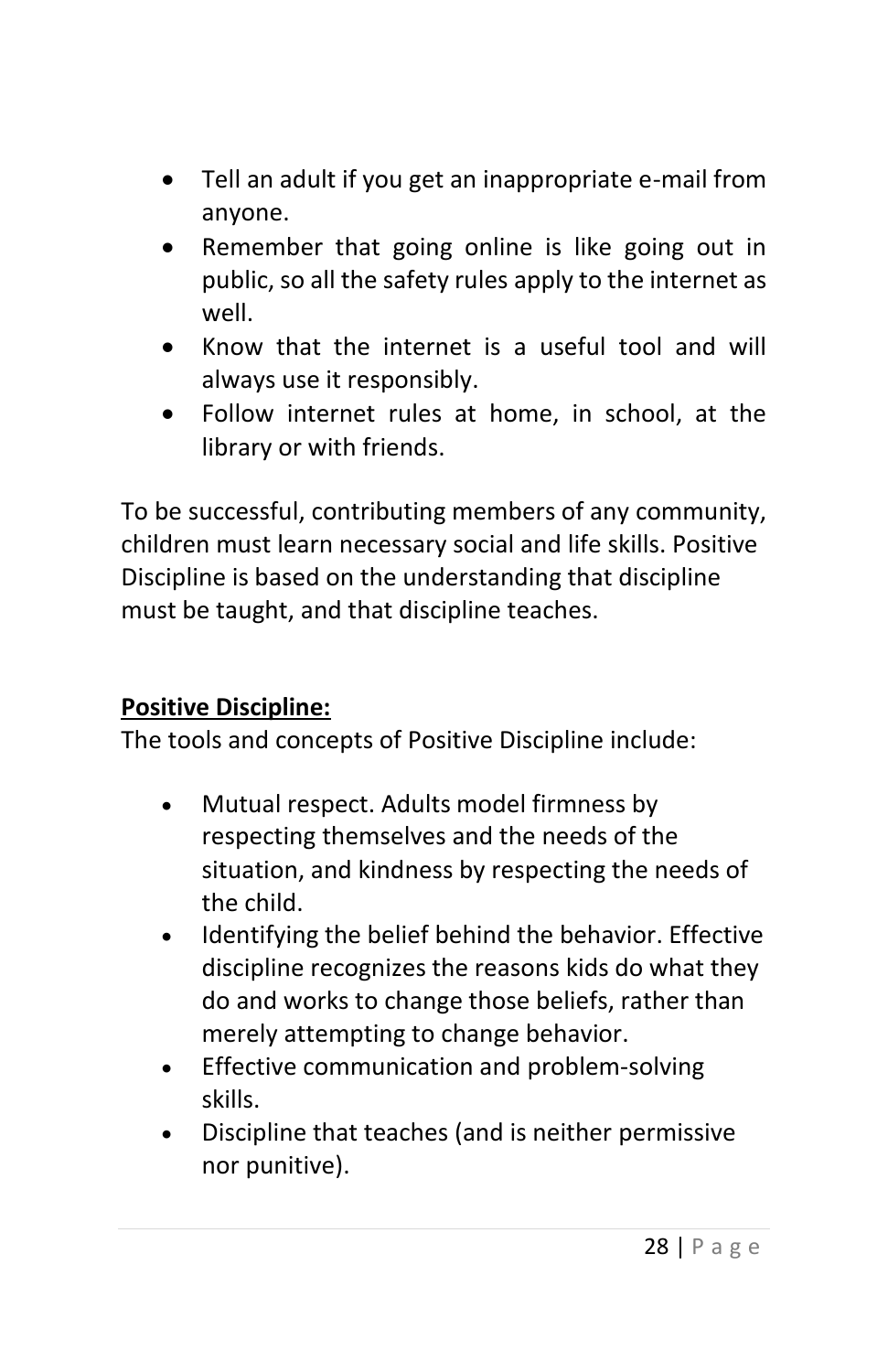- Focusing on solutions instead of punishment.
- Encouragement (instead of praise). Encouragement notices effort and improvement, not just success, and builds long-term self-esteem and empowerment.

### **Lunchroom Procedures and Rules:**

All SVCS students have the option of receiving a free vegetarian lunch, or they may bring a packed vegetarian lunch from home. Students may not bring meat, egg, or peanut products from home. SVCS students must demonstrate the following behaviors in the cafeteria:

- Sit properly at the table with feet on the floor.
- No running, pushing, crawling on the floor. Keep your hands to yourself.
- Keep your voice low. No shouting.
- Clean up after yourself. Put your tray away when you are finished with your lunch.
- Return to your table and sit quietly until dismissed to line.
- When your table is clean, clear, and quiet, the supervisor will dismiss your table to line up for recess.
- Lunch recess: line up
- Look for peace signal and finger on lips and imitate. When students are quiet and in a straight line, the adult leader will walk them to the playground.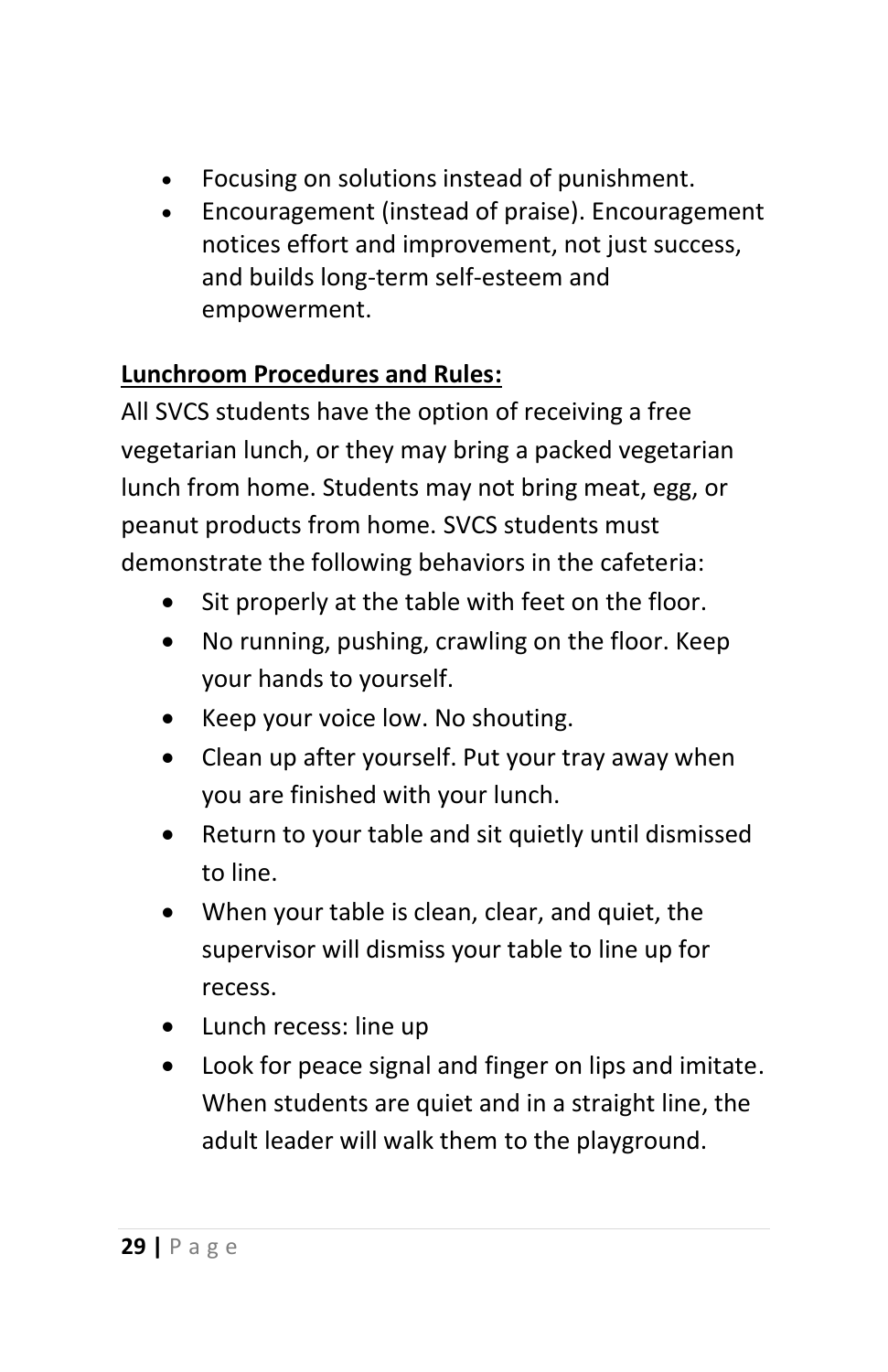• Bathroom use. Only one child may be in the bathroom at a time. Ask the adult for permission and sign the log.

### **Playground Rules:**

SVCS students must each demonstrate the following behaviors on the playground:

- When leaving the lunchroom in line, please do not run nor raise your voice.
- Pay attention so when the line begins to go, you follow.
- Keep your hands to yourself.
- Do not run or take a shortcut across the street; follow behind the adult.
- One child at a time in the bathrooms. Ask adult permission sign out in the classroom.
- Report lost or damaged equipment.
- Do not retrieve lost equipment unless you have adult permission and supervision.
- Exhibit good sportsmanship while playing with others.
- If having difficulty with positive demeanor, then sit out quietly until able to return to play.
- Report negative or dangerous behaviors to an adult.
- Return all equipment after play.
- Line up and follow in line behind your teacher.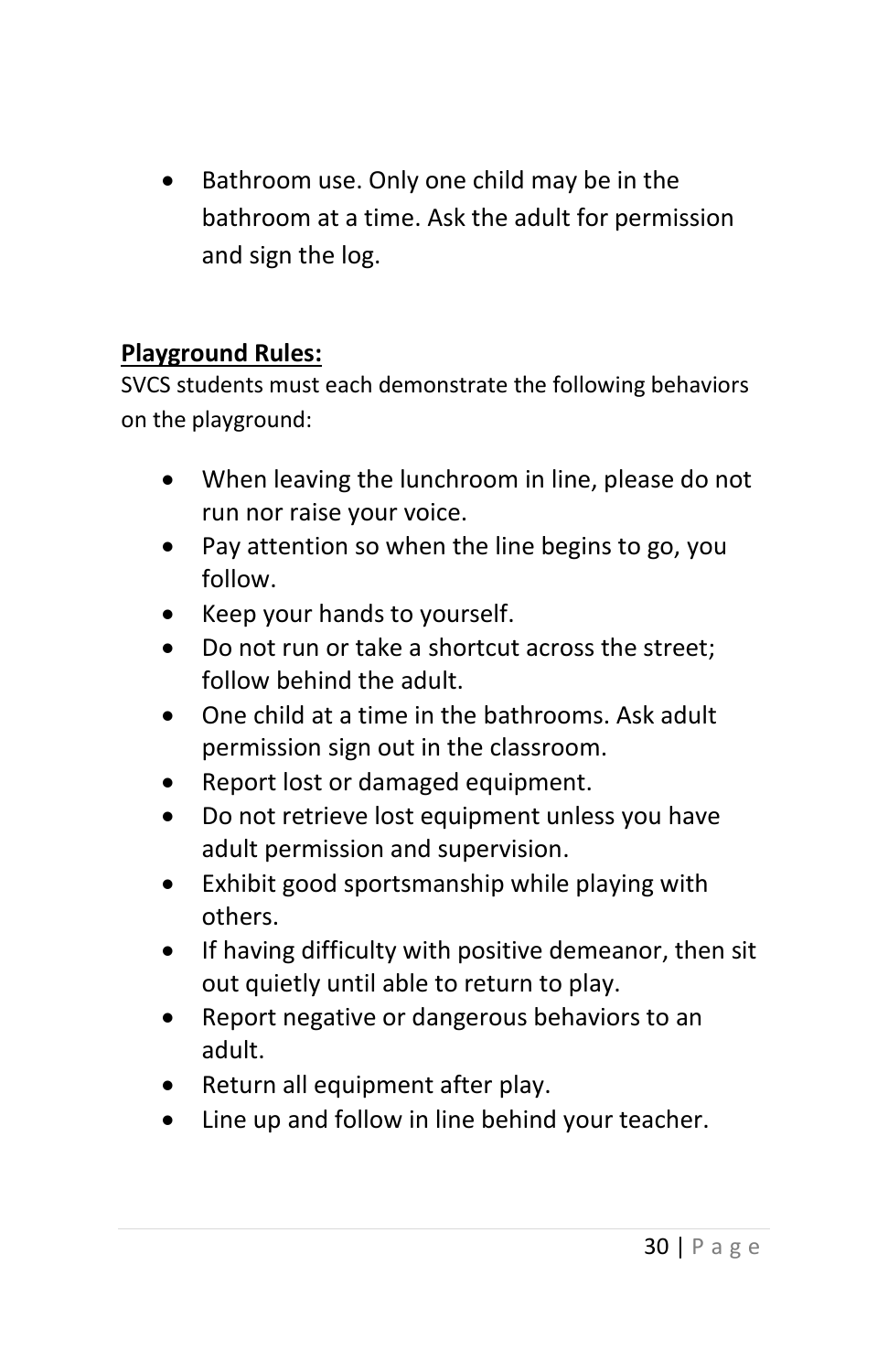#### **Bus Rules:**

#### **Bus Rules for Students**

- 1. Students will obey drivers/teachers/chaperones at all times.
- 2. Wait for bus in a safe place and manner. Stay away from traffic and remain within the line.
- 3. Wait for a signal from the bus driver before crossing the street. Never walk behind the bus.
- 4. Be at bus stop 10 minutes before pick-up time.
- 5. Wear face mask at all times.
- 6. Keep the bus clean. Do not eat, drink or chew gum on the bus. This includes field trips.
- 7. Keep hands, feet, heads and objects inside of bus windows and to yourself.
- 8. Remain seated, facing the front of the bus. Keep the aisle clear of feet, heads and objects. Do not switch seats at any time. Use seatbelts.
- 9. Keep noise levels to a minimum no yelling, screaming, name-calling, bullying, or use of profanity is allowed.
- 10. No throwing any objects on or off bus.
- 11. Do not litter, write on seats or walls, or damage anything on the bus. Students will be accessed for damage to the bus.
- 12. Keep pencils and any other harmful objects in your backpack.

The morning and afternoon stop for your child is the same. For safety, the bus drivers are keeping track and changes put children at risk.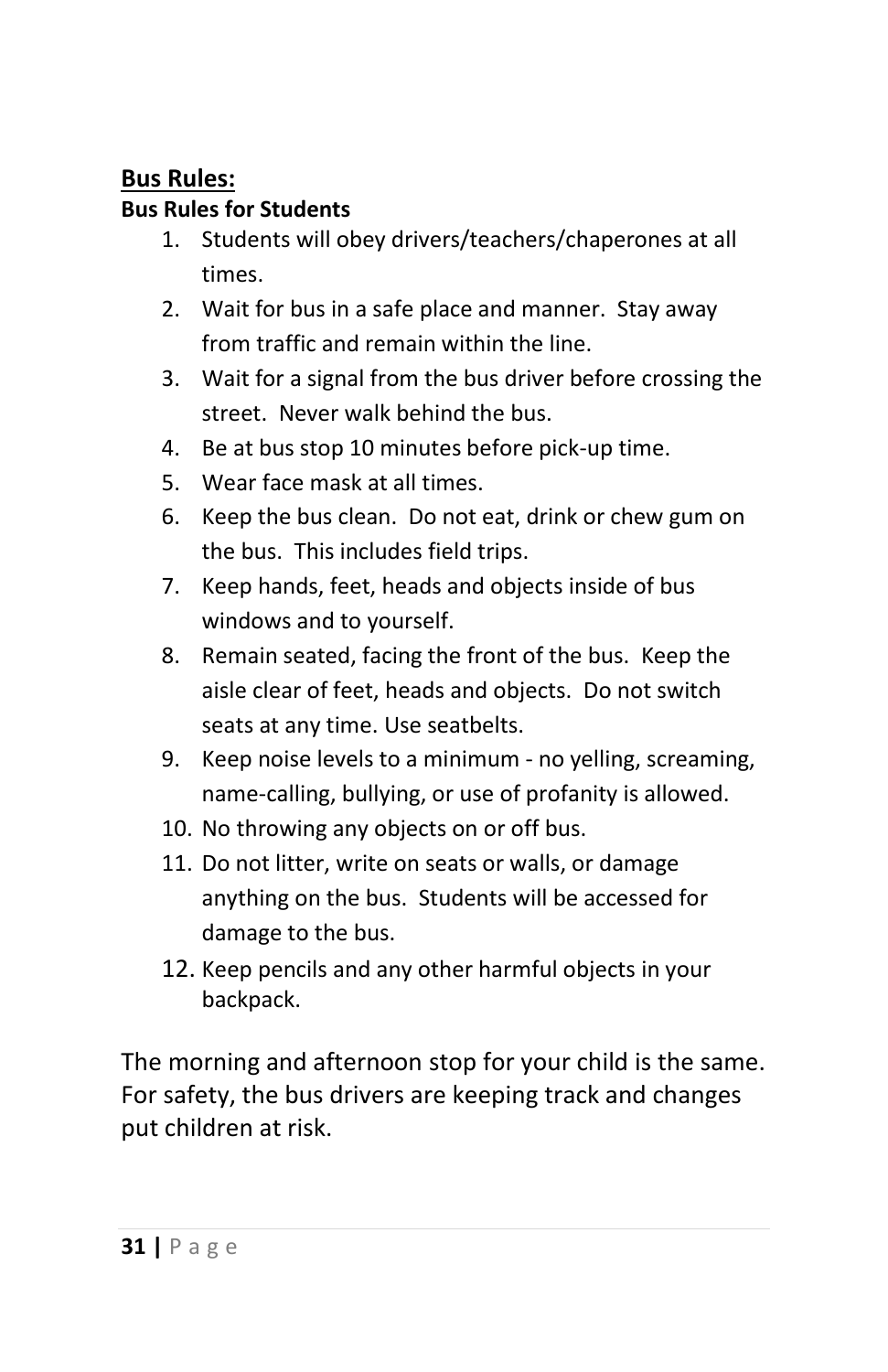If your child is not to ride the bus, the office needs at least 4-hour notification, or your child will be placed on their scheduled bus.

Students are to be either on their scheduled bus or transported by parents. School begins at 8:30 and ends at 3:05. Please be prompt and pick up your child immediately after school. No after school services are available.

Parents/guardians who transport their children by personal car, please drop off and pick up your children on the North side of the Multi-Purpose building for your child's safety.

## **Transportation Procedures & Policies:** *Staff and Bus Drivers:*

- 1. Teachers will walk students to bus at end of day.
- 2. Bus Drivers must check that all riding students are wearing a face mask and must check their temperature before riding the bus.

### *Non-Bus Riders:*

- 3. Students not riding the bus will be released to a parent/guardian
- 4. Students may only be released to siblings/other responsible adults with prior written authorization
- 5. A student who is typically picked up by parents will be brought to the office by the classroom teacher in the event his/her parent is late. An immediate attempt will be made by office staff or teacher to contact the parent(s).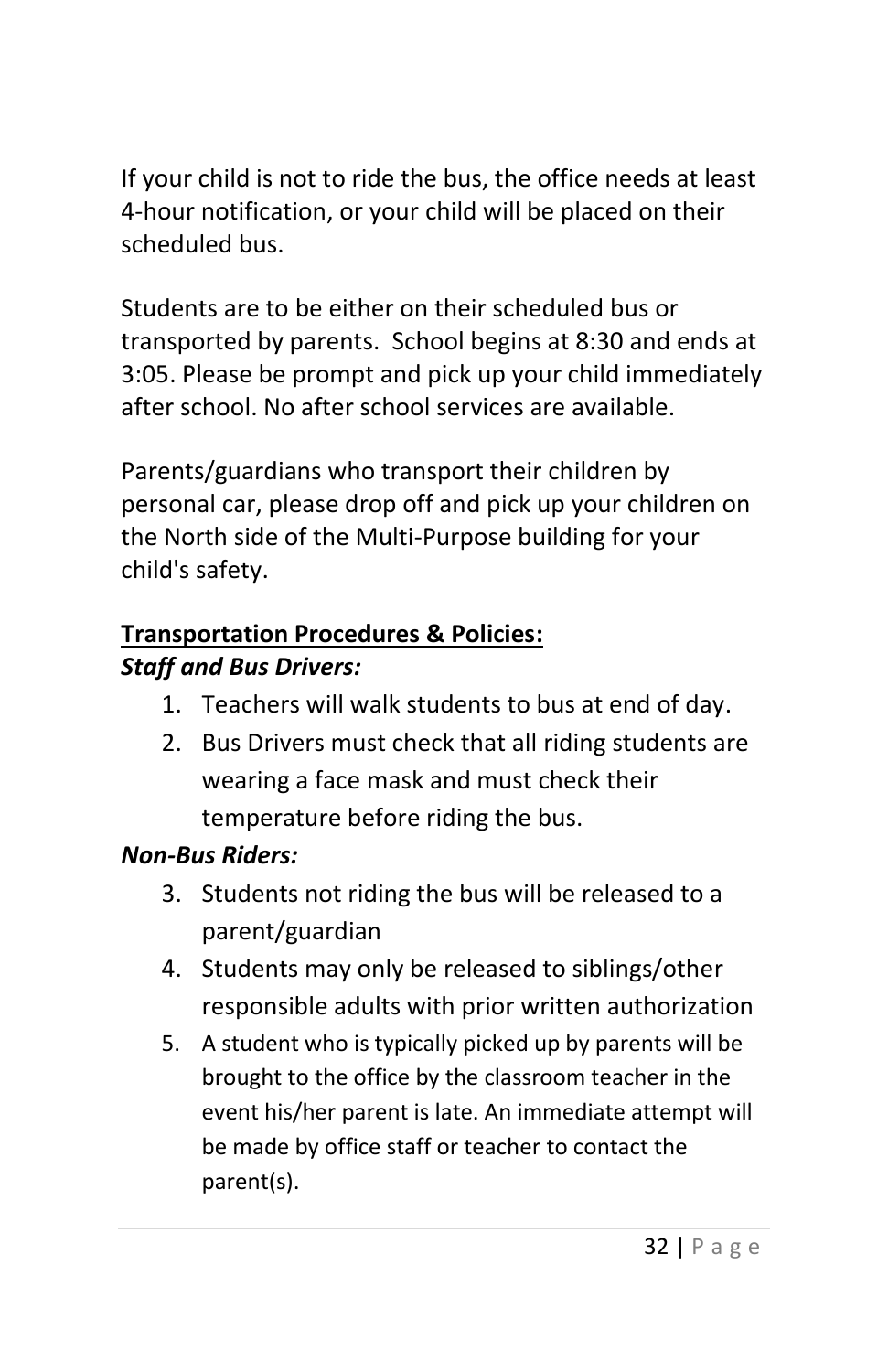#### *Bus Riders:*

- 6. Student bus riders will be released by teachers to board buses
- 7. Bus drivers will do a count of students present on bus versus total count of riders signed up for a particular bus
- 8. In the event of a discrepancy in the number, the driver will take roll to ascertain which students are inadvertently on the bus
- 9. Students not scheduled for bus transportation will be escorted from the bus and released to a school staff member
- 10. Bus drivers will have a binder with relevant information, including:
	- a. Transportation variances indicating day(s) of week of variance(s)
	- b. General student information including designated drop-off point
	- c. Parent contact numbers
	- d. Emergency contact numbers
	- e. School phone contact numbers (Office, principal, vice-principal etc.)

#### *Parents:*

- 1. Parents must indicate that they wish their child to participate in SVCS transportation services and agree to pay for the associated fee.
- 2. Parents are required to fill out an "Assigned Bus Stop Location Form" in order to have their child eligible to ride the bus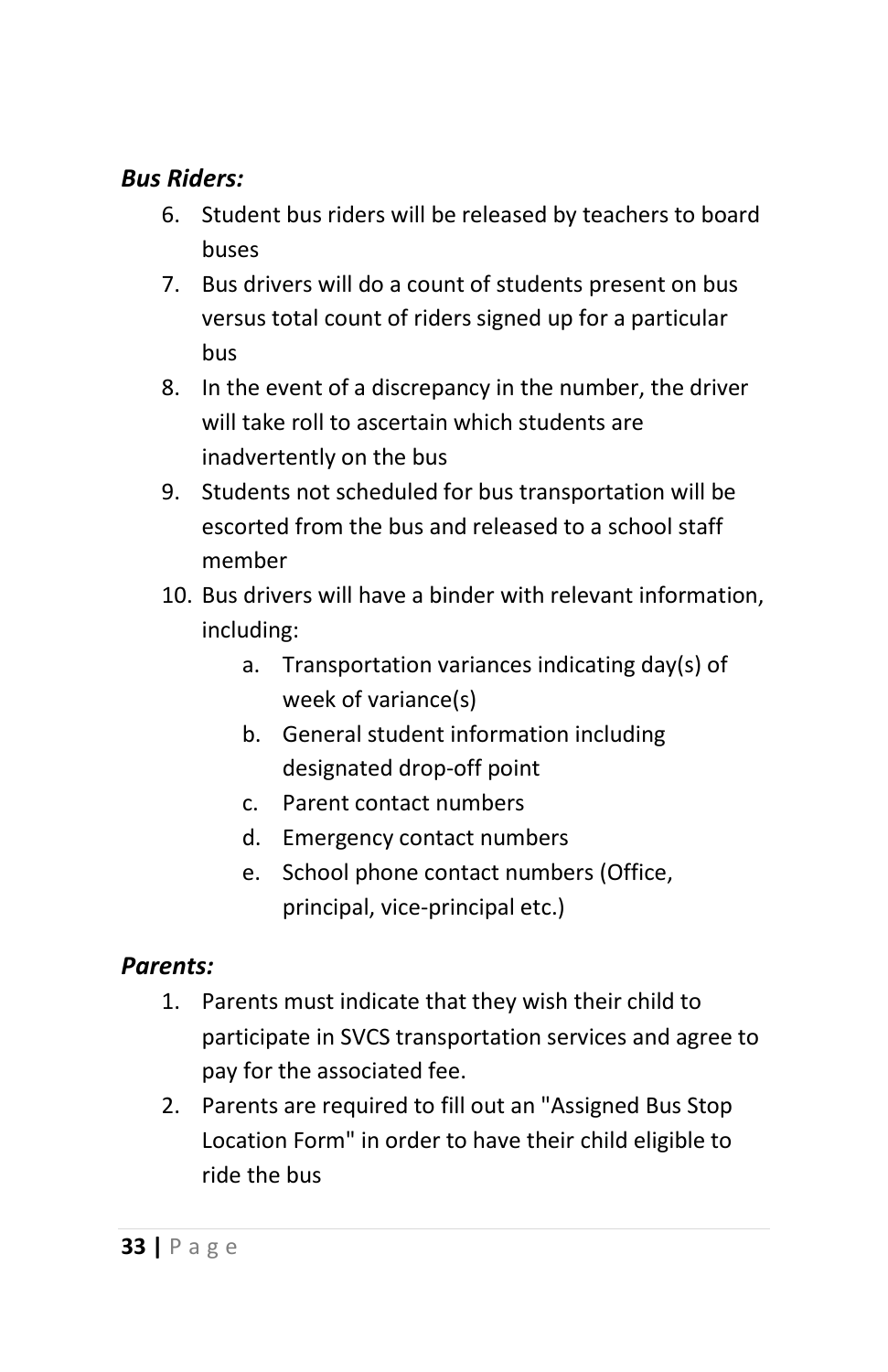- 3. Parents requesting an ongoing variance in the default transportation routine must fill out a detailed overview of the change(s). This will be kept on file in the office and with the bus drivers.
- 4. A one-time change must be requested through the office as soon as possible in order to notify the staff and bus driver in a timely fashion. This variance must include specific details as to the drop-off location.
- 5. A parent who typically picks up his/her child must notify the school in the event he/she will be more than 15 minutes late
- 6. Parents who are running late in picking up their child may opt to have their child take the bus, provided they (1) Have a bus agreement on file with SVCS, and (2) Contact the school giving specific instructions indicating their wish for their child to ride the bus for that day only. A child's ability to ride the bus under these circumstances is predicated on the parent's ability to notify the school prior to the bus leaving at the scheduled time
- 7. Parents should arrive at their scheduled bus stop 10 minutes early

## *Student bus scheduling and routing, governed by SVCS Board Policy, are as follows:*

1. Eligible students are scheduled for bus transportation between home and school. This is done in accordance with state law and rules and regulations for school bus transportation.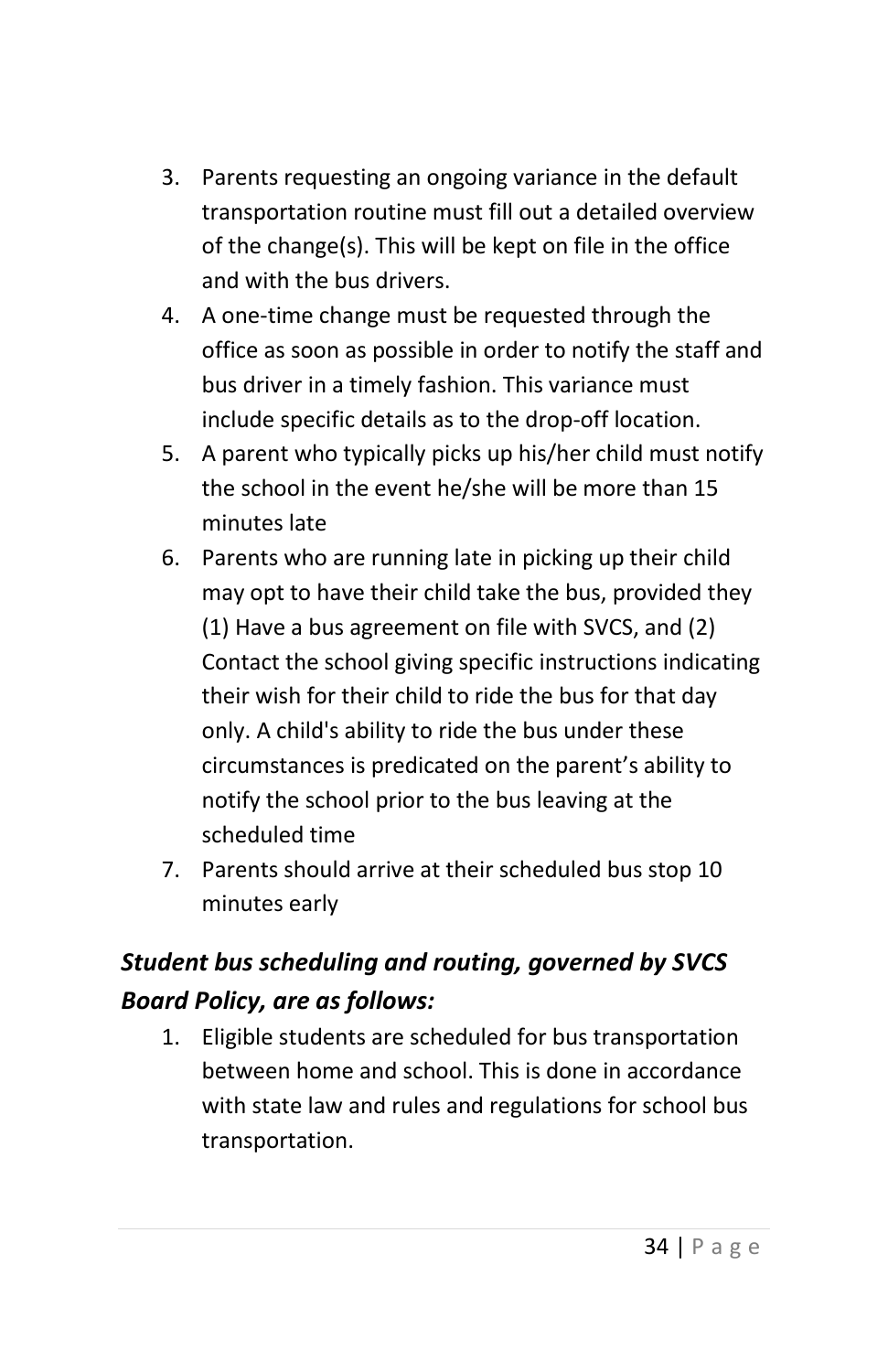- 2. Students must ride the same bus 5 days a week. Students will be bused back to the same place he/she is scheduled to be picked up unless a change has been submitted.
- 3. On-going, repeated requests for a day to day variance will be denied based on the principal's discretion.
- 4. Requested changes must fit into a regular and manageable routing acceptable to the Principal, the bus driver, and Transportation Director.

### **Reason for School Suspension:**

EDUCATION CODE, SECTION 48900: A student who has committed the following acts is subject to discipline by suspension or expulsion: (1) Caused, attempted to cause, or threatened to cause physical injury to another person. (2) Willfully used force or violence upon the person of another, except in self-defense.

- Possessed, sold or otherwise furnished any firearm, knife, explosive, or other dangerous
- Unlawfully possessed, used, sold, or otherwise furnished, or been under the influence of, any controlled substance, an alcoholic beverage, or an intoxicant of any kind.
- Committed or attempted to commit robbery or extortion.
- Caused or attempted to cause damage to school property or private property.
- Stole or attempted to steal school property or private property.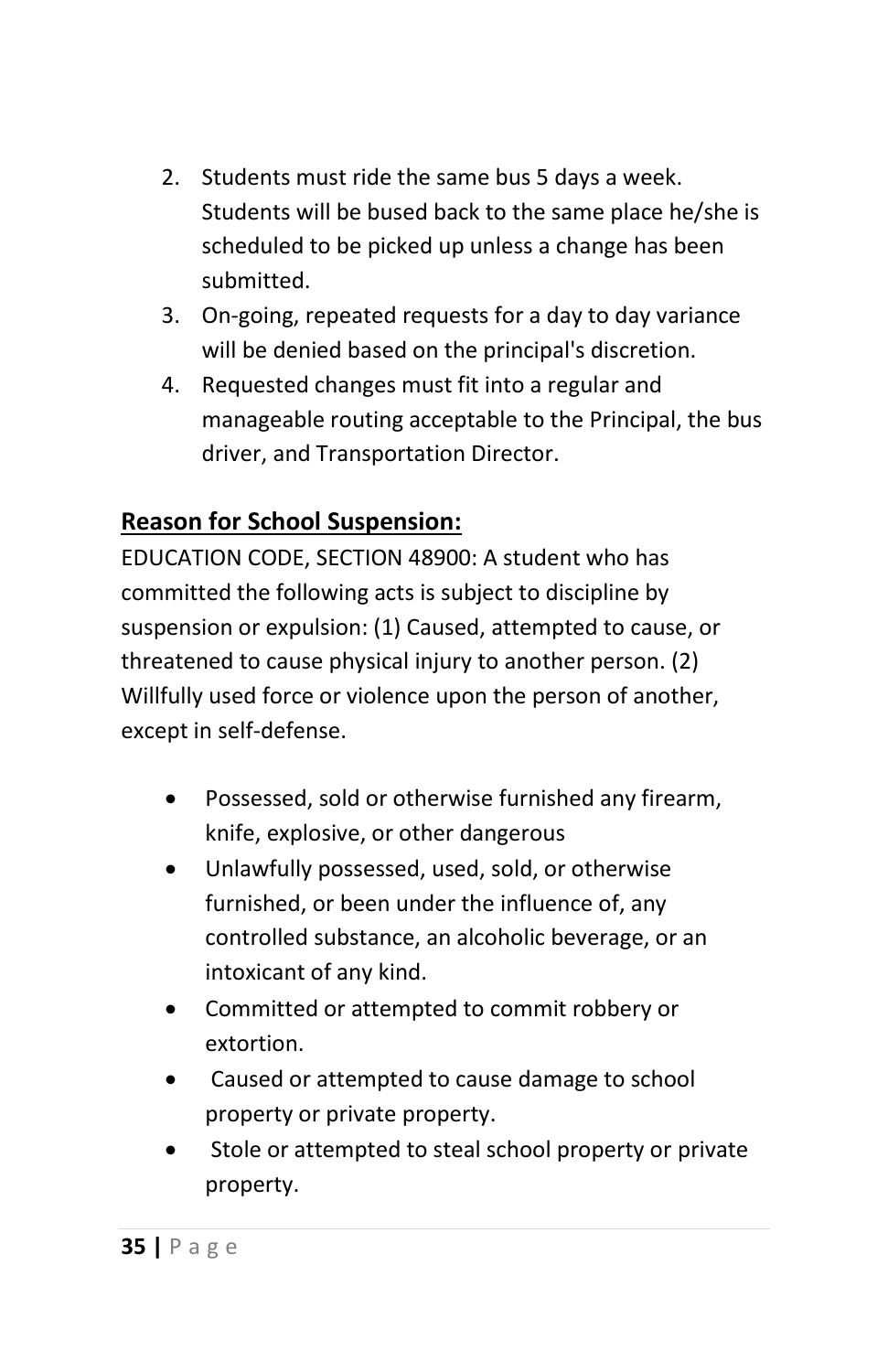- Possessed or used tobacco, or any products containing tobacco
- Committed an obscene act or engaged in habitual profanity or vulgarity.
- Unlawfully possessed or unlawfully offered, arranged, or negotiated to sell any drug paraphernalia,
- Willfully defied the valid authority of supervisors, teachers, administrators, school officials, or other school personnel engaged in the performance of their duties.
- Knowingly received stolen school property or private property.
- Possessed an imitation firearm. As used in this section, means a replica of a firearm that is so substantially similar in physical properties to an existing firearm as to lead a reasonable person to conclude that the replica is a firearm.
- Harassed, threatened, or intimidated a pupil who is a complaining witness or witness in a school disciplinary proceeding for the purpose of either preventing that pupil from being a witness or retaliating against that pupil for being a witness, or both.
- Engaged in, or attempted to engage in, hazing, an act of bullying, including, but not limited to, bullying Committed by means of an electronic act, directed specifically toward a pupil or school personnel.
- A pupil may be suspended or expelled for acts that are enumerated in this section and related to school activity or attendance that occur at any time, including, but not limited to, any of the following.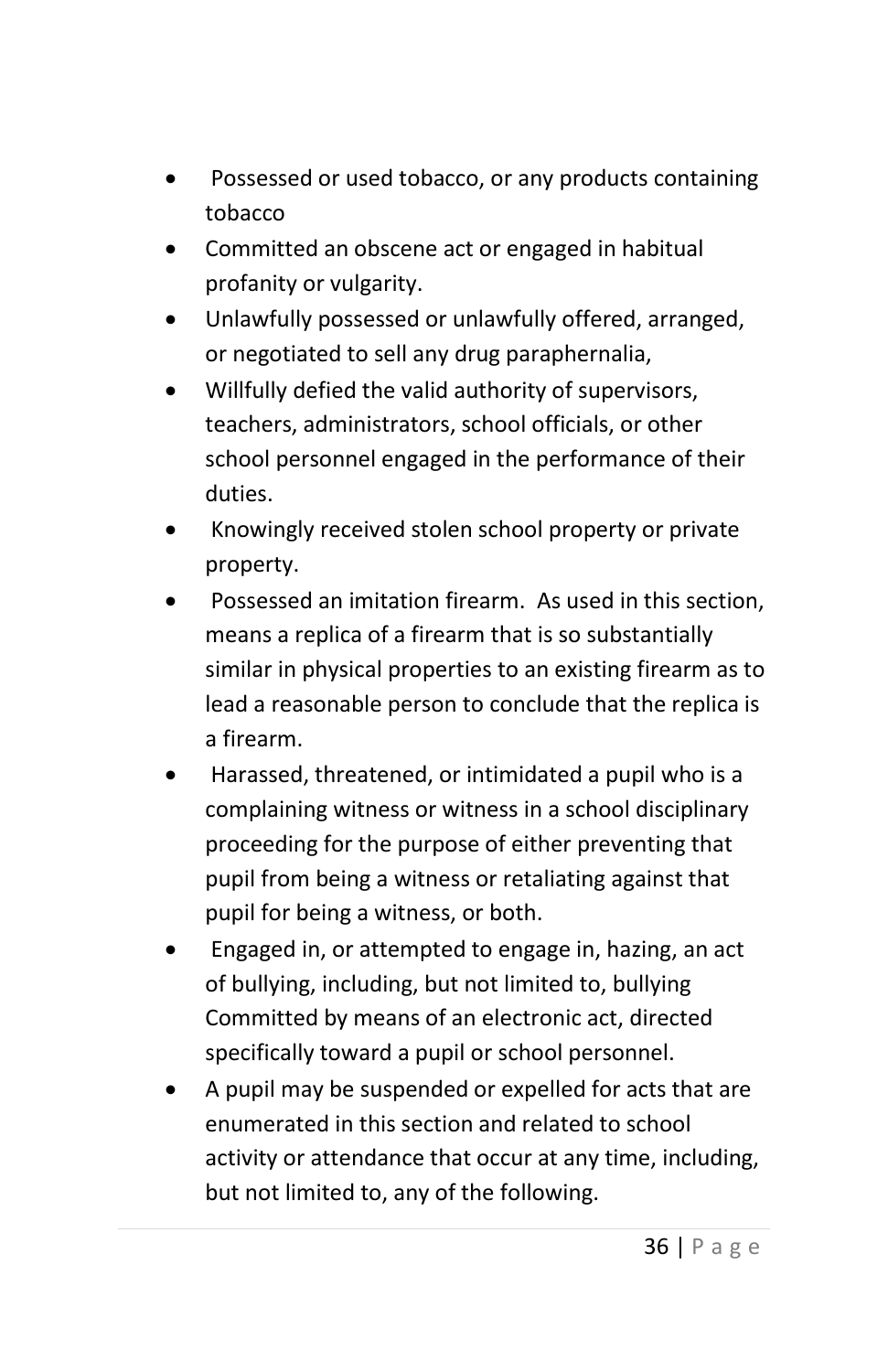(1) While on school grounds, or at an off-campus event.

(2) While going to or coming from school.

(3) During the lunch period on or off the campus.

(4) During, or while going to or coming from, a school sponsored activity.

(5) While on SVCS school buses.

### **Suspension by Principal**:

Suspension by the principal or designee shall be preceded by an informal conference. At that conference, the student shall be informed of the reasons for the disciplinary action and the evidence against him/her. In addition, the student shall be given the opportunity to present his/her version and evidence in his/her defense.

At the time of the suspension, the principal or designee shall make a reasonable effort to contact the student's parent or guardian in person or by telephone. Whenever a student is suspended from school, the parent or guardian shall be notified in writing of the suspension. The notice shall contain a statement of the facts leading to the decision to suspend, the date and time when the student will be allowed to return to school, and a request that the parent or guardian attend a conference upon the student returning with school officials, including notice the state law requires parents or guardians to respond to such request without delay. (Education Code 48911)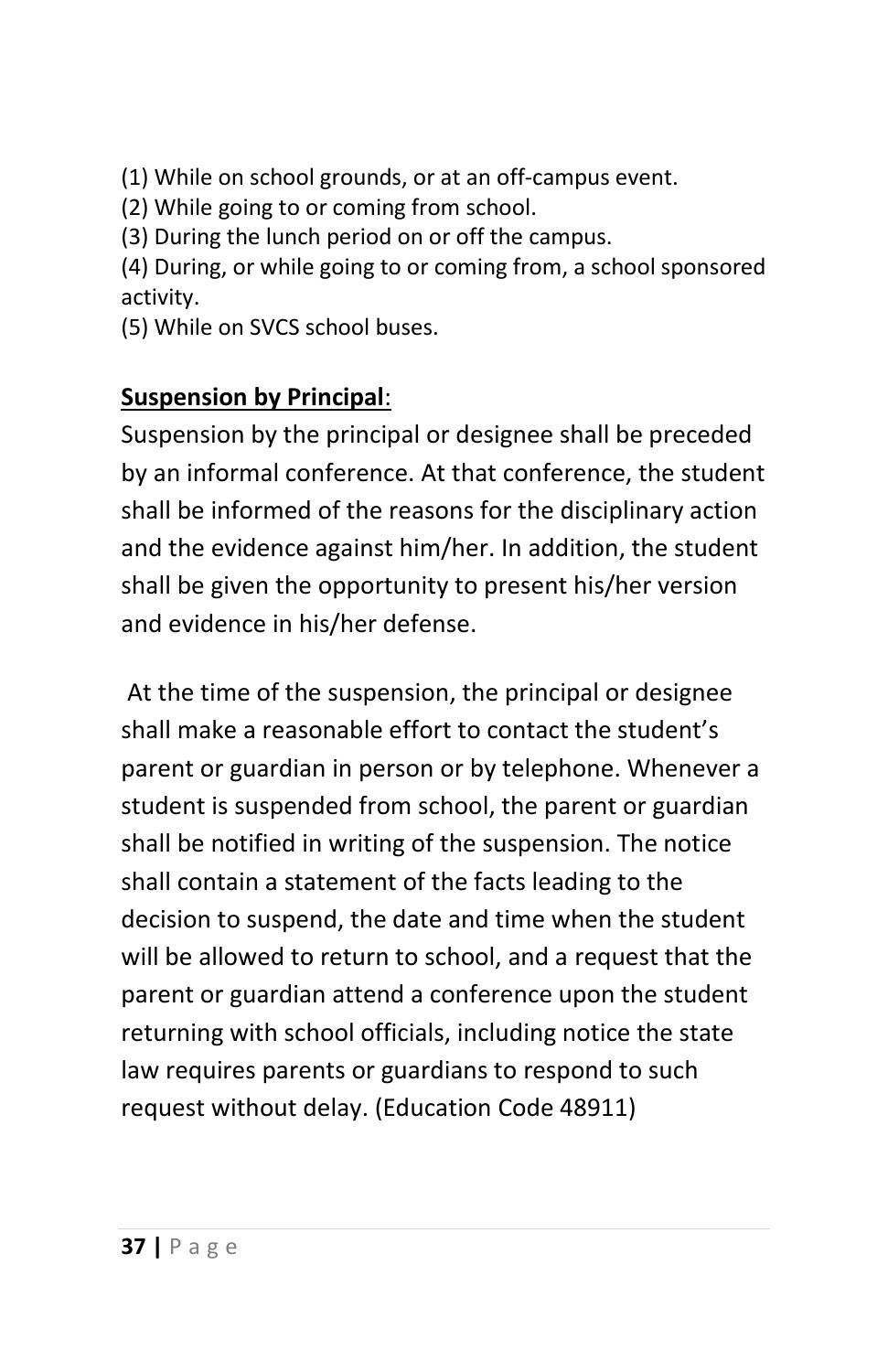### **Suspension by Teacher:**

A teacher may suspend any student from the class for the day of the suspension and the day following for an act stated in Education Code 48900. A "day" in middle school is defined as an instructional period; a day in elementary school is defined as a calendar day. If the student has more than one teacher, the student is only precluded from attending the suspending teacher's class. Prior to excluding a student from the classroom, the teacher must inform the student which school policy was violated, that the teacher intends to suspend, and that the student has the opportunity to respond to the charges. As soon as possible, the teacher shall request a parent/guardian conference at which time the circumstances of the suspension and the data will be presented. (Education Code 48910 (a) (b) and 48911)

### **Teacher Referral**:

A teacher may refer a student, for any of the acts stated in district policy, to the principal or designee by the principal for consideration of suspension from school. (Education Code 48910 (a) (b) and 48911)

### **Expulsion**:

An expulsion is the removal of the student from all schools in the district for violating California Education Code as ordered by the Board of Education. The district is required to provide some alternative programs of study (Education Code 48925). The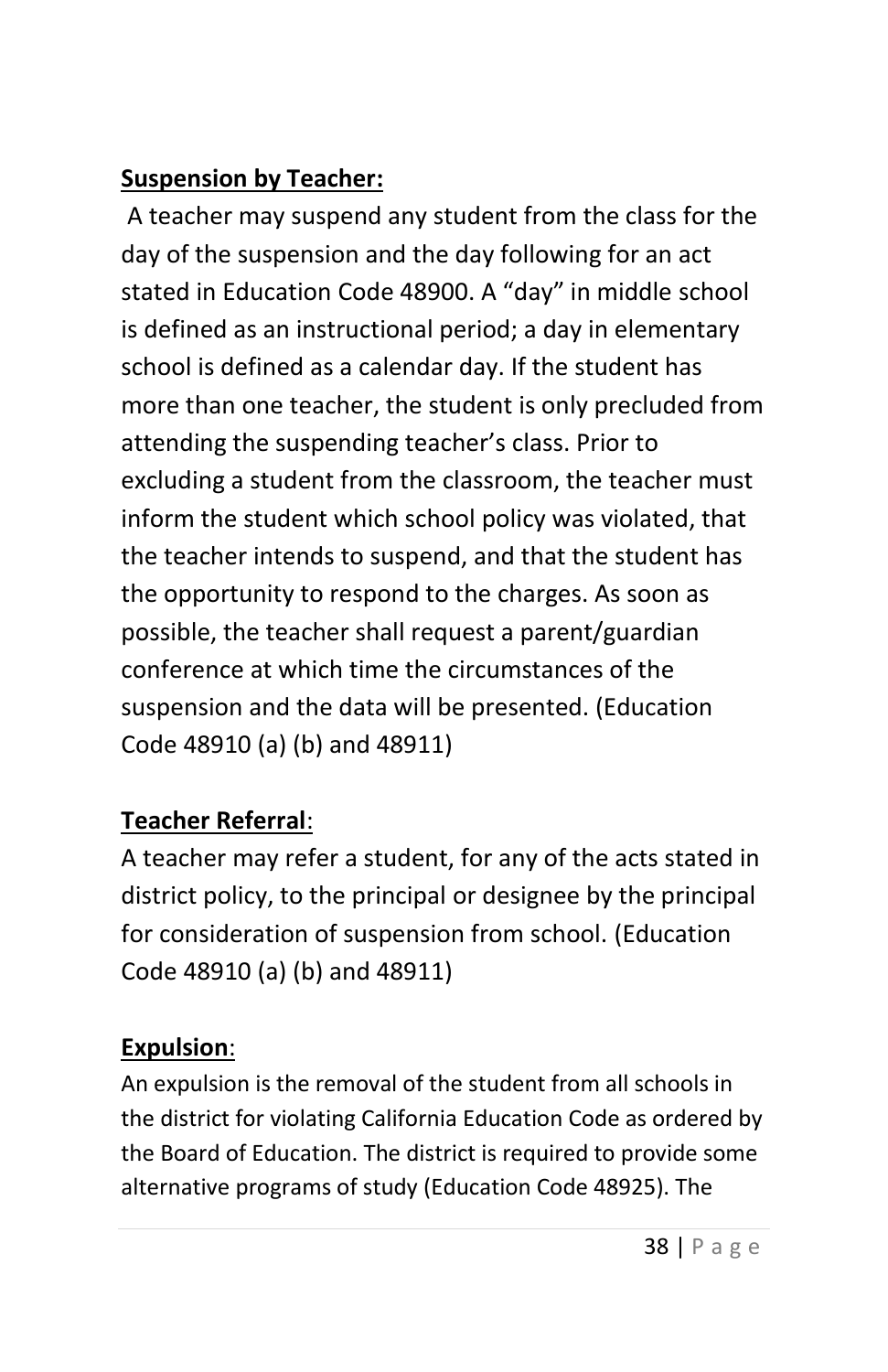expulsion is for a defined period of time, but an application for re-admission must be approved before the student is permitted to return to the school.

State law provides for full due process and rights to appeal any order of the expulsion. State law mandates the Board of Directors to expel students as indicated in the Education Code for 48915 (c) for:

- Sale, possession or furnishing of a firearm.
- Brandishing a knife at another person.
- Selling a controlled substance.
- Sexual assault or battery.
- Possession of explosives. 8910 (c))

California Education Code requires a school administrator to recommend expulsion if a student commits one of the following offenses:

- Causing serious physical injury to another person except in self-defense.
- Possession of any knife, explosive, or other dangerous object of no reasonable use to the pupil
- Unlawful possession of any drug except for the first time

offense of possession of not more than one ounce of marijuana.

- Robbery and/or extortion.
- Assault or battery upon a school employee.

### **Bullying:**

Should a student, parent or staff member believe that any student has been subjected to bullying, or harassment, he/she should file a Suspected Bullying Report with the school. The administrator will conduct an investigation to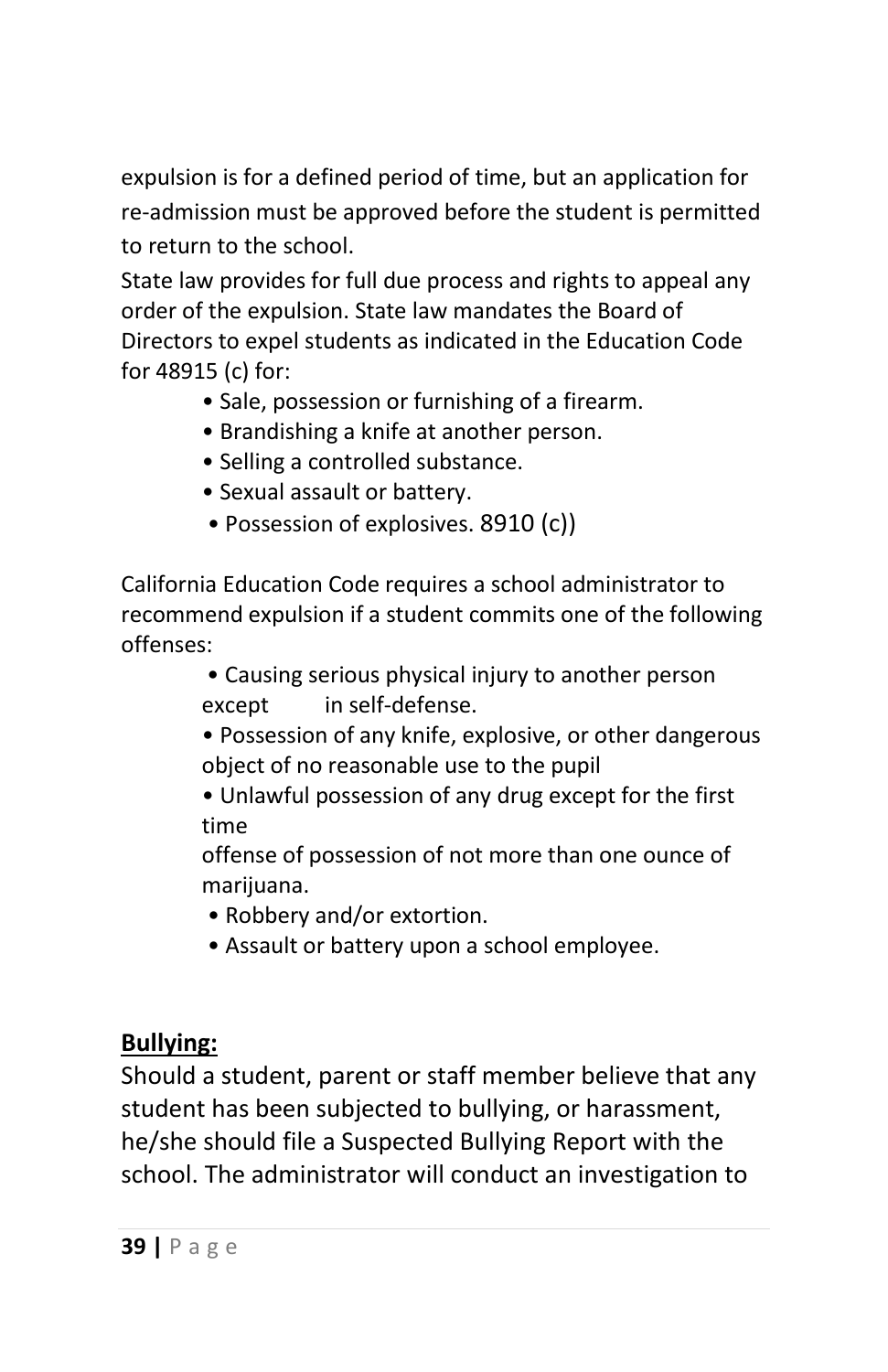determine if the act fits the definition of bullying. If so, the site administrator will take the appropriate disciplinary and intervention steps. Students can be assured that the Board will not tolerate retaliation as a result of the filing of Suspected Bullying Report. Forms can be accessed at the school sites or downloaded from the school website.

The Board recognizes that it is the responsibility of program personnel to maintain a secure and safe school climate, conducive to teaching and learning that is free from threat, harassment and any type of bullying behavior in school, school-sponsored activities on or off school grounds, and transportation to and from school. Therefore, bullying behavior, of any form, will not be tolerated.

Consistent with legislative requirements the principal is authorized to develop and implement a Safe Schools Plan outlined in Section 32280 of California Education Code. Bullying takes many forms and may include many different behaviors, such as, but not limited to:

1. Physical violence and attacks;

2. Verbal harassment or taunts, name-calling and use of disparaging language, including disability-, ethnically- or racially-based verbal abuse and gender-based disparaging language; 25

3. Sexual harassment including unwanted sexual attention or insulting or degrading sexual remarks or conduct;

- 4. Harassment, threats and intimidation;
- 5. Extortion or stealing of money and possessions;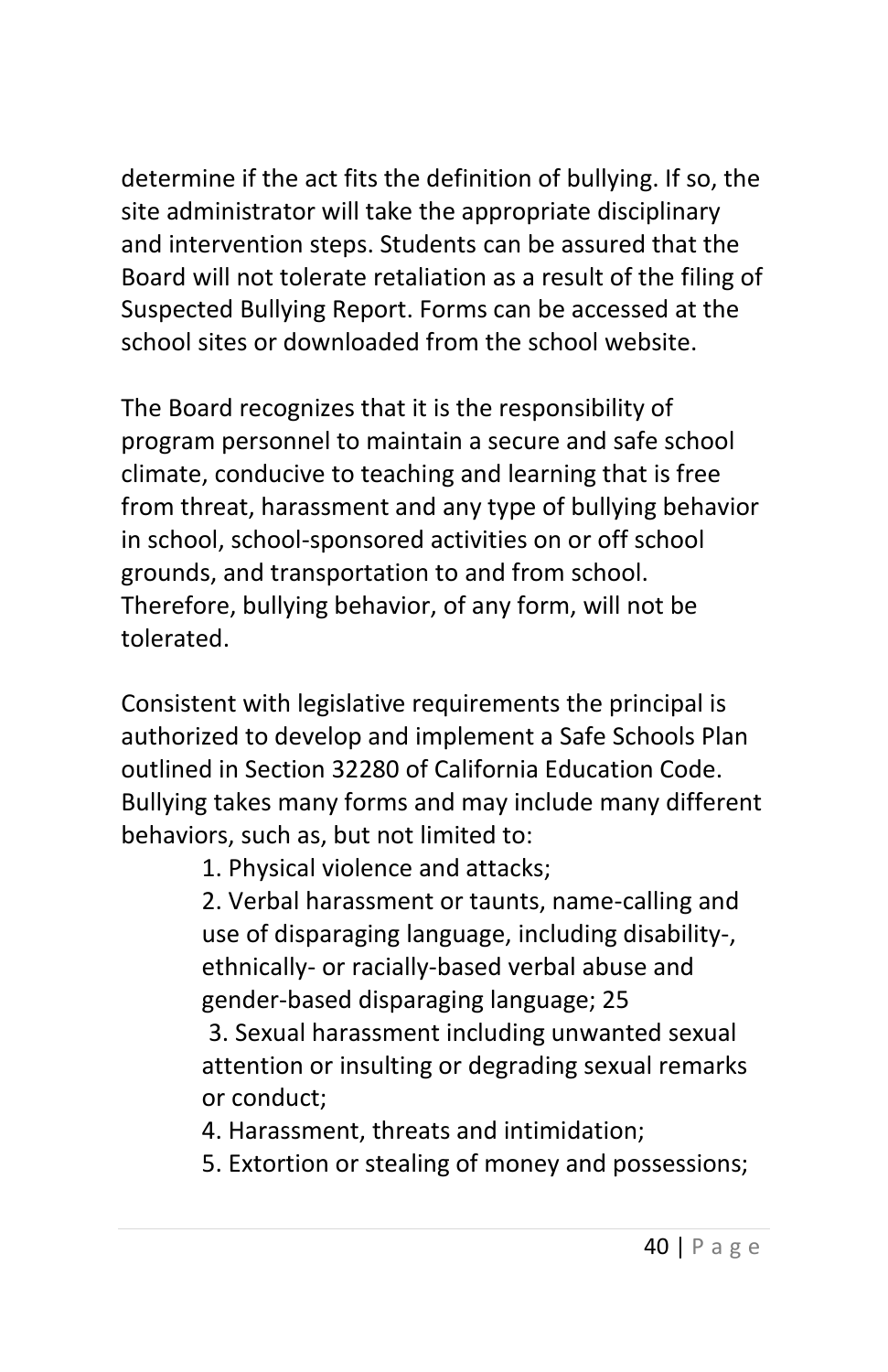6. Exclusion from the peer group; and/or 7. Using the Internet as a means of harassment and intimidation (i.e., Cyber-bullying).

### *Definitions:*

"Bullying" is defined as the repeated use by one or more students of a written, verbal, or electronic communication, such as cyber bullying, or a physical act or gesture directed at another student in the same school that:

(A) Causes physical or emotional harm to the student or damage to the student's property,

(B) places the student in reasonable fear of harm to himself or herself, or of damage to his or her property, (C) creates a hostile environment at school for such student (a hostile environment is a situation in which bullying among students is sufficiently severe or pervasive as to alter the conditions of the school climate), (D) infringes on the rights of the student at school, or (E) substantially disrupts the education process or the orderly operation of a school.

This definition of "bullying" includes, but is not limited to, written, verbal, or electronic communications, or physical acts or gestures that are based on any actual or perceived differentiating characteristics, such as race, color, religion, ancestry, national origin, gender, sexual orientation, gender identity and expression, socioeconomic status, academic status, physical appearance, or mental, physical, developmental or sensory disability, or by association with an individual or group who has or is perceived to have one or more of such characteristics.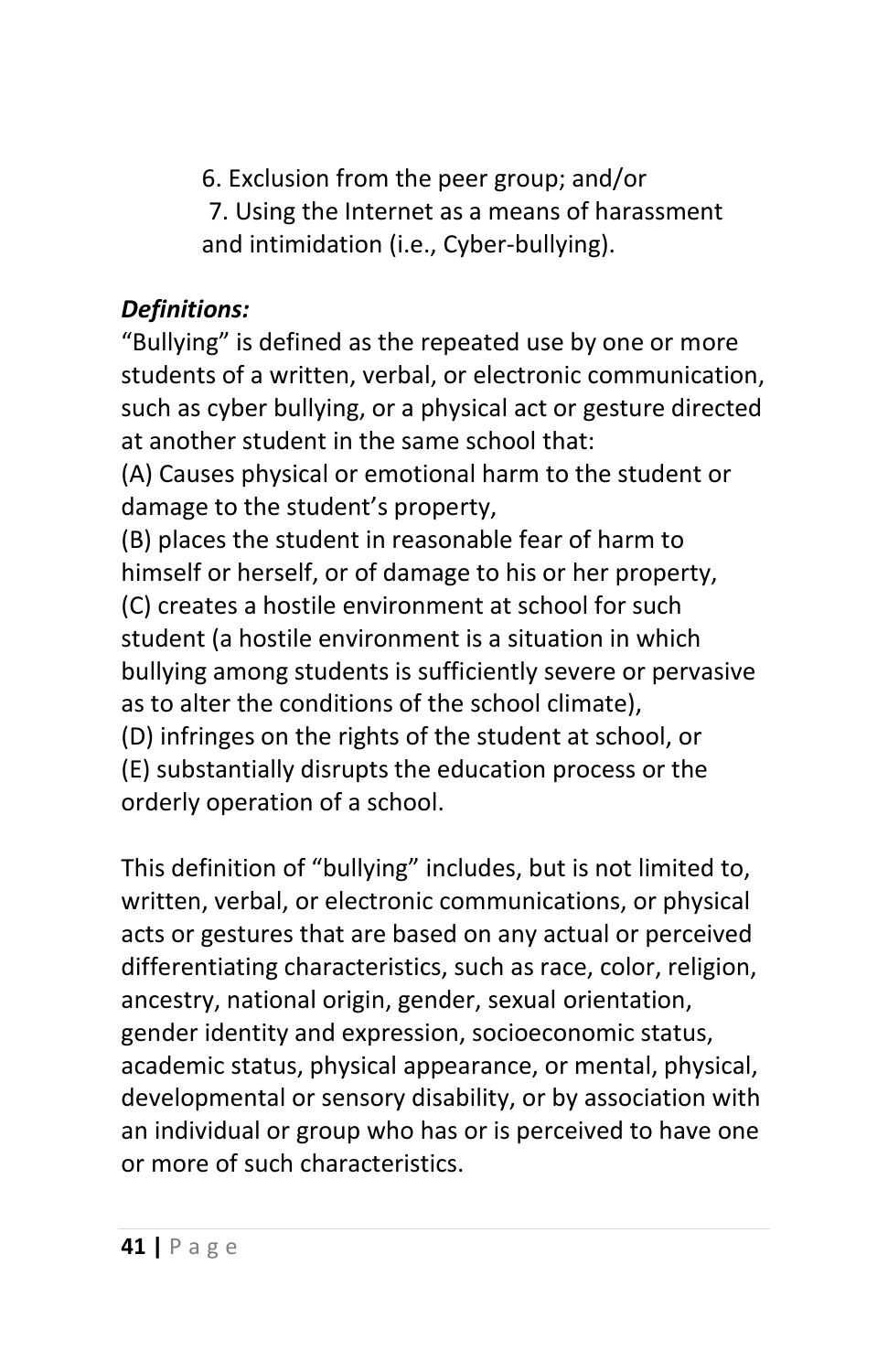"Cyber bullying" - Any act of bullying through the use of the Internet, interactive and digital technologies, cellular mobile telephone or other mobile electronic devices, or any electronic communications. In order for it to be identified as "cyber bullying" requiring school/program intervention, the students involved must attends SVCS.

"Electronic communication"- means any transfer of signs, signals, writing, images, sounds, data or intelligence of any nature transmitted in whole or in part by a wire, radio, electromagnetic, photo electronic or photo-optical system.

"Hostile environment" - means a situation in which bullying among students is sufficiently severe or pervasive to alter the conditions of the school climate.

"Harassment" – Any physical or verbal hostility toward someone with legally protected status. Such status pertains to race, color, religious creed, sex, age, national origin, ancestry, marital status, sexual orientation, disability (Including past or present history of mental disability), physical disability, learning disability, mental retardation, genetic information, prior criminal conviction, or other lawfully protected status. Such hostility can be severe, persistent, or pervasive.

"Mobile electronic device" - means any hand-held or other portable electronic equipment capable of providing data communication between two or more individuals, including, but not limited to, a text messaging device, a paging device, a personal digital assistant, a laptop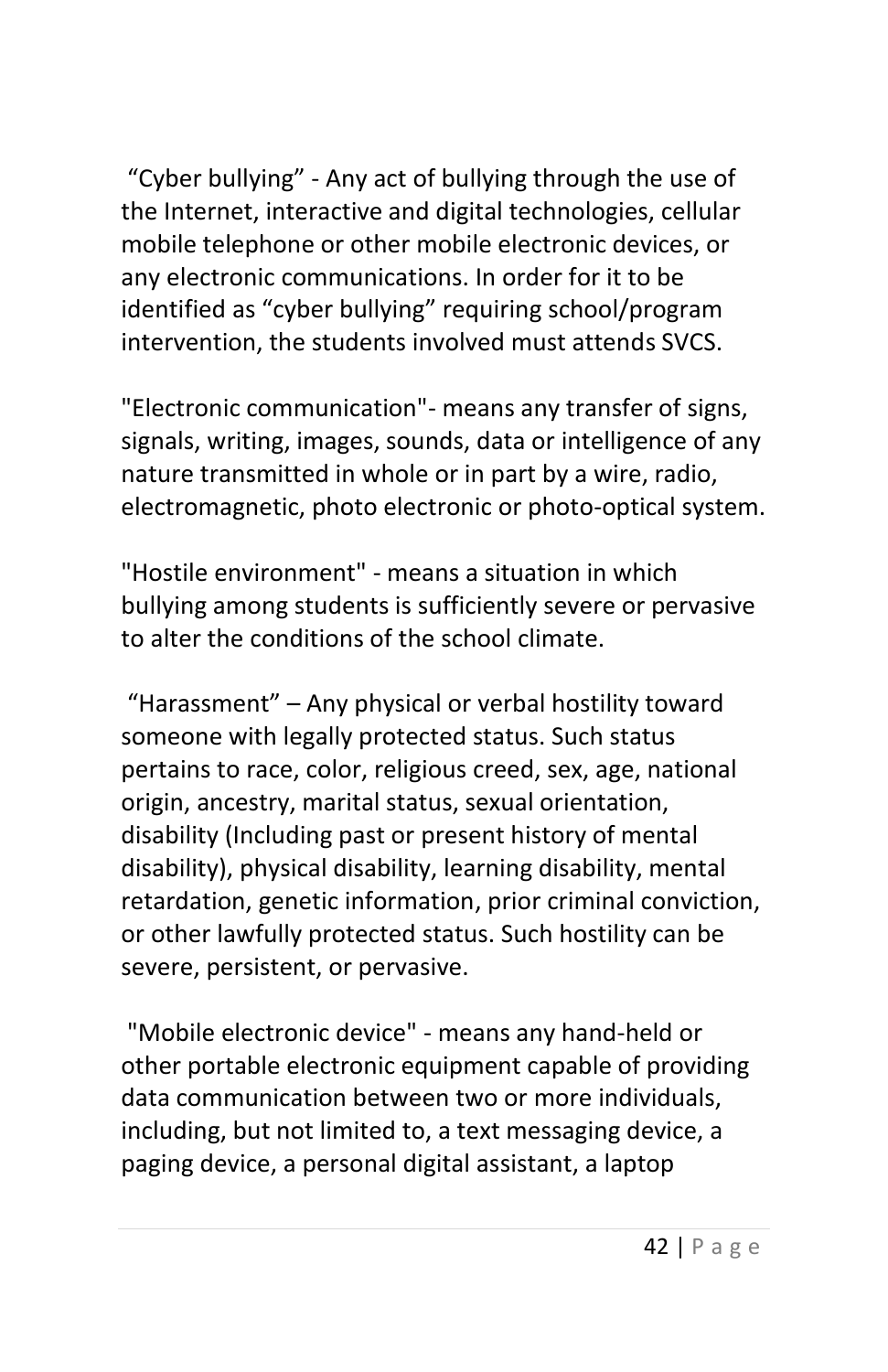computer, equipment that is capable of playing a video game or a digital video disk, or equipment on which digital images are taken or transmitted.

"Outside of the school setting" - means at a location, activity or program that is not school related, or through the use of an electronic device or a mobile electronic device that is not owned, leased or used by the SVCS Board of Directors.

Any student who engages in the bullying of anyone at school or a school-related activity shall be subject to disciplinary action according to SVCS guidelines.

### **Suicide Prevention (Education Code § 215):**

As of the 2017-18 school year, SVCS has implemented plans on how to minimize and prevent the occurrence of student suicide both on and off campus. Teachers and staff receive up to date training on methods of spotting troubled students at risk, and further training on how to get those students help as needed. Parents or students with concerns are always welcome to contact the front office at (916) 596-6422. During hours when SVCS is closed, please contact the National Suicide Prevention Lifeline at (800) 273-8255.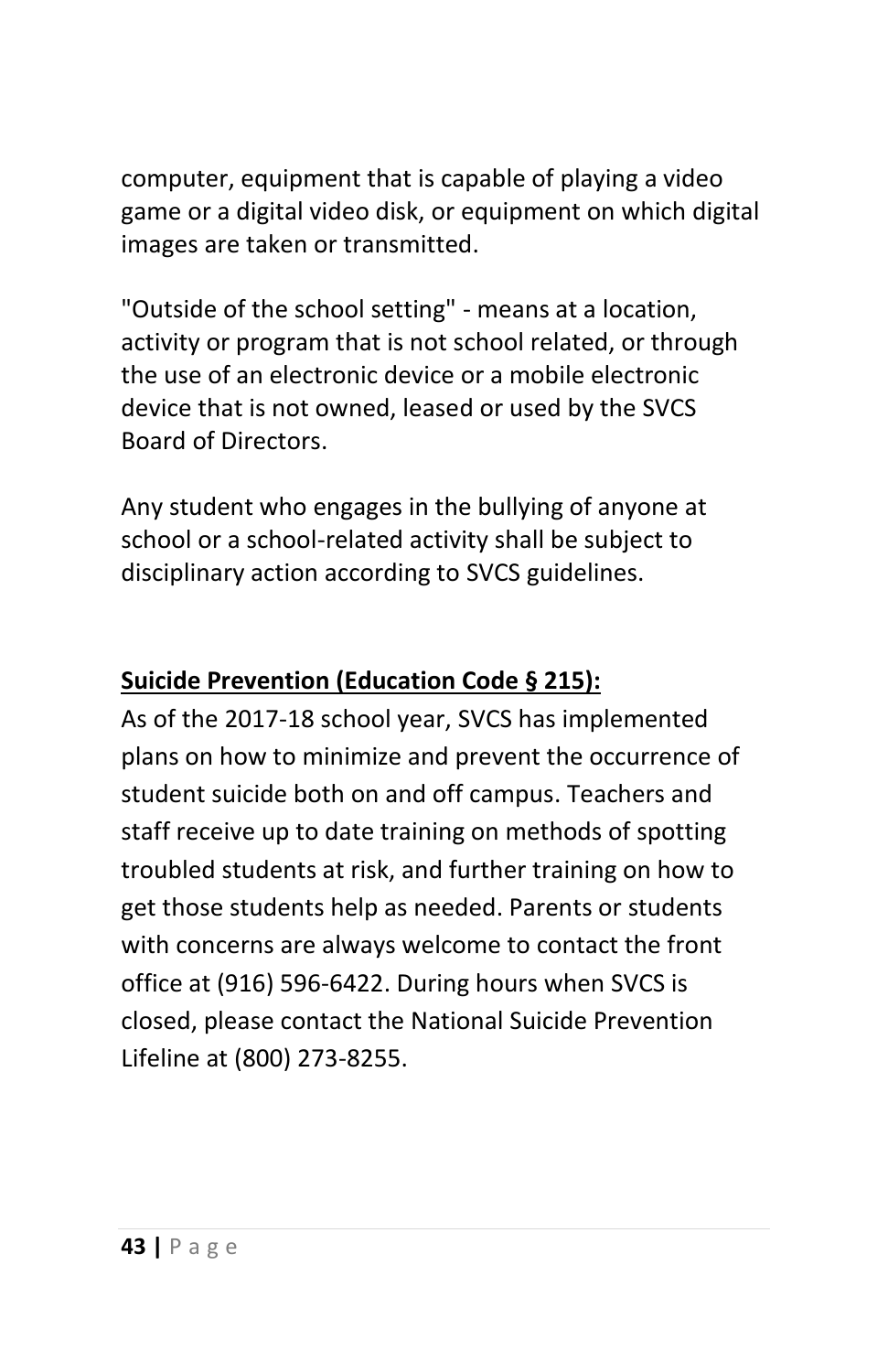### **Home and Hospital Services:**

Home and Hospital Instruction Services may be provided to students who are temporarily disabled and unable to attend regular classes or alternative education programs due to verified physical, mental, or emotional disability. Parents may apply, in writing, to the school nurse, attaching the doctor request, for home teaching services for their student at the school in which the student is enrolled. (Education Code 48206) When a student is hospitalized or in a residential health facility located outside the school district, it shall be the primary responsibility of the parent to apply for instruction at the school district in which the hospital is located. (Education Code 48207 and 48208)

**EDUCATION CODE 48900.3: HATE VIOLENCE**: In addition to the reasons specified in Sections 48900 and 48900.2

A pupil in any of grades 4 to 8, inclusive, may be suspended from school or recommended for expulsion if the principal of the school determines that the pupil has caused, attempted to cause, threatened to cause, or participated in an act of, hate violence.

### **Minimum and Pupil-Free Staff Development Days:**

SVCS has scheduled minimum and pupil-free staff development days. These dates are included in the school calendar. If additional days are scheduled, parents will be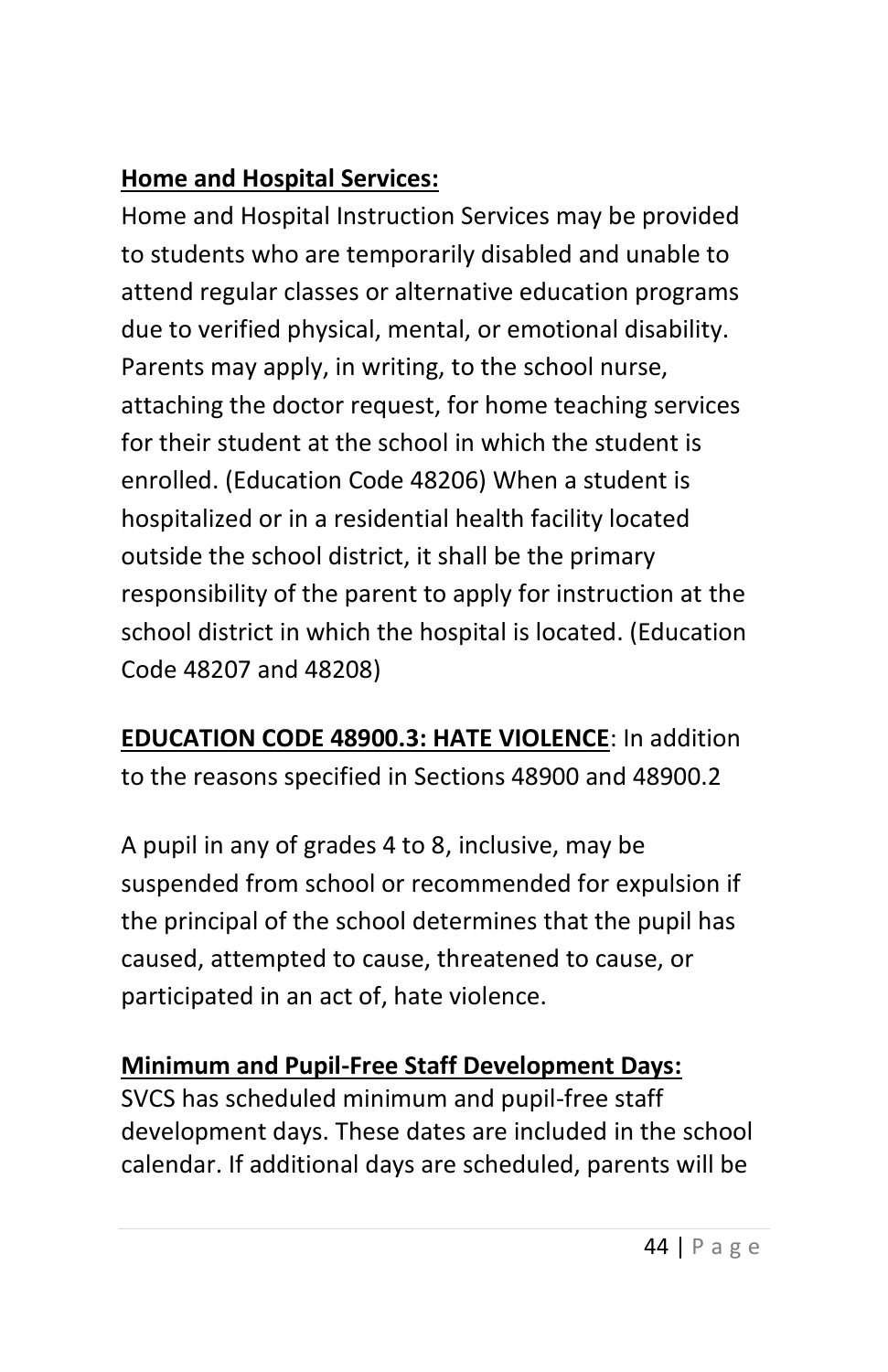notified of such days at least one month before the scheduled minimum or pupil-free days. (Education Code 48980 (c)

### **Uniform Complaint Procedure:**

The Board of Directors recognizes that parents, guardians, students, employees, advisory committee members, or other members of the community may have questions, seek information, desire to make requests, and express complaints regarding school policies and procedures of state programs. A complaint in this sense is a request for action to resolve a conflict. The complainant is the person affected or represents the person affected. A parent complaint about a student must first be discussed with the teacher and then with the Principal of the school. If the complaint is not satisfactorily resolved, the next step is to complete the Complaint form. This form can be obtained from either the school office at (916) 596-6422 or is available online.

Any person may file a complaint alleging non-compliance with state or federal laws and regulations or unlawful discrimination.

Once a complaint is filed, the complainant should expect a phone call from the appropriate administrator within two (2) business days. School administration will attempt to resolve the complaint within thirty (30) days. If there is a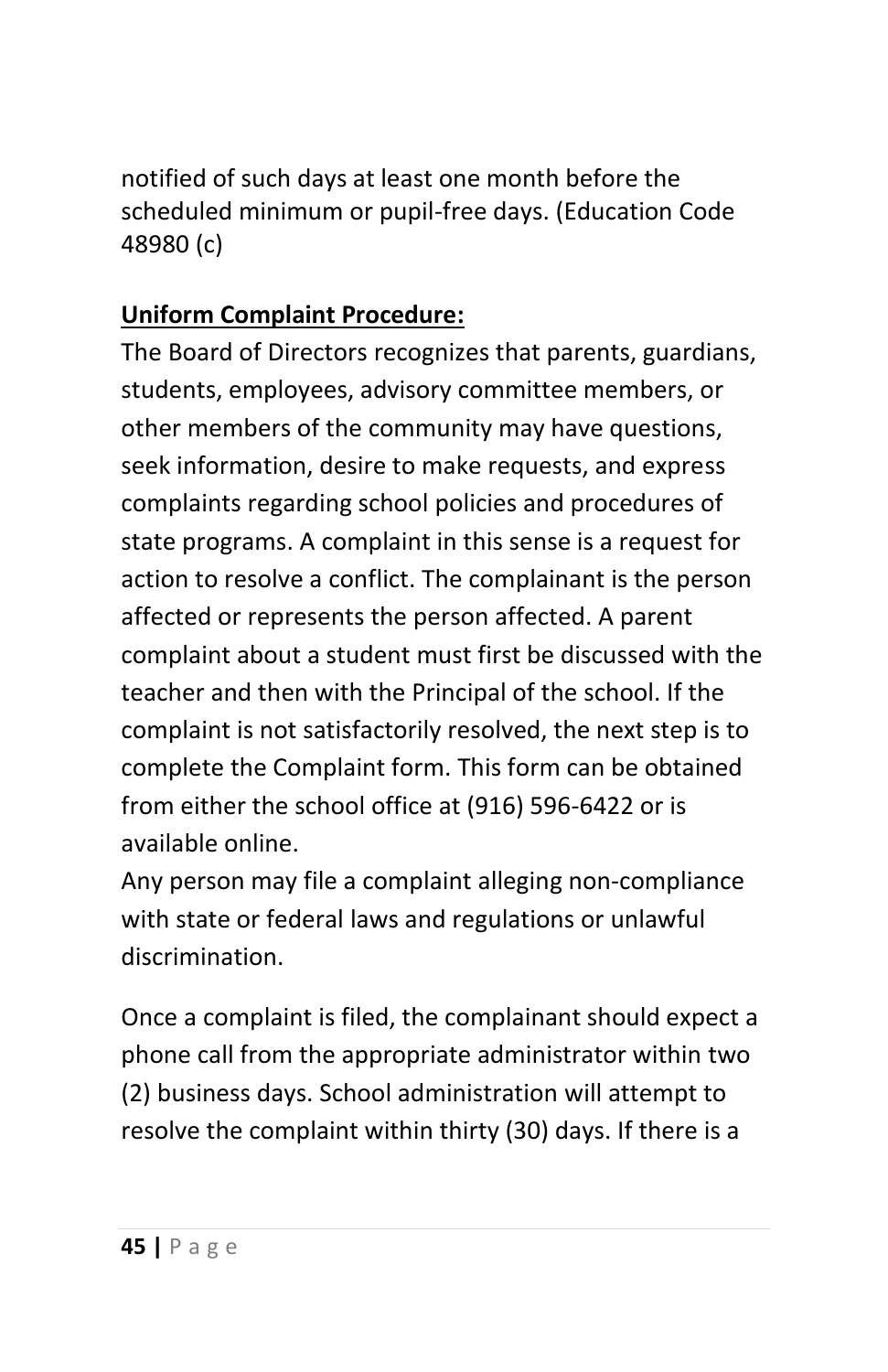prolonged investigation, the process may take up to a maximum of sixty (60) days.

If dissatisfied with the school's decision, the complainant may appeal in writing to the California Department of Education (CDE) within 15 days of receiving the school's decision. The appeal must include a copy of the complaint filed with the school and a copy of the decision. (5 CCR 4632). If the CDE is unable to resolve the complaint, the complainants may seek local civil law remedies such as local mediation centers and legal assistance agencies.

A discrimination complaint must be written and filed within six months of the occurrence or when knowledge was first obtained.

Programs and services covered by Uniform Complaint Procedures include: general and basic education, state and federal programs, special education, nondiscrimination, gender equity requirements, and civil rights guarantees. Board Policy has established the Uniform Complaint Procedures.

### **Title IX—Non-Discrimination:**

SVCS strives to comply with Federal Title IX gender equity laws. Any concerns, questions, or complaints regarding Title IX should be addressed to the school administration. The telephone number is (916) 596-6422.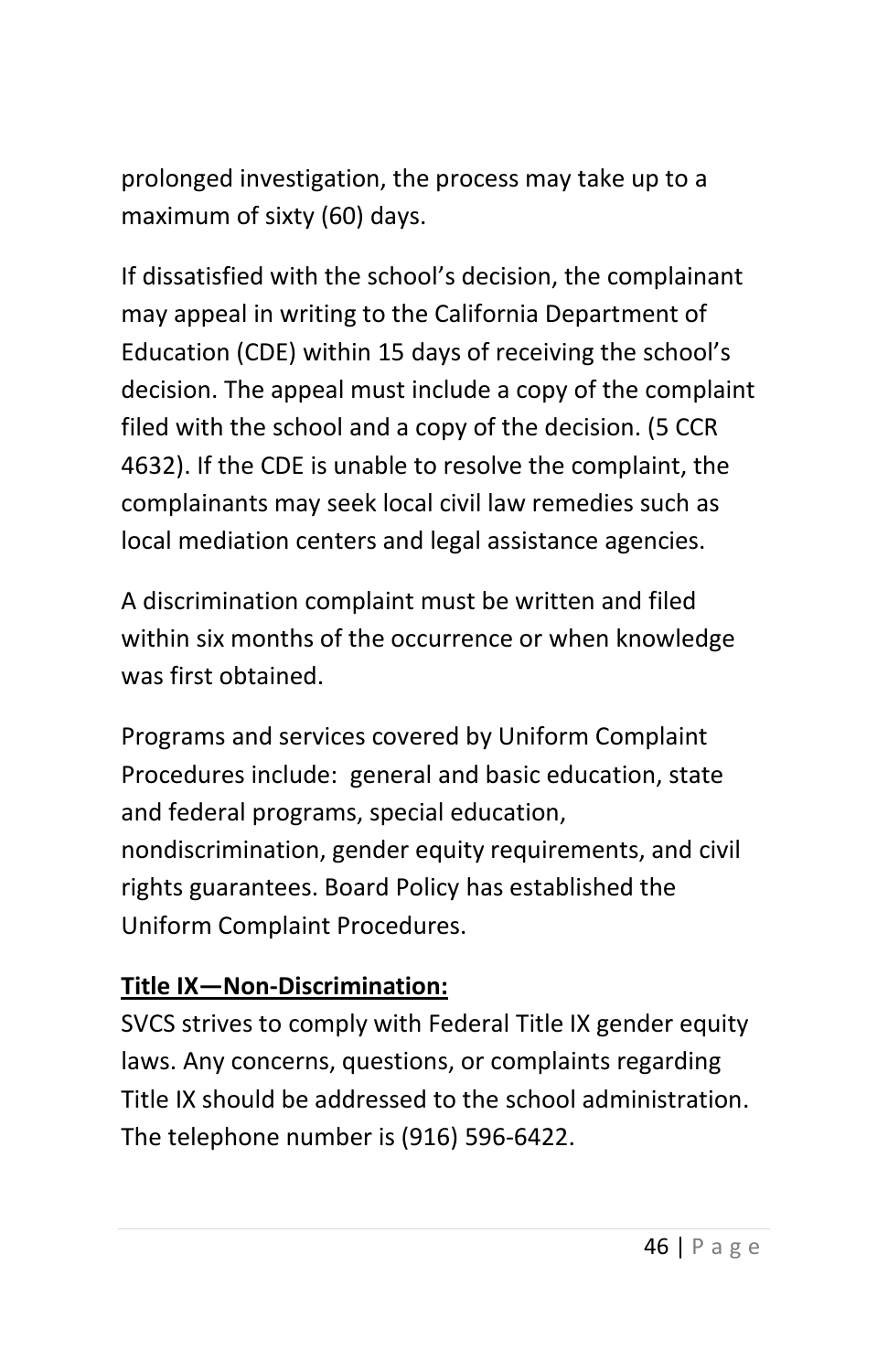### **Fingerprint Clearance**:

The school has established a policy requiring a person to pass a fingerprint clearance from the Department of Justice before he/she can be granted employment. Education Code 48980 (f).

### **Pesticide Application Notification**:

The school occasionally participates in a Pest or plant management system. We make every effort to reduce pesticide use as much as possible. While it may occasionally be necessary to apply a pesticide, it will only be used as a last resort.

You have the right to be informed prior to any pesticide application that might be necessary at SVCS. In an emergency, pesticides may be applied without prior notice; however, notice will be provided following any such application.

To receive notifications, please inform the school by submitting a letter, which includes your name, student's name, address, and day/evening phone. Please indicate whether you would like to be notified when any scheduled major pesticide application is made or if you also want notification when an ant trap, small bait application, or other least toxic application is made. Education Code 48980.3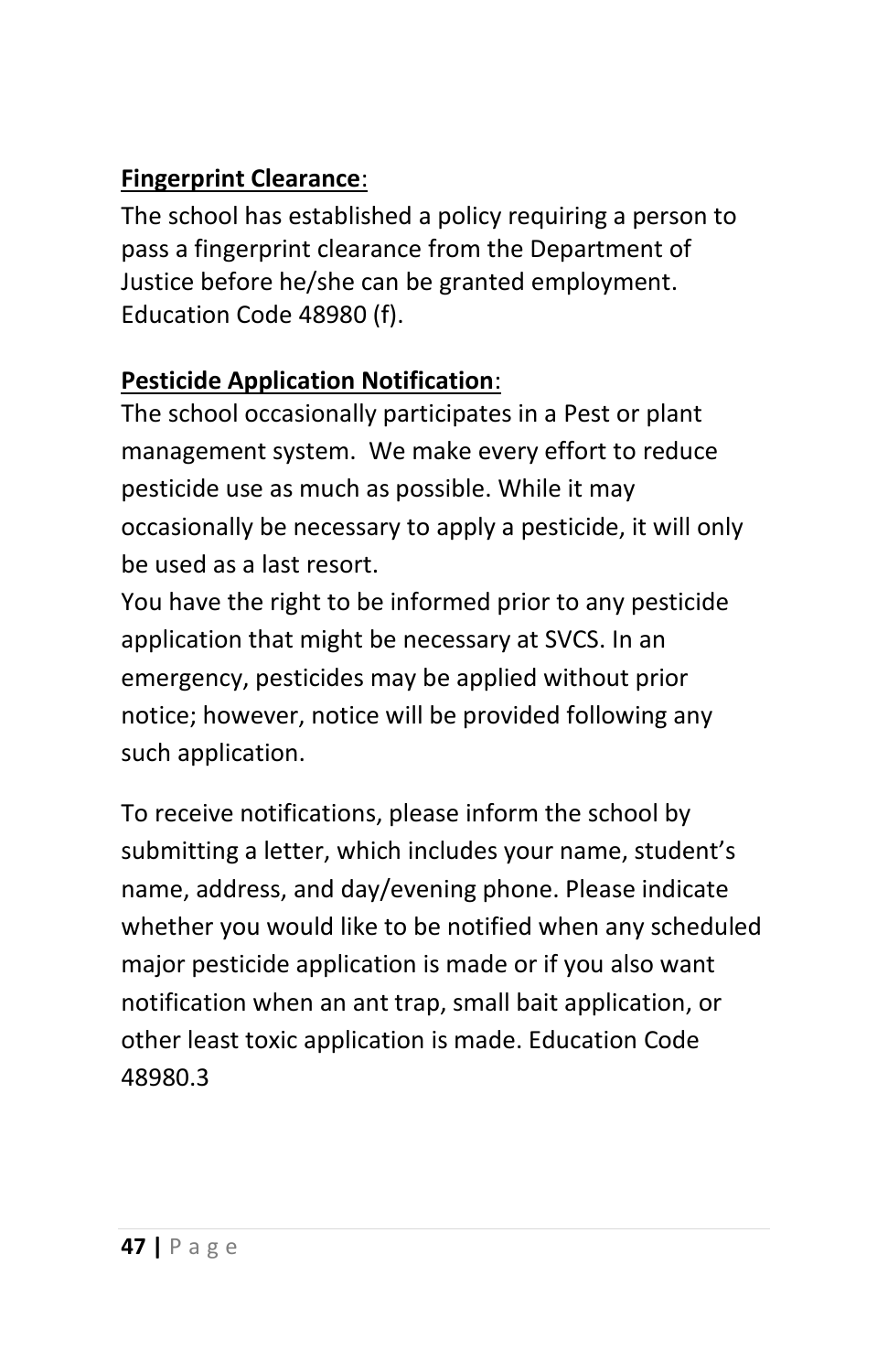## **Promotion and Retention**:

Decisions about promotion and retention of students are made on the basis of grade level English language arts and mathematics Common Core Standards, test scores, and other indicators of academic achievement designated by the school. Teachers must notify parents beginning in November and again in March if students are being considered for retention. Teachers must schedule a Student Study Team meeting that includes the parent, a site administrator and two teachers. All retentions must have parent permission via signature.

### **Psychological Testing:**

A parent or guardian has the right to receive information about psychological testing involving their child and to deny permission to give the test (Education Code 51101).

### **Reporting to Parents:**

Individual teachers are to communicate, in writing, the classroom grading policy to students and their parents at the beginning of the school year. The policy shall include homework requirements, make-up procedures, the weighing of course work as it pertains to the calculation of the final grade, and course expectations. Every effort is made to remain in contact with parents throughout the school year.

# **Safety and Protection of Students:**

To provide for the protection and the safety of students, teachers, employees, and school property, the public (except those persons exempted) is required to register in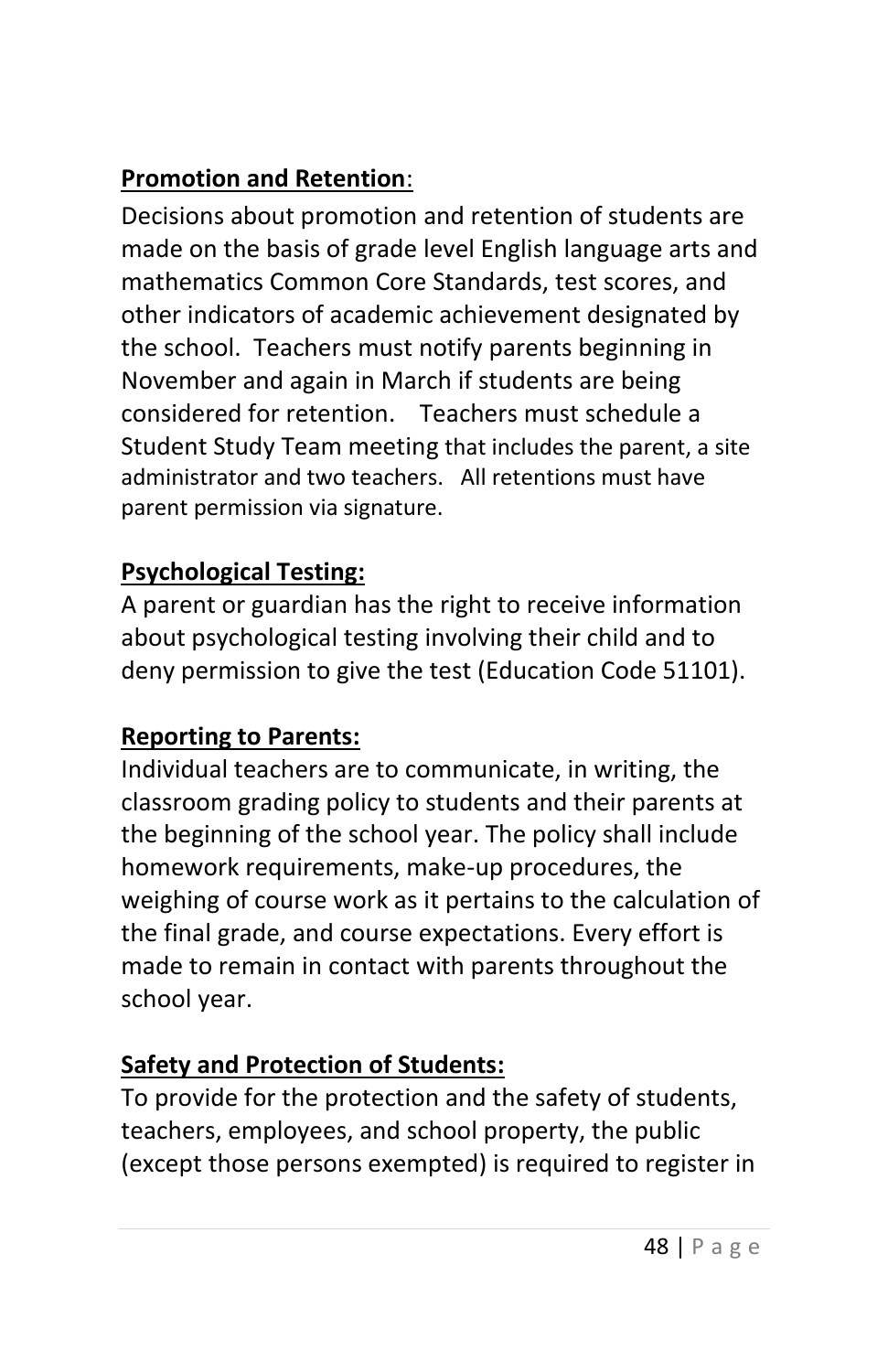the school office prior to entering or remaining on the school premises during school hours. SVCS has a comprehensive safety plan on site. The plan is available to view at the school site.

### **Volunteers and Visitors**:

Due to the COVID-19 pandemic all school visitors are required to wear a face mask at all time during their visit. This sanitary measure is to comply with California's State law. This restriction may be subjected to change if new state laws and guidelines are being placed and released throughout the academic year.

Under regular circumstances parent volunteers are encouraged to assist the school. Interested persons will receive an orientation, including training in appropriate behavior, dress, language and confidentiality. Volunteers on site are identified in two categories: Examples of Category 1: Room parents, book fair volunteers, science fair volunteers, day field trip chaperones, one-time classroom volunteers/presenters, tutors.

Category 1 volunteers must provide the following: Volunteer application, TB clearance, emergency card. Examples of Category 2: Classroom volunteers or chaperones without teacher supervision, campus monitors, overnight field trip chaperones.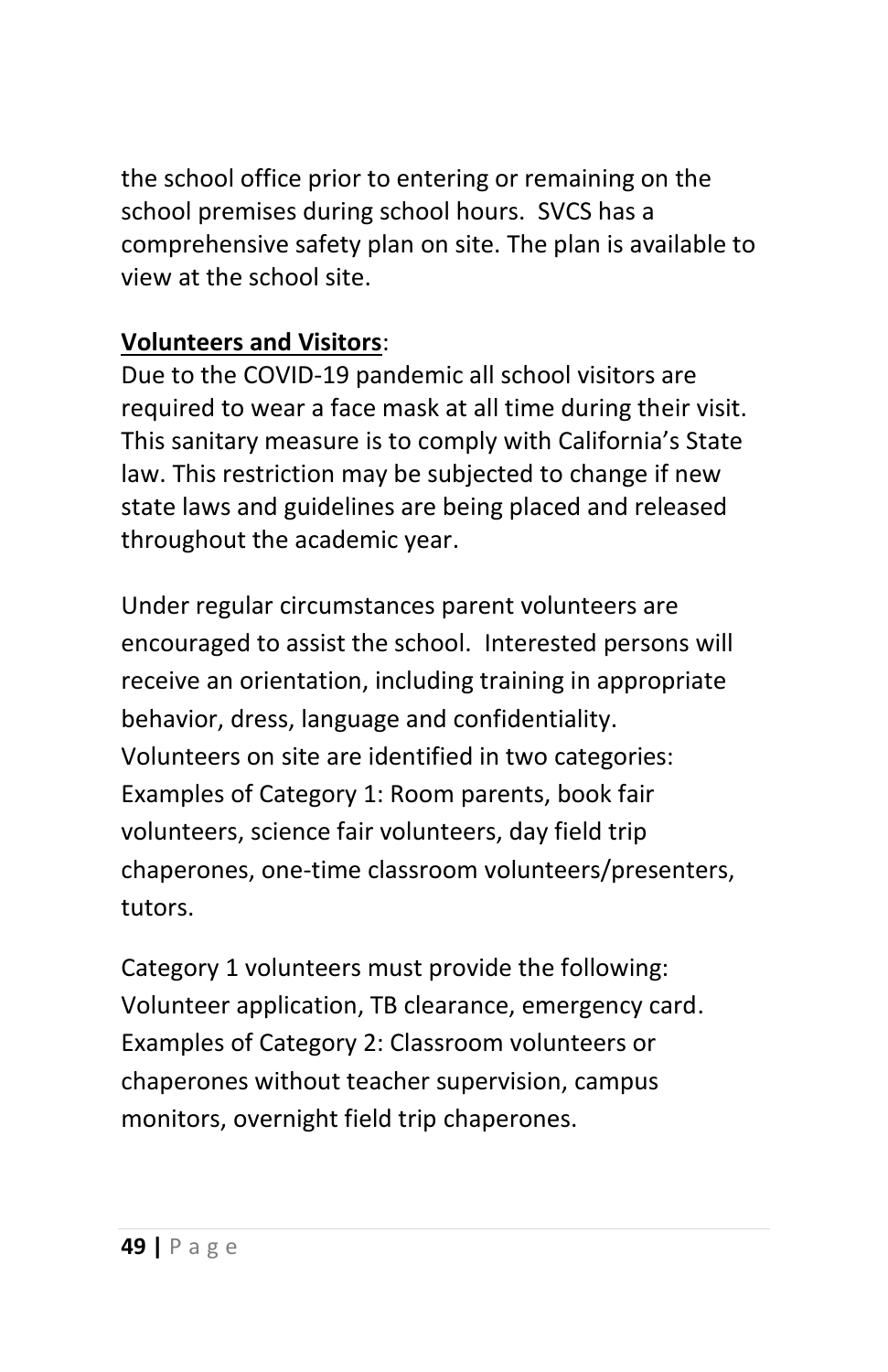Category 2 volunteers must provide the following: Volunteer application, fingerprints, background check, TB clearance, emergency card, photo ID.

All visitors, including parents, must sign in at the site office and receive proper authorization to be in the school. Visitors may be asked by the school site staff to display their passes as requested. The school site Administrator/Principal may deny or withdraw access to the school if the visitor willfully disrupts the orderly operation of the school; commits an act likely to interfere with the peaceful conduct of school activities; or reasonably appears to have entered the school for the purpose of committing any such act. (Penal Code 626.4, 626.7) Visitors should make advance arrangements to meet with school staff to avoid the interruption of instructional time and work responsibilities.

#### **Alcohol, Drugs, and Tobacco Free Campus:**

SVCS prohibits the use of all alcohol, illicit drugs, and tobacco products at all times on district grounds. The prohibition applies to all employees, students and visitors at any activity. Students shall not drink or imbibe alcohol, consume illicit drugs by any means, or smoke, chew or possess tobacco or nicotine products on school property, school buses, at school-sponsored events, or while under the supervision of any employee.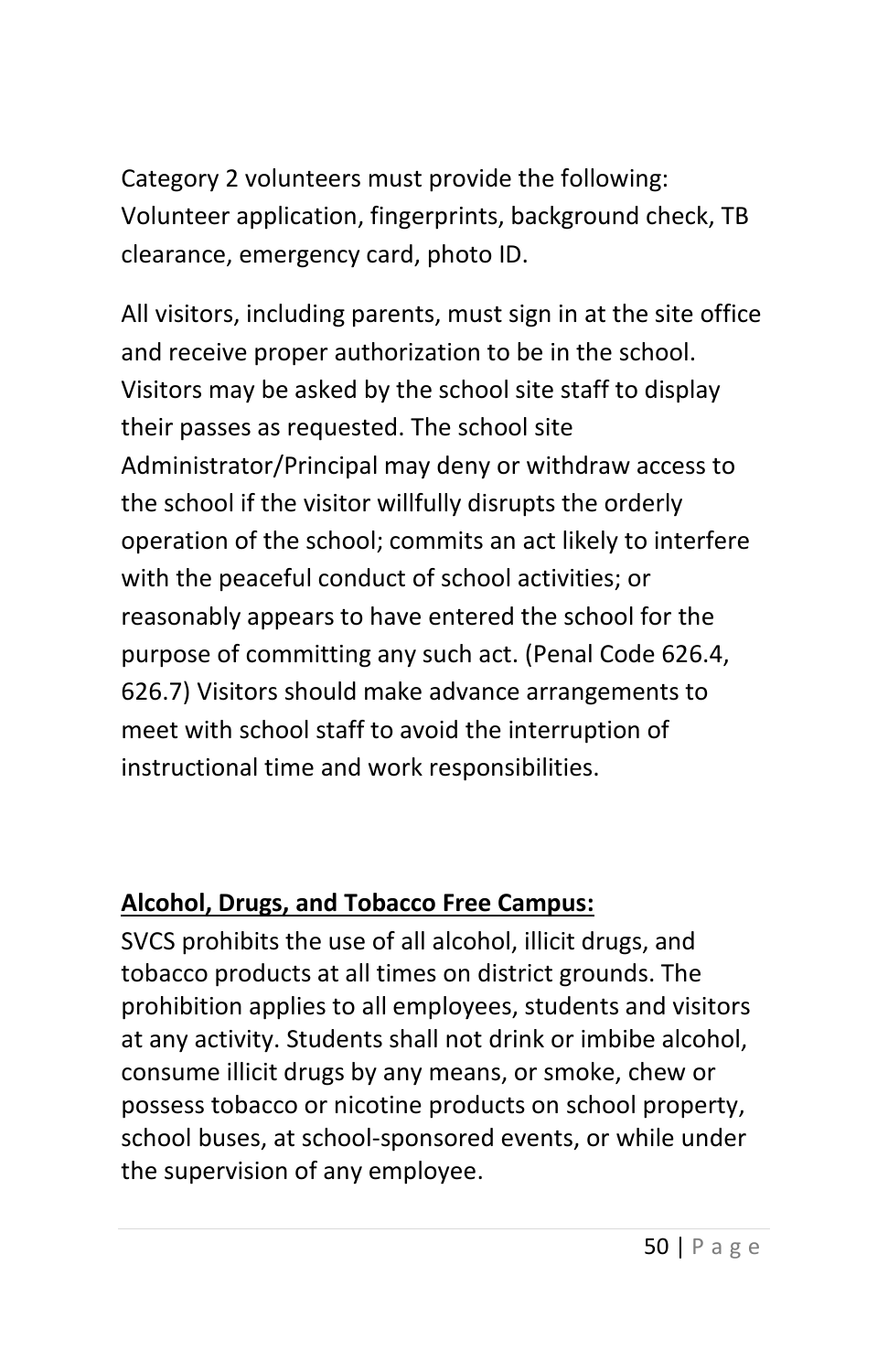#### **Personal Property:**

SVCS is not responsible for loss or theft of personal property. Students are discouraged from bringing noninstructional items to school, such as toys of any kind, electronic devices, skateboards, etc.

### **Language Assistance:**

If you have any difficulty understanding any part of this handbook due to English being a second language, please contact the front office at (916) 596-6422, and staff can assist you in translations into Spanish or Punjabi as needed.

# **STAFF-STUDENT INTERACTIONS**

While the use of appropriate touching is part of daily life and is important for student development, teachers and other staff members must ensure that they do not exceed appropriate behavior. If a child or other staff member specifically requests that he or she not be touched, then that request must be honored without question.

#### Boundaries Defined

For the purposes of this policy, the term "boundaries" is defined as acceptable professional behavior by staff members while interacting with a student. Trespassing beyond the boundaries of a student-teacher relationship is deemed an abuse of power and a betrayal of public trust.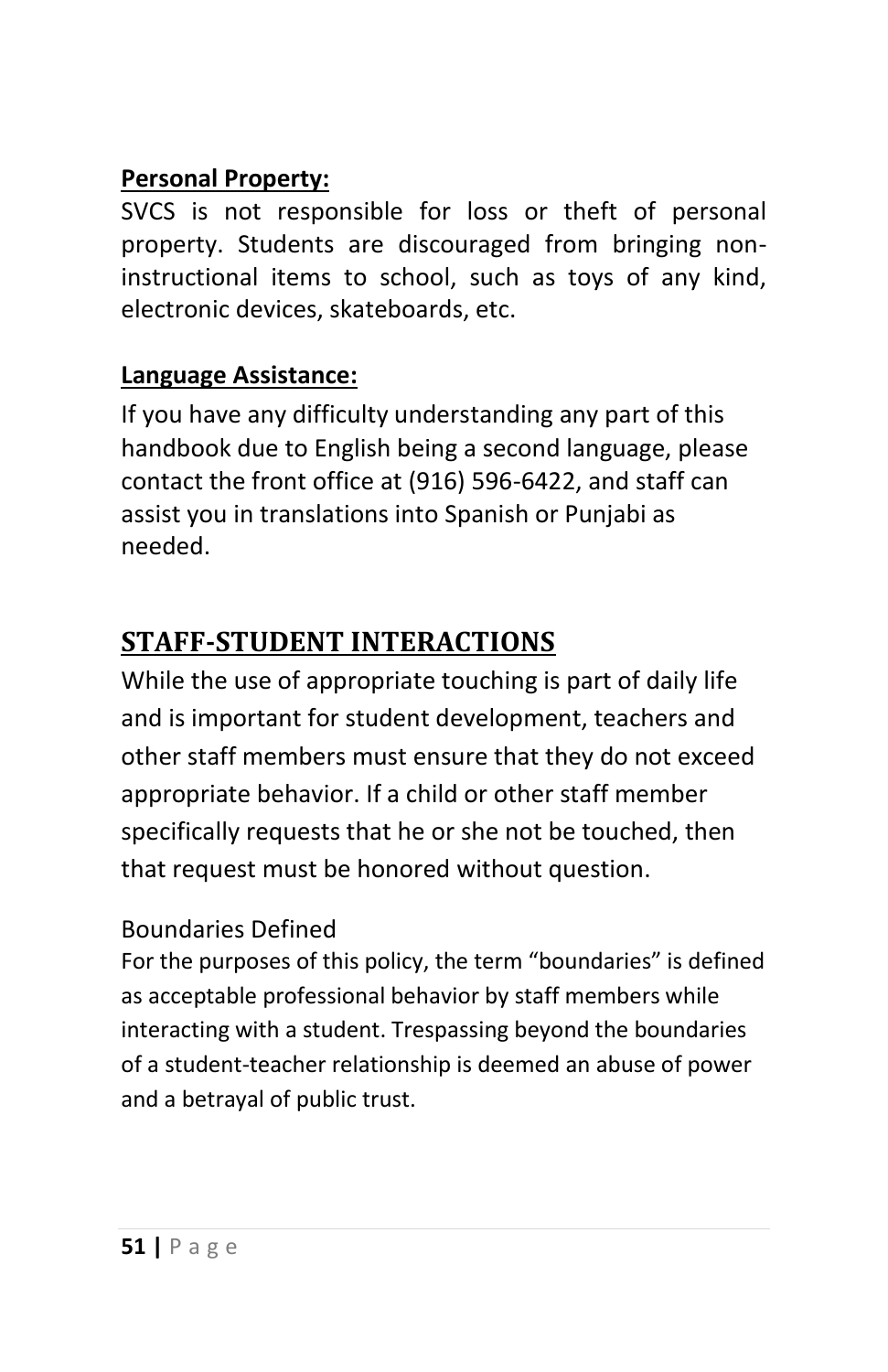#### *Acceptable and Unacceptable Behaviors:*

Some activities may seem innocent from a staff member's point-of-view but could be perceived as flirtation or sexual insinuation from the perspective of students or parents. There is no single reasonable person standard. The purpose of the following lists of unacceptable and acceptable behaviors is not to restrain innocent, positive relationships between staff and students, but to prevent relationships that could lead to or may be perceived as inappropriate, or sexual misconduct, or "grooming." Grooming is defined as an act or series of acts by a sexual predator to gain physical and/or emotional control by gaining trust (of staff and/or family and a minor) and desensitizing the minor to various forms of touching and other intimate interaction.

Staff members must understand their own responsibilities for ensuring that they do not cross the boundaries as written in this policy. Violations could subject the teacher or staff member to discipline up to and including termination. *Disagreeing with the wording or intent of these established boundaries will be considered irrelevant for any required disciplinary purposes.* Thus, it is critical that all employees study this policy thoroughly and apply its spirit and intent in their daily activities.

### *Unacceptable Behaviors:*

These lists (and any subsequent lists) are not meant to be allinclusive, but rather, illustrative of the types of behavior intended to be addressed by this policy.

1. Giving gifts of a personal and intimate nature (including photographs) to a student; or items such as money, food, outings, electronics, etc. without the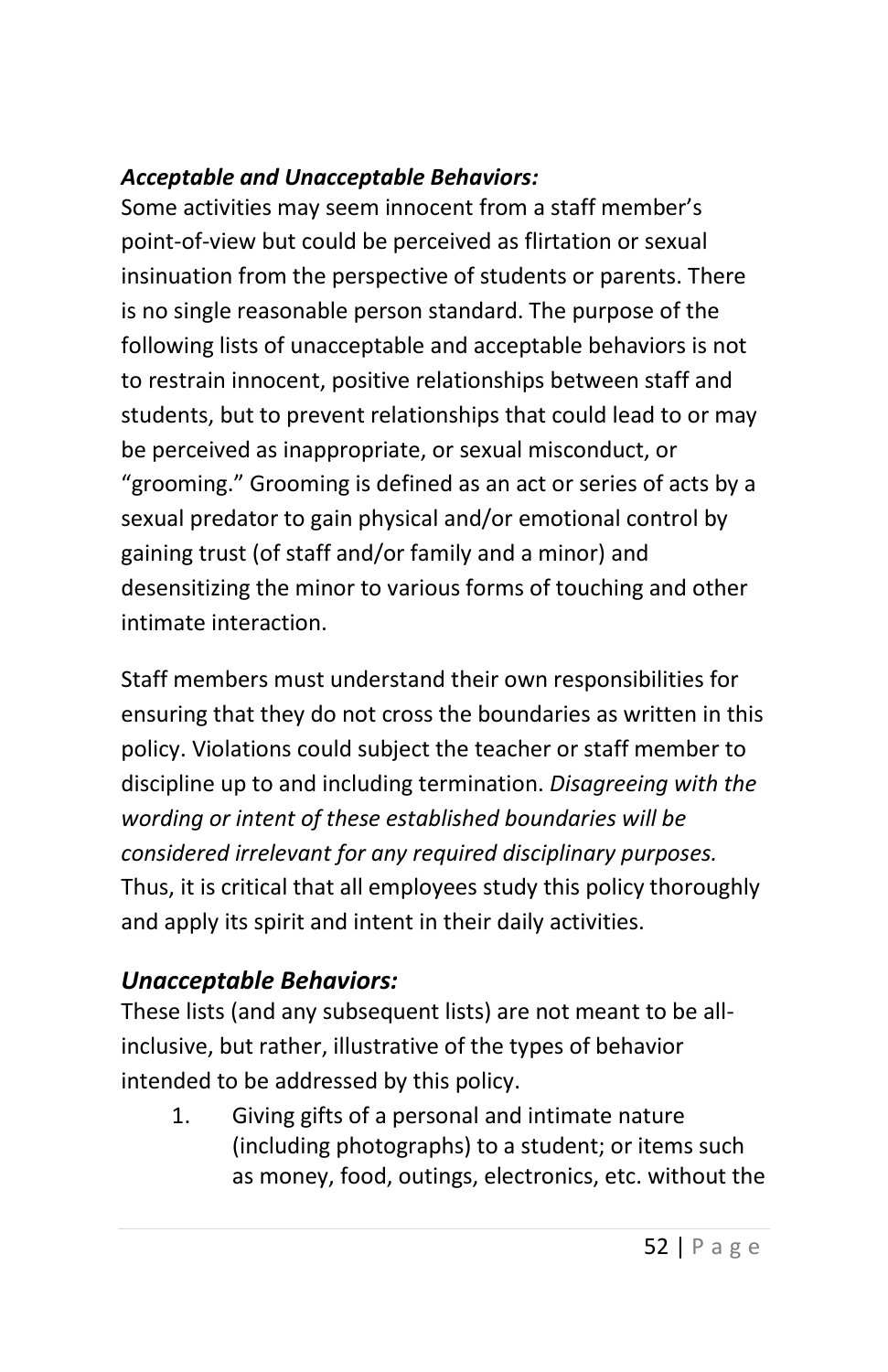written pre-approval of the Principal or School Leader. It is recommended that any such gifts be filtered through the Principal along with the rationale therefor.

- 2. Kissing of ANY kind
- 3. Massage [Note: Prohibited in athletics unless provided by massage therapist or other certified professional in an open public location. Coaches may not perform massage or rub-down. Permitted in special education only as instructed under an IEP or 504 Plan.]
- 4. Full frontal or rear hugs and lengthy embraces
- 5. Sitting students on one's lap (grades 3 and above)
- 6. Touching buttocks, thighs, chest, or genital area
- 7. Wrestling with students or other staff member except in the context of a formal wrestling program
- 8. Tickling or piggyback rides
- 9. Any form of sexual contact
- 10. Any type of unnecessary physical contact with a student in a private situation
- 11. Intentionally being alone with a student away from school
- 12. Furnishing alcohol, tobacco products, or drugs or failing to report knowledge of such
- 13. "Dating" or "going out with" a student
- 14. Remarks about physical attributes or physiological development of anyone. This includes comments such as "Looking fine!" or "Check out that [body part]."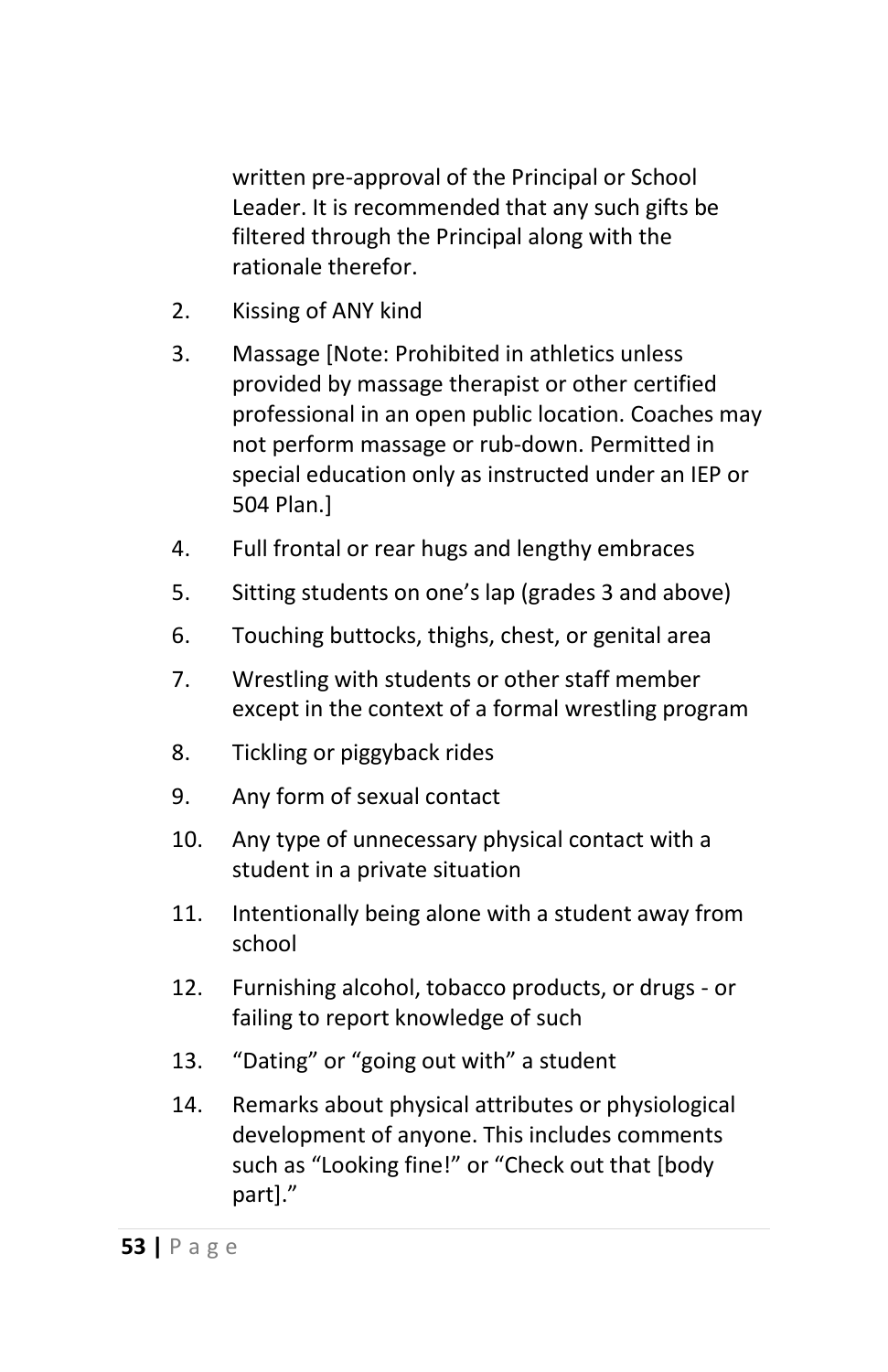- 15. Taking photographs or videos of students for personal use or posting online
- 16. Either partially or fully undressing in front of a student or asking a student to undress with the intent to view/expose private body parts
- 17. Leaving campus alone with a student for lunch
- 18. Sharing a bed, mat, or sleeping bag with a student
- 19. Making, or participating in, sexually inappropriate comments
- 20. Sexual jokes, or jokes/comments with sexual overtones or double-entendres
- 21. Seeking emotional involvement (which can include intimate attachment) with a student beyond the normative care and concern required of an educator.
- 22. Listening to or telling stories that are sexually oriented
- 23. Discussing your personal troubles or intimate issues with a student
- 24. Becoming too involved with a student so that a reasonable person may suspect inappropriate behavior
- 25. Giving students a ride to/from school or school activities without the express, advance written permission of the Principal and the student's parent or legal guardian
- 26. Being alone in a room with a student at school with the door closed and/or windows blocked from view
- 27. Allowing students at your home and/or in rooms within your home without signed parental permission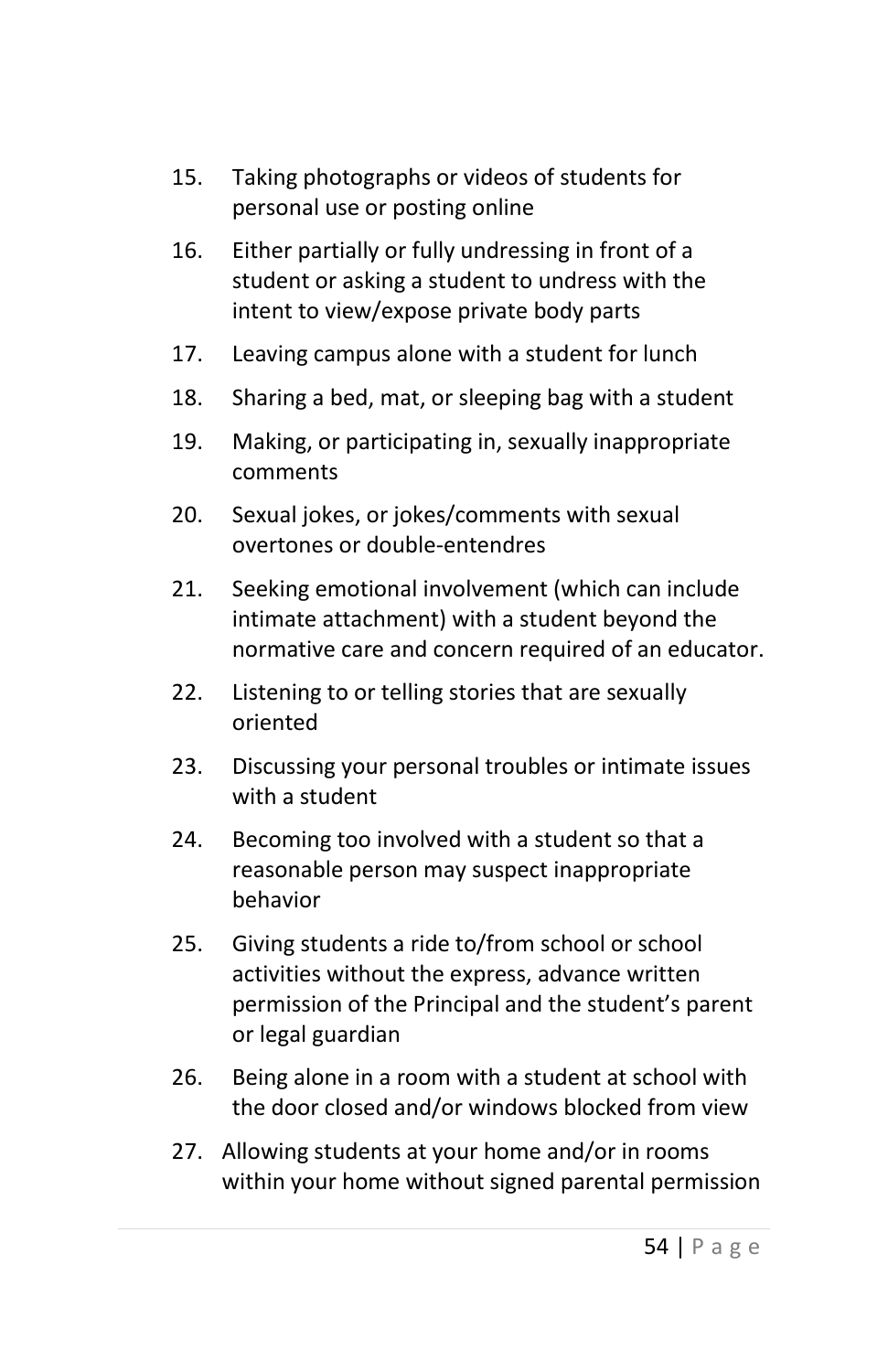for a pre-planned and pre-communicated educational activity which must include another educator, parent, or designated school volunteer

28. Sending emails, text messages, social media responses, making phone calls, or sending notes or letters to students if the content is not about school activities. Communication via private social media accounts is not acceptable.

Acceptable Behaviors

- 1. Pats on the shoulder or back
- 2. Handshakes
- 3. "High-fives" and hand slapping
- 4. Touching face to check temperature, wipe away a tear, remove hair from face, or other similar types of contact
- 5. Placing TK through second grade students on one's lap for purposes of comforting the child for a short duration only
- 6. Holding hands while walking with small children or children with significant disabilities
- 7. Assisting with toileting of small or disabled children in view of another staff member
- 8. Touch required under an IEP or 504 Plan
- 9. Reasonable restraint of a violent person to protect self, others, or property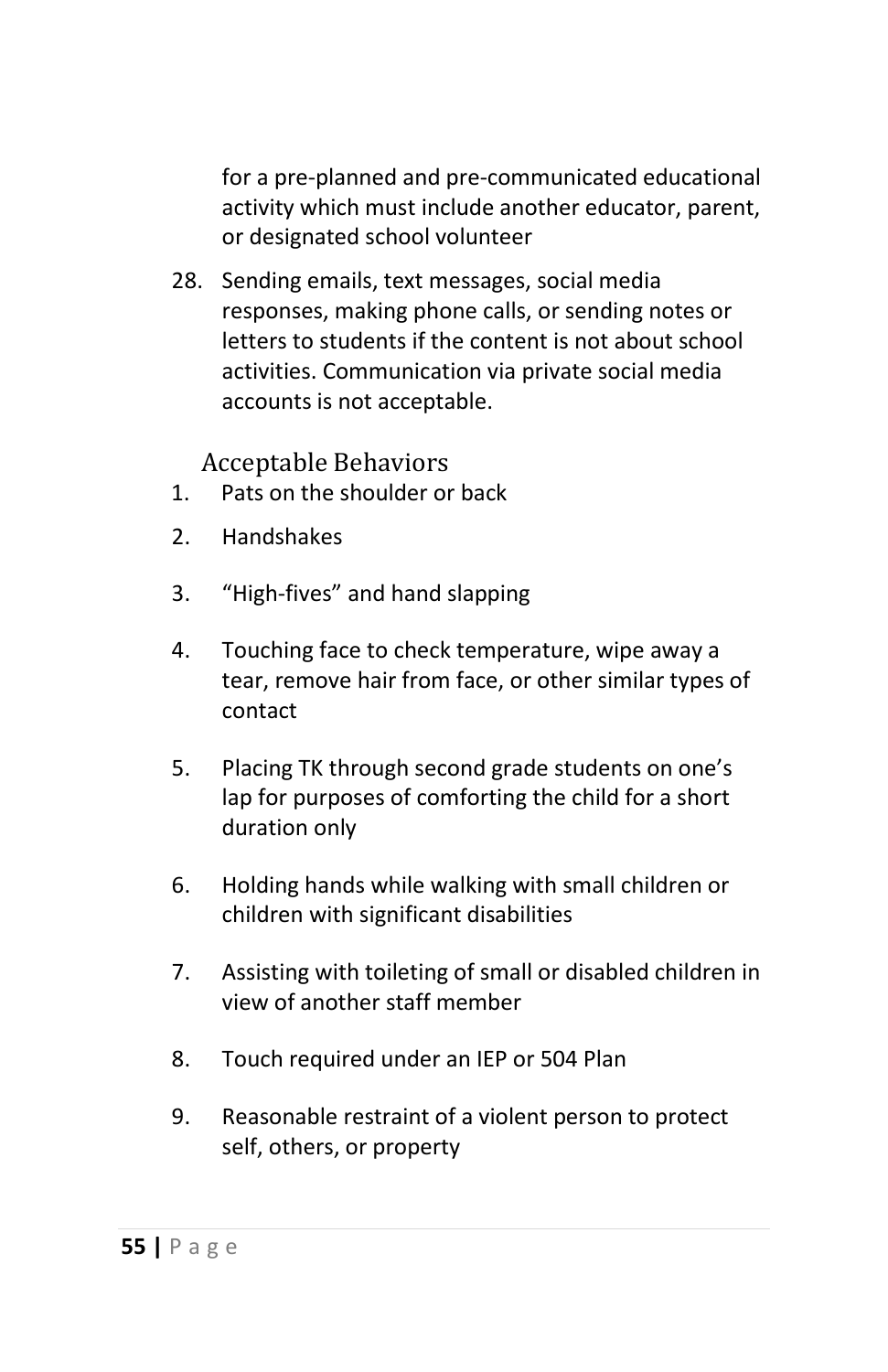- 10. Obtaining formal written pre-approval from the Principal to take students off school property for activities such as field trips or competitions, including parent's written permission and waiver form for any sponsored after-school activity whether on or offcampus
- 11. Emails, text-messages, phone conversations, and other communications to and with students, if permitted, must be professional and pertain to school activities or classes (communication should be initiated via transparent [non-private] school-based technology and equipment)
- 12. Keeping the door wide open when alone with a student
- 13. Keeping reasonable and appropriate space between you and the student
- 14. Stopping and correcting students if they cross your own personal boundaries, including touching legs, or buttocks, frontal hugs, kissing, or caressing
- 15. Keeping parents informed when a significant issue develops about a student, such as a change in demeanor or uncharacteristic behavior
- 16. Keeping after-class discussions with a student professional and brief
- 17. Immediately asking for advice from senior staff or administration if you find yourself in a difficult situation related to boundaries
- 18. Involving your direct supervisor in discussion about boundaries situations that have the potential to become more severe (including but not limited to: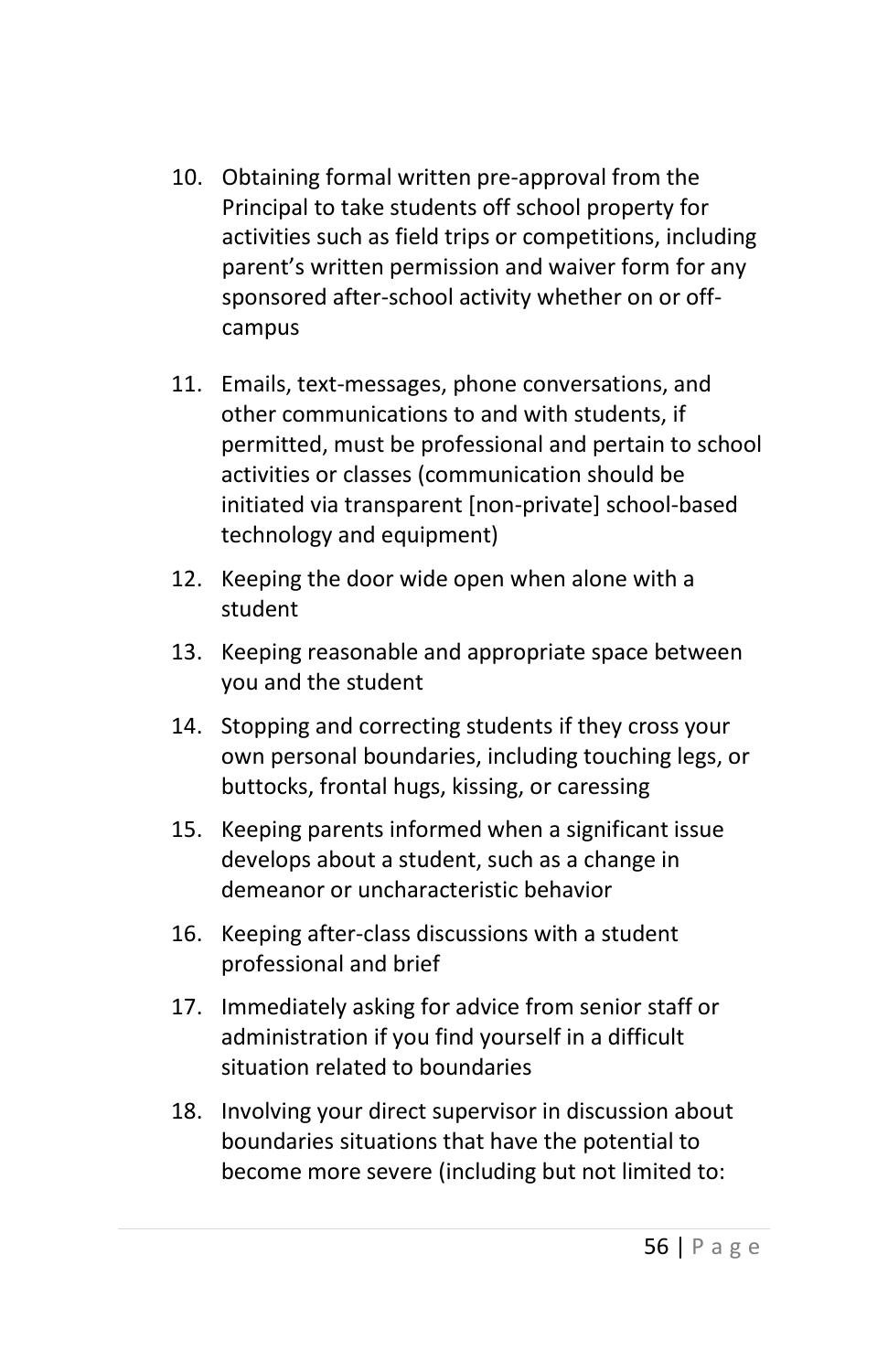grooming or other red flag behaviors observed in colleagues, written material that is disturbing, or a student's fixation on an adult)

- 19. Making detailed notes about an incident that in your best judgement could evolve into a more serious situation later
- 20. Recognizing the responsibility to stop "Unacceptable Behaviors" of students and/or co-workers
- 21. Asking another staff member to be present, or within close supervisory distance, when you must be alone with a student after regular school hours
- 22. Prioritizing professional behavior during all moments of student contact
- *23. Asking yourself if any of your actions, which could be contrary to these provisions, are worth sacrificing your job and career*

This policy does not prevent: 1) touching a student for the purpose of guiding them along a physical path; 2) helping them up after a fall; or 3) engaging in a rescue or the application of Cardio Pulmonary Resuscitation (CPR) or other emergency firstaid. Nor does it prohibit the use of reasonable force and touching in self-defense or in the defense of another. Restraining a child who is trying to engage in violent or inappropriate behavior is also allowed. Only such force as necessary to defend one's self, another person, or the child or to protect property is legally permitted. Excessive force is prohibited.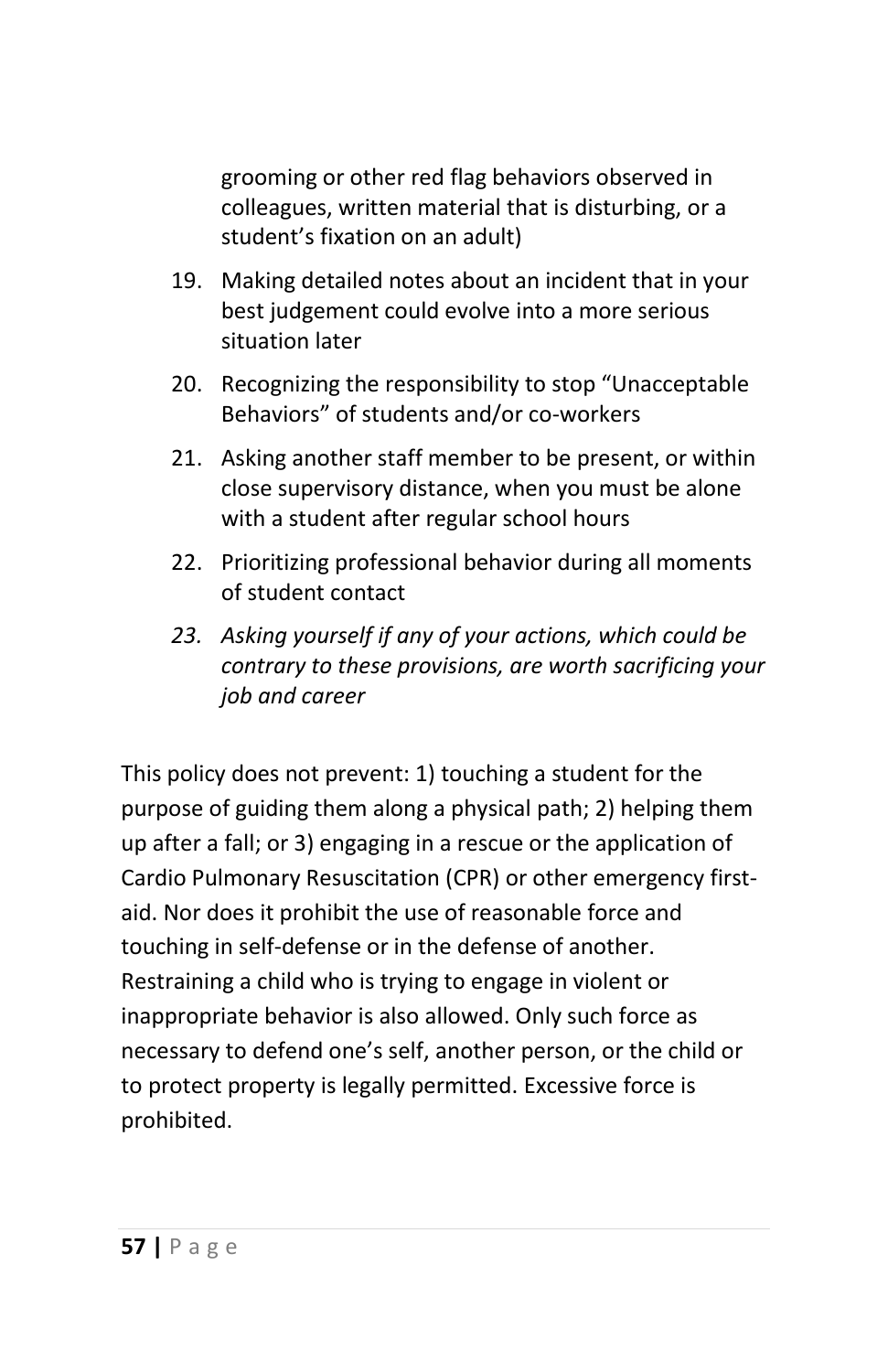#### Boundaries Reporting

When any staff member, parent, or student becomes aware of a staff member (or volunteer, guest, vendor) having crossed the boundaries specified in this policy, or has a strong suspicion of misconduct, he or she must report the suspicion to the Principal promptly. Reasonable suspicion means something perceived in spite of inconclusive or slight evidence. It is based on facts that would lead a reasonable person to believe the conduct occurred. Prompt reporting of observations falling into the unacceptable range of adult behavior with students is essential to protect students, the staff member, any witnesses, and the school as a whole. Employees must also report to the administration any awareness of, or concern about, student behavior that crosses boundaries, or any situation in which a student appears to be at risk for sexual abuse.

### Child Abuse / Neglect / Sexual Abuse Reporting (Mandatory Reporting)

If, within our professional capacity we observe or gain possession of knowledge that a child has been a victim of child abuse or sexual abuse, or if we reasonably suspect it, **California Penal Code Section 11166 requires teachers and school staff to immediately report this information or suspicion directly to a child protective agency or the police**. The report shall be made by phone as soon as possible and a subsequent written report must be sent within 36 hours of your knowledge or suspicion of the abuse. Internal reporting to the Principal occurs after the phone-in report. Failure to meet these obligations can result in a monetary fine and/or jail.